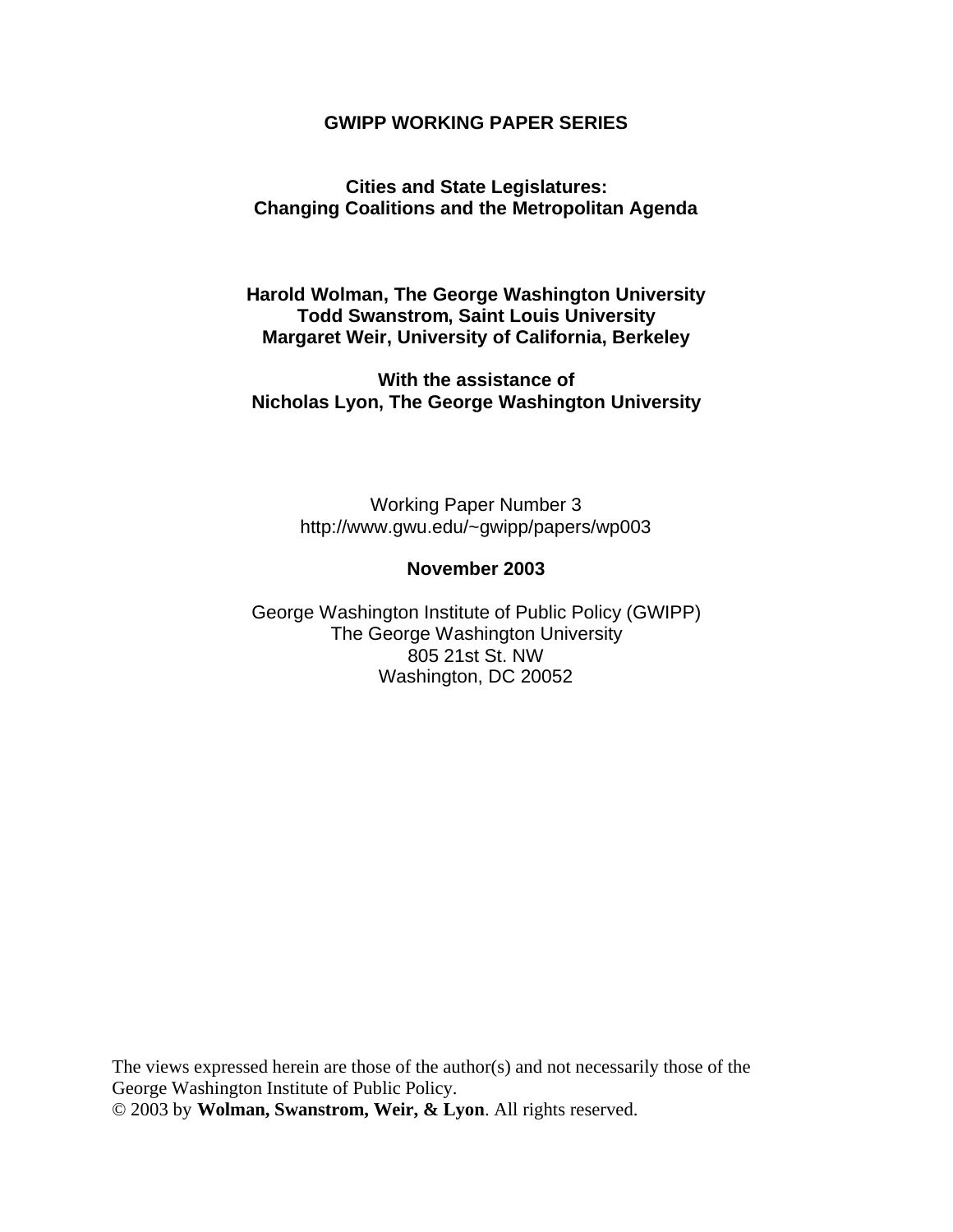## **Cities and State Legislatures:**

## **Changing Coalitions and the Metropolitan Agenda**

**A Report to** 

**The Brookings Institution**

**Center on Urban and Metropolitan Policy**

**By**

**Hal Wolman The George Washington University**

> **Todd Swanstrom Saint Louis University**

**Margaret Weir University of California, Berkeley**

**With the assistance of Nicholas Lyon The George Washington University**

**November, 2003**

Acknowledgments

The authors would like to acknowledge iMapData of McLean, Virginia, for their assistance in providing demographic data for state legislative districts and Will Haynes for assistance in gathering fiscal data. We would also like to thank Lou Glazer, Paul Green, David Hamilton, Frank Mauro and Ned Hill for helpful comments.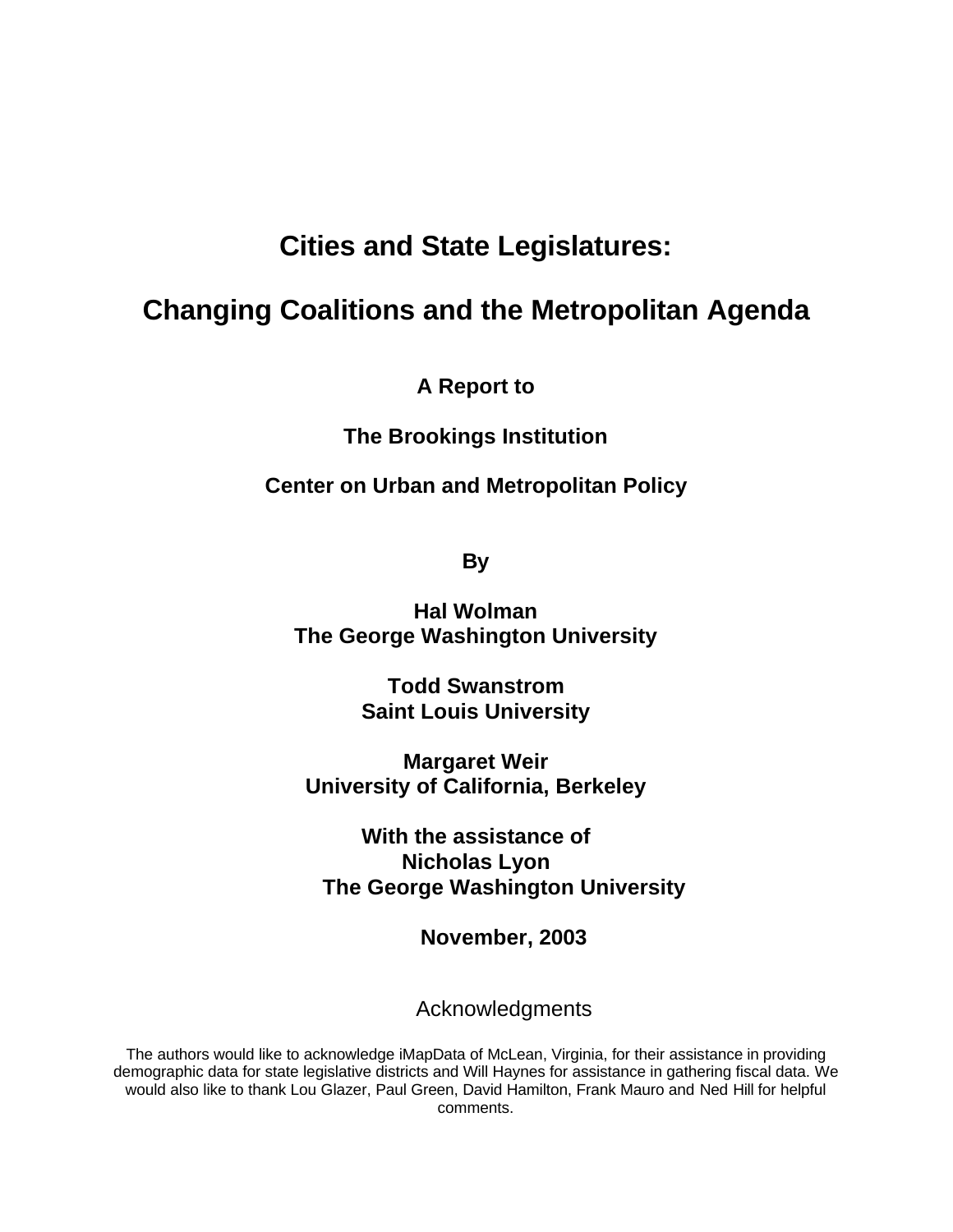#### **INTRODUCTION**

Throughout American history cities have lobbied their states in order to obtain funding and to protect or enhance their legal authority. States are responsible for the foundational legislation that determines city powers and resources; likewise issues crucial to the fate of cities are fought out each year in state legislatures. The importance of state decision making for cities increased with the new federalism of the 1970s and it has continued to grow as the federal government has delegated more responsibility to state governments in recent decades. However, the enhanced importance of states comes at a time when cities have lost political strength in state legislatures. Once reliable urban strategies such as logrolling, coalitions with legislators from other distressed areas of the state, and control of the Democratic Party caucus are less effective in state legislatures as cities have lost population and as urban delegations have become less cohesive. As urban political strength has ebbed, a growing chorus of analysts has argued that cities can no longer go it alone and must engage in broader regional strategies in order to thrive.

Our study examines whether cities have embraced these new ideas as they formulate their strategies in state politics. We ask two questions: First, what do cities want out of their state governments, i.e., what issues are at the top of their lobbying agenda? Second, what methods or coalitional strategies do they use to achieve their political goals? Focusing on politics in Illinois, Michigan, Ohio, and New York over the past decade we show that cities set defensive and reactive legislative priorities designed largely to preserve existing arrangements; urban leaders, especially mayors, showed little initiative in pressing for new regionalist ideas in these state legislatures. City leaders continued to rely heavily on older political strategies of logrolling and party caucus alliances. But as such strategies have become less dependable cities have looked to a much broader range of political alliances to win desired legislation. Their limited success suggests the need for more creative approaches to defining urban priorities in state legislatures and for more vigorous efforts to build common interests across geographical boundaries.

#### **CITIES IN STATE POLITICS**

#### **The Dependence of Cities on States**

Legally, cities are creatures of state governments and therefore state laws powerfully impact what cities can and cannot do. According to Dillon's Rule, first enunciated in 1868 by Iowa Supreme Court Judge John F. Dillon, "Municipal corporations owe their origin to, and derive their powers and rights wholly from, the legislature." Beginning with the City of St. Louis in 1875, a home rule movement swept the United States, giving cities substantial autonomous powers to govern themselves as they saw fit. Home rule suggests that cities do not need to be as concerned because they are no longer being micromanaged by state legislatures. However, the idea that home rule withdrew the states from interfering in cities is misleading. Despite home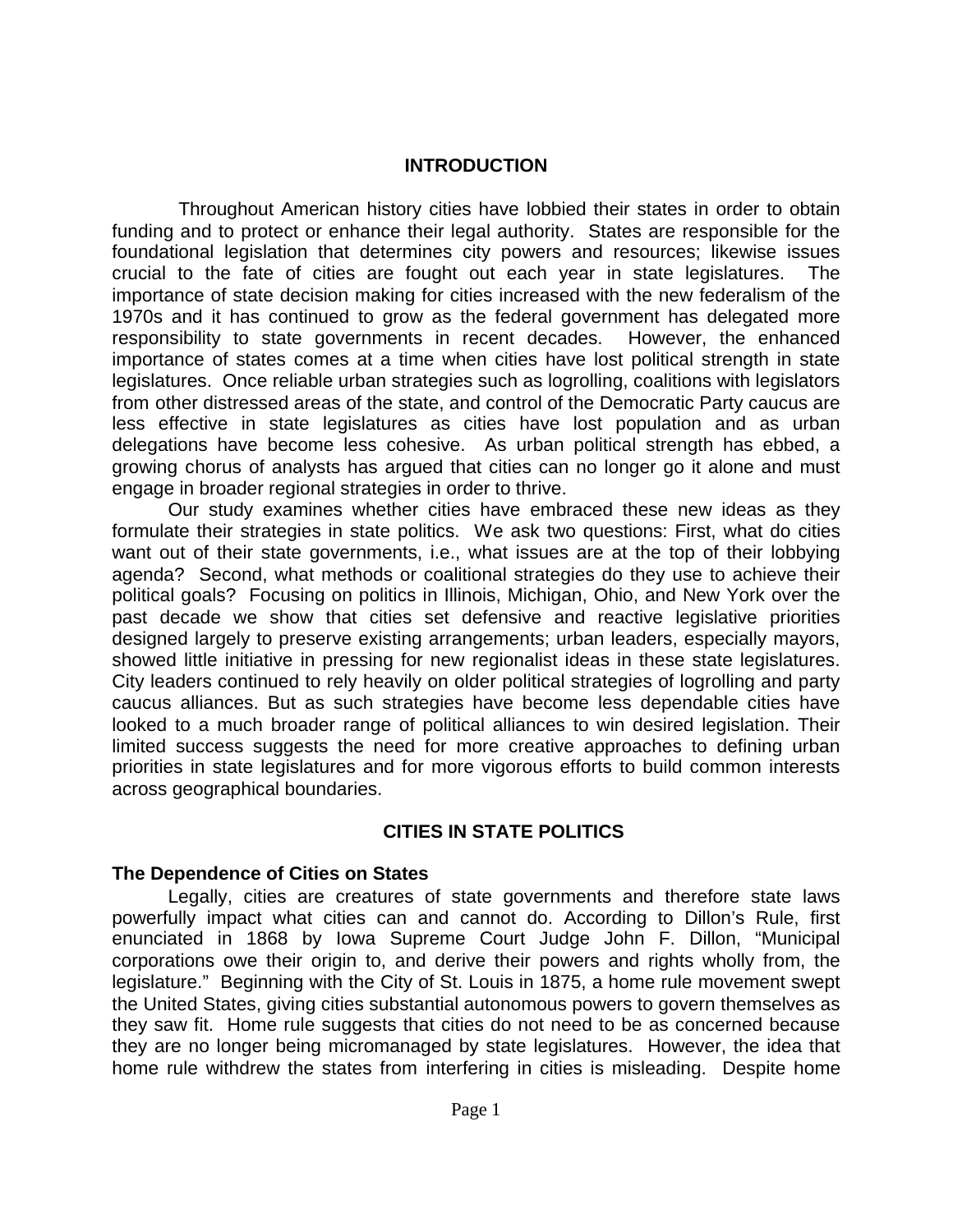rule, Gerald Frug argues that cities are still relatively powerless, requiring state permission to exercise essential governmental powers (Frug, 1980; 1999, ch. 2). According to David Barron, home rule does not simply mean a hands-off approach by states but rather an effort by states to empower some functions of cities and restrict others (Barron, 2003). Frug and Barron may be exaggerating city "powerlessness" (Krane and Rigos, 2000), but it is clear that states still exercise substantial authority over the legal affairs of cities.

Not only do cities depend on states for their legal powers, they also depend on states for the resources necessary to meet their responsibilities. State laws determine what services cities must provide and cities require the permission of states to impose many taxes, even on their own citizens. Research on the fiscal condition of cities provides ample evidence of the importance of states for cities. In their definitive analysis of urban fiscal conditions, Ladd and Yinger (1989) differentiate between the fiscal health of cities based on their socioeconomic condition and their "actual" fiscal health taking into account fiscal institutions, which are mostly determined by state laws. With regard to revenue-raising capacity, the ability of cities to export some of their tax load is shaped by whether the state allows them to impose certain taxes, such as a commuter tax. Similarly, states can impose limits on local tax collections, such as Proposition 13 in California or Proposition 2 ½ in Massachusetts. On the expenditure side, Ladd and Yinger observe, "the scope of a city's service responsibility is outside its control." State governments determine what services a city must provide, including the nonfederal portion of expensive social welfare programs, such as Medicaid. In short, both the revenue-raising capacity and the expenditure needs of cities are powerfully shaped by state policies.

Changes in American federalism since the 1970s have made cities even more dependent on states. First, federal aid to cities has fallen precipitously. At the peak, in 1978, about 15 percent of city revenues (over 25 percent in some big cities) came from federal aid; by 1999 federal aid was less than 3 percent of city revenues (Kincaid, 1998: 136; see also Judd and Swanstrom, 2004, p. 323). General Revenue Sharing for cities was allowed to lapse entirely in 1986. With looming federal deficits and both houses of Congress controlled by Republicans, there is little prospect for increased federal aid. Cities must turn to the states.

Devolution of federal programs also makes cities more dependent on states. The conversion of welfare from a national entitlement to a state block grant under TANF means that during recessions, as the need for welfare spending soars, cities cannot count on additional funding; it will be up to state legislatures to provide it (Chernick and Reschovsky, 2001). With most states now facing huge deficits, it is unlikely they will be generous. As people have moved off of welfare and into jobs, the welfare caseload has become increasingly concentrated in cities (Allen and Kirby, 2000). Those least able to succeed in the job market are disproportionately concentrated in cities. These vulnerable populations put additional expenditure pressures on city governments.

In short, there is ample evidence that the fates of cities depend crucially on the actions of their states and recent scholarly research on devolution suggests that cities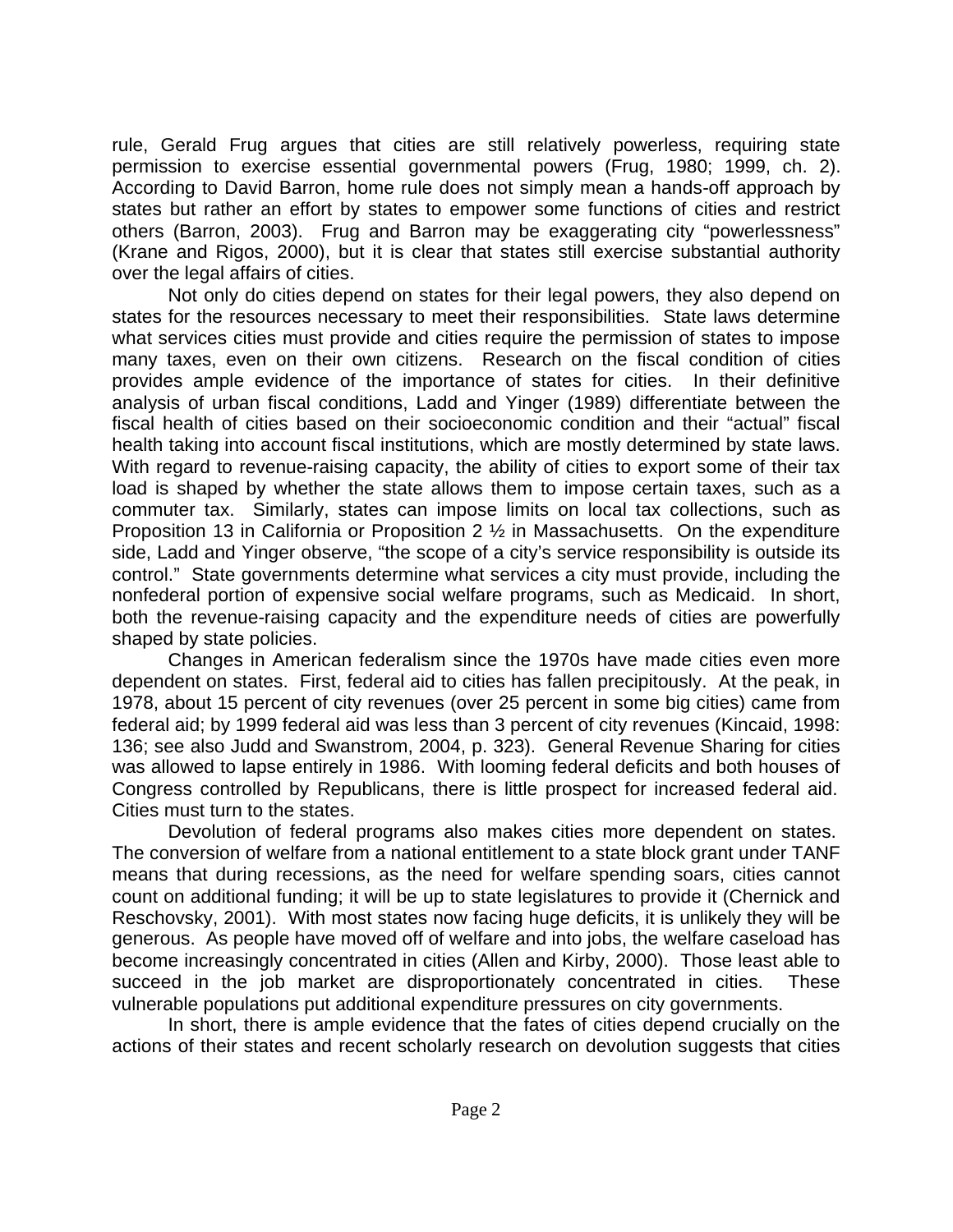are becoming even more dependent on state policies. Given the importance of states for cities, what strategies have cities used to influence their state governments?

## **THE CONTEXT: DECLINING CITY POPULATION AND REPRESENTATION**

Since the 1970s, the political clout of cities in state legislatures has eroded as cities have lost population and representation. Most central cities have suffered a substantial decline as a share of their state's population over the past decades (see Table 1). In 37 states, the largest city declined as a share of the state population. The drop was particularly precipitous in some states. Chicago, for example, declined from 35.2% of Illinois' population in 1960 to 23.3% in 2000, Baltimore from 30.3% of Maryland's population to 12.3%, Detroit from 21.3% of Michigan's population to 9.6%, and Denver from 28.2% of Colorado's population to 12.9%.

We also calculated the change in percent of the state population for all large cities (over 250,000 population) in the state. Many states with more than one large city also experienced substantial relative declines in the population of their large urban areas. Ohio's large cities declined from 28.0% of the state's population in 1960 to 16.2% in 2000, Missouri's from 28.4% to 14.1%, Minnesota's from 23.3% to 13.6%, and Pennsylvania's from 23.0% to 15.1%.

As the table shows, even in 1960, most central cities were not close to a majority of their state's population. To create majorities in state legislatures, large cities have always needed to add votes from representatives of other geographic areas. The reduction in city representatives since the 1960s has made efforts to construct majority coalitions even more challenging.

What are the possible strategies cities can employ to move from a minority situation in the legislature to create legislative majorities in support of city interests? How have they done so, what problems have the decline in city population caused, and how have cities responded?

### **CREATING MAJORITY LEGISLATIVE COALITIONS TO SUPPORT CITY INTERESTS: THE CALCULUS OF COALITIONS**

As noted above, central cities have always faced a fundamental political weakness when lobbying their states: they do not represent a majority of votes in the state legislature. With the exception of New York City, which had a majority of the population of the state for a short period, central cities have rarely constituted a majority of votes and almost never a majority of seats in both houses of the state legislature. The minority status of cities was exacerbated by the under-representation of urban areas prior to *Baker v. Carr* in 1962. The implementation of "one man – one vote" came at a time when most cities were losing population to their suburbs and therefore probably benefited suburbs more than cities (Reichley, 1970; see also Burns, et al., 2002). As we showed, the minority status of central cities in state legislatures has gotten considerably worse in recent years. (Weir, 1996)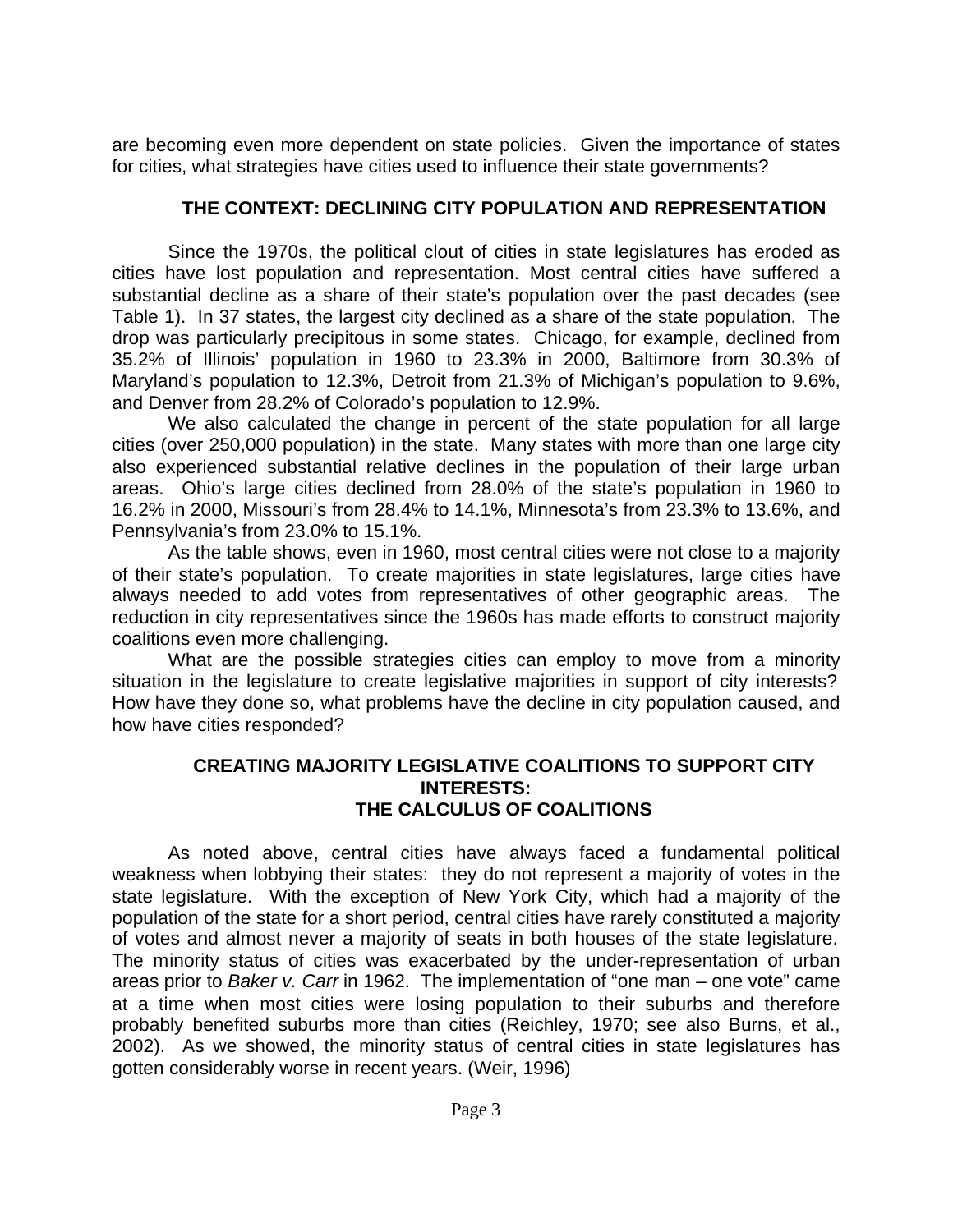Not only have central cities lacked a majority in state legislatures, many rural and small town legislators have mobilized their supporters by running against cities. Cities are depicted as dens of corrupt machine rule and homes of foreigners, immigrants, Jews, Catholics, and racial minorities – all to one degree or another charged with standing outside mainstream American values. The literature on the urban-rural divide in American politics is vast. (For studies of urban-rural splits in state legislatures, see Derge, 1958 and Broach, 1972.) In his *American State Politics* (1956) V. O Key observes that the metropolitan-non-metropolitan electoral divide is greatest in states where one large city seems to dominate the state. Two examples are amply documented in the literature: New York and Illinois (Benjamin and Brecher, 1988; Nardulli, 1989). Urban-rural conflicts complicate the coalitional efforts of cities.

If cities never had a majority and they were viewed with hostility by many rural and small town legislators, then how did cities manage to achieve any successes in state legislatures?

*Party-Imposed Coalitions:* The first, and historically the leading strategy, has been for representatives of the dominant party in the city (usually Democratic) to persuade the party's legislative caucus to impose party discipline to support the city's interests. This type of alliance generally involves logrolling among party members from different regions. But often a shared interest in an active or generous state role unites such coalitions, even if the specifics of what coalitional partners want are different. Traditionally, such party-based coalitions have joined central city representatives and those from distressed rural and small town areas on issues related to poverty, economic development, and education funding. Such coalitions may be difficult to maintain when cities cannot dominate the party caucus, when party discipline cannot be enforced or when the broad interests of the city and distressed areas begin to diverge.

*Governor-Brokered Coalitions:* A second type of coalition relies on the governor to bring legislators together across party lines. Governors (including Republican Governors) often play a key role in winning legislative support for urban priorities. This is especially true for major infrastructure projects that require legislative approval. Several factors prompt governors to support some urban priorities regardless of partisanship. Governors recognize that they are elected statewide and that a vote from the city counts as much as a vote elsewhere, even though Republican gubernatorial candidates in some states may not get many votes from cities. Moreover, governors are responsible for the entire state and are aware that even fiscally stressed cities play an important economic role in the state. This does not mean that governors necessarily favor city interests but rather that they protect cities against possible adverse initiatives by legislators with narrower geographic interests. Finally, in many cases, major corporate interests that donate heavily to campaign coffers are urban-based. Governors are especially attentive to the priorities of these interests.

*Interest-Based Coalitions:* Shared interests form the basis for a third kind of coalition. Interest-based coalitions can take several forms. Large cities can unite with depressed rural areas or with smaller-sized central cities. In states where there are other large and/or medium sized cities, such coalitions may cooperate on a wide range of issues that go beyond fiscal concerns. Representatives from different metropolitan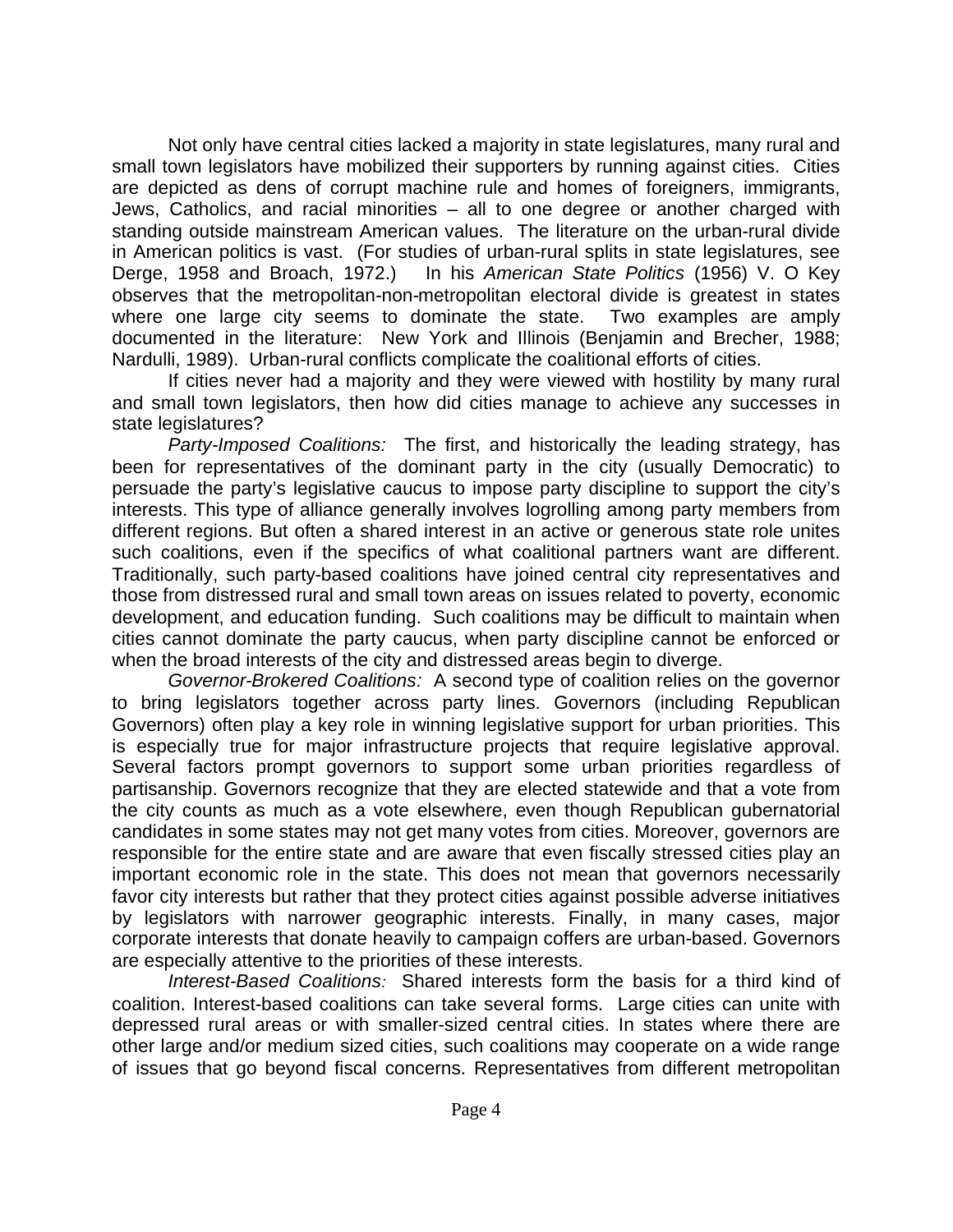areas may also join forces around common concerns in state legislatures. On some kinds of issues (e.g., large capital projects) central city and suburban representatives may readily perceive a common metropolitan interest and enter into coalitions in pursuit of that. Cities may also unite with a subset of their suburbs, such as Myron Orfield's proposal to link cities and fiscally stressed suburbs around common fiscal interests.

*Ad Hoc Logrolling Coalitions*: A fourth kind of coalition is held together by logrolling pure and simple. In these cases, there is little common interest base or party connection among coalition partners. Rather allies unite in order to pursue their narrow interests. Such opportunistic coalitions are likely to be short-lived and constructed on a case-by-case basis.

*Ideological Coalitions:* Finally, cities may join coalitions that are united around shared ideological commitments. These concerns may either be substantive, reflecting common views on an issue or they may be procedural with respect to the role of state and/or federal governments relative to that of local governments. Liberal groups from across the state, for example, may ally with cities to press for greater welfare spending.

## **THE SEARCH FOR NEW POLITICAL STRATEGIES**

The trends we discussed above, such as declining central city representation and influence within the Democratic Party, have required cities, out of necessity, to look for new coalitional partners.Despite the historical differences in city and suburban political leanings, many analysts have begun to argue that the best strategy is for cities is to build new interest-based coalitions with their suburbs.

As cities have declined, suburbs have grown in political importance. Since the 1960s, suburbs have gained tremendously in population and in representation in state legislatures at the expense of cities and rural areas. Place does make a difference in voting behavior. Research shows that suburbanites vote differently from urban dwellers, even after controlling for individual variables. (See Schneider, 1992 Gainsborough, 2001.) Also, city representatives vote differently in Congress from suburban and rural representatives, once again, even after controlling for various characteristics of the districts. (See Wolman and Marckini, 1998, 2000.) Overall, however, the differences between city and suburban legislative voting records, at least in Congress, are not as great as between city and non-metropolitan representatives. The fact that cities and suburbs are not as different from each other, culturally, economically, and politically as cities and rural areas suggests the possibility of city-suburban coalitions.

As early as 1970 James Reichley observed that "Close-in suburbs are increasingly experiencing problems that are similar to those faced by inner cities," and suggested that this offered an opportunity to overcome the political isolation of cities. The most prominent advocate of city-suburban coalitions today is former Minnesota State Senator Myron Orfield. Noting the increasing variation among suburbs, Orfield made the case for coalitions between central cities and suburbs based on common fiscal problems in his first book, Metropolitics (1997). (In our typology, this is an interest-based coalition.) Orfield's argument is focused on the common *fiscal* interests of *jurisdictions.* Central cities, disproportionately the home for the metropolitan area's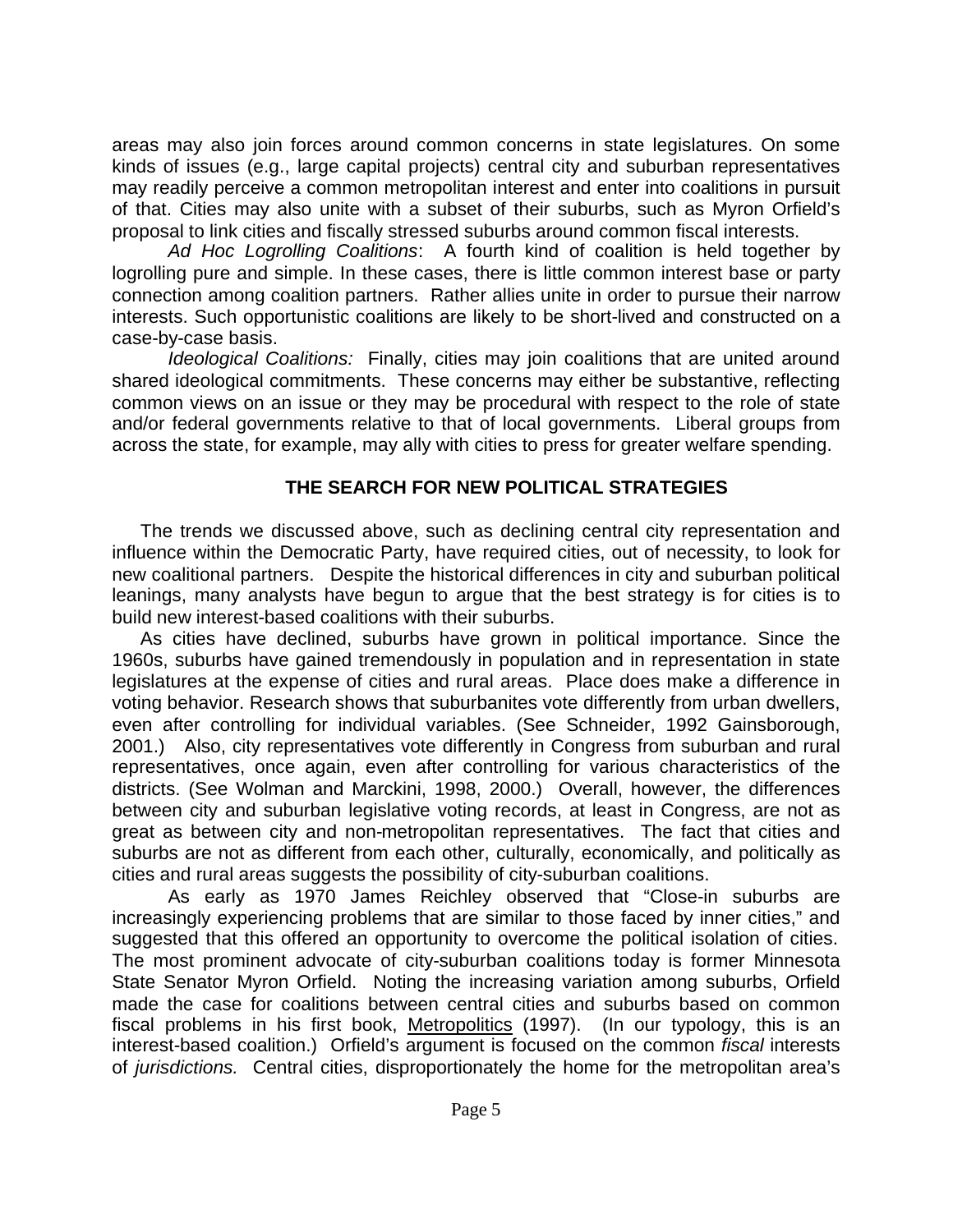poor and with older housing and infrastructure, face high public service needs but an eroding revenue base due to outmigration of the middle class to the suburbs and loss of commercial and industrial taxpaying property. Many inner distressed suburbs are beginning to experience similar fiscal concerns as the same process extends to them. Many rapidly developing outer suburbs, because they have growing numbers of schoolaged children and little commercial or industrial tax base, and thus depend almost completely on the residential tax base for revenue, suffer from fiscal stress as well. Sharing common fiscal concerns, Orfield argues, these types of jurisdictions have the potential to form coalitions to advance and protect those interests.

In his latest book, *American Metropolitics* (2002), Orfield amends his hypothesis about coalitions in state legislatures among different parts of metropolitan areas, arguing that "affluent job centers" are also among the strongest supporters of metropolitan reforms. Their support is motivated not by a fear of fiscal stress but by the fear that present patterns of development will damage the environment and undermine the quality of their lives, especially by generating traffic congestion and paving over green space (Orfield, 2002, 44-46).

There have been few systematic efforts to test Orfield's hypotheses. Steinacker (2001) examined voter support for seven statewide propositions in support of metropolitan reforms in California. She found positive correlations between residence in distressed suburbs and support for metropolitan reforms, but the correlations were weak and "the specific demographic characteristics that are critical are not clear-cut" (Steinacker, 2001).

The main evidence for the Orfield hypothesis are case studies of successful coalitions in Minnesota and Oregon, states that appear to have benefited from several unusual circumstances (Weir, 2000). The initial case is the enactment of tax base sharing in Minnesota in 1971. In this case central city representatives joined with representatives from distressed suburbs, including many Republicans, who felt their jurisdictions would not benefit from development trends under existing tax laws. (See Orfield, 1997, pp. 143-144.) The Minnesota example, however, is the only case of a successful coalition to enact metropolitan-wide tax base sharing. In 1990 Myron Orfield was elected to the Minnesota House of Representatives from Minneapolis, and over the years he successfully assembled central city/suburban coalitions behind a wide range of metropolitan reforms. These coalitions are described in his books and are documented by Rusk (1999, ch. 11). The coalitions behind metropolitan reforms in the Minnesota Legislature successfully united representatives from the central cities and the less prosperous suburbs. The legislative results would have been much more impressive in Minnesota if Republican Governor Arne Carlson had not vetoed many of the metropolitan reforms.

Portland, Oregon, is the other widely cited example of successful metropolitan reform in the United States. The statewide coalition in Oregon, however, was different from the coalition in Minnesota. The Oregon statewide land use law, the most progressive in the country, now is thirty years old and there is extensive literature on it. (See Abbott, 1983; 2000; Abbott, Howe and Adler, 1994; Nelson, 1996; Leo, 1998; Weir, 2000.) The Oregon case is interesting because the coalition that supported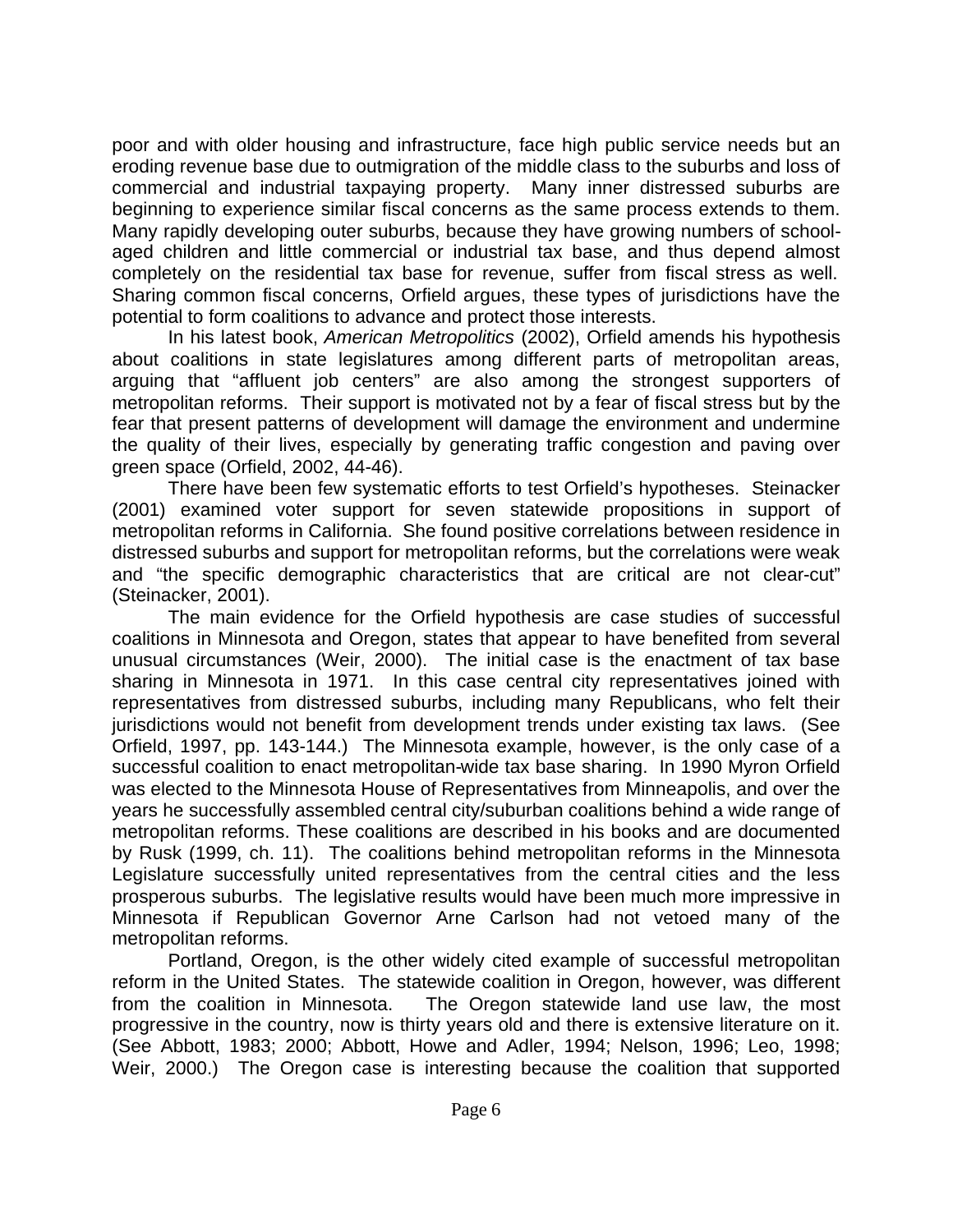reform was not primarily between Portland and suburbs but between Portland, environmentalists, and rural representatives. Indeed, the success in Portland may have stemmed partly from the fact that in 1973 the suburbs were relatively weak politically (Weir, 2000).

Another factor that may have contributed to success in both Minnesota and Oregon is their relative racial homogeneity. Racial fears make it more difficult to recognize common interests between cities and suburbs. Thomas Byrne and Mary Edsall (1991) argue that the gap between white suburbs and minority cities, especially those with large black "underclass" concentrations, has served to split apart coalitions based on economic concerns. Juliet Gainsborough shows that the greater the racial gap between the city and its suburbs the greater is the gap between the voting behavior and attitudes of city and suburban residents (after controlling for individual characteristics). In racially polarized metropolitan areas suburbanites tend to vote more for Republican candidates for President and Congress and to favor decreased spending on social services (2001, p. 93). Voting research suggests that city-suburban coalitions will be more difficult in metropolitan areas where poor minority populations are concentrated in the central city and the suburbs are overwhelmingly white.

Finally, it is worth noting that Republican Governors (Tom McCall in Oregon and Harold Levander in Minnesota) played key roles in assembling the coalitions that enacted the far-reaching metropolitan reforms discussed above: tax-base sharing and statewide land-use planning.

## **RESEARCH DESIGN AND METHODOLOGY**

Our study is designed to explore the question of how large central cities pursue their interests in state legislatures, what kinds of coalitions they enter into under what circumstances, and whether city-distressed inner suburb-outer suburb coalitions that Orfield has argued for are occurring in states other than Minnesota. We examine the coalition-building strategies of cities in state legislatures over the past decade. The central questions we ask include: What have cities tried to win from their states? What institutions, if any, do they work through as they choose priorities and build coalitions? Where have they been successful and where have they failed?

We chose four states as sites for our exploratory study: Illinois, Michigan, Ohio, and New York. These states were selected because they each contain distressed urban and suburban areas, but they also vary in the geographic, economic, racial, and political characteristics of cities and suburbs. Illinois, Michigan, and New York have a single dominant city, while Ohio has three cities (Columbus, Cleveland and Cincinnati) of roughly equal size and influence. As the figure below shows, in each case the percentage of the state population in these large cities fell between 1960 and 2000. Detroit suffered the greatest proportional drop, with Chicago coming in second. The Ohio cities declined less thanks to the growth of Columbus, based largely on its ability to annex suburbs. Steady immigration has enabled New York City to actually increase its share of the state's population in recent years.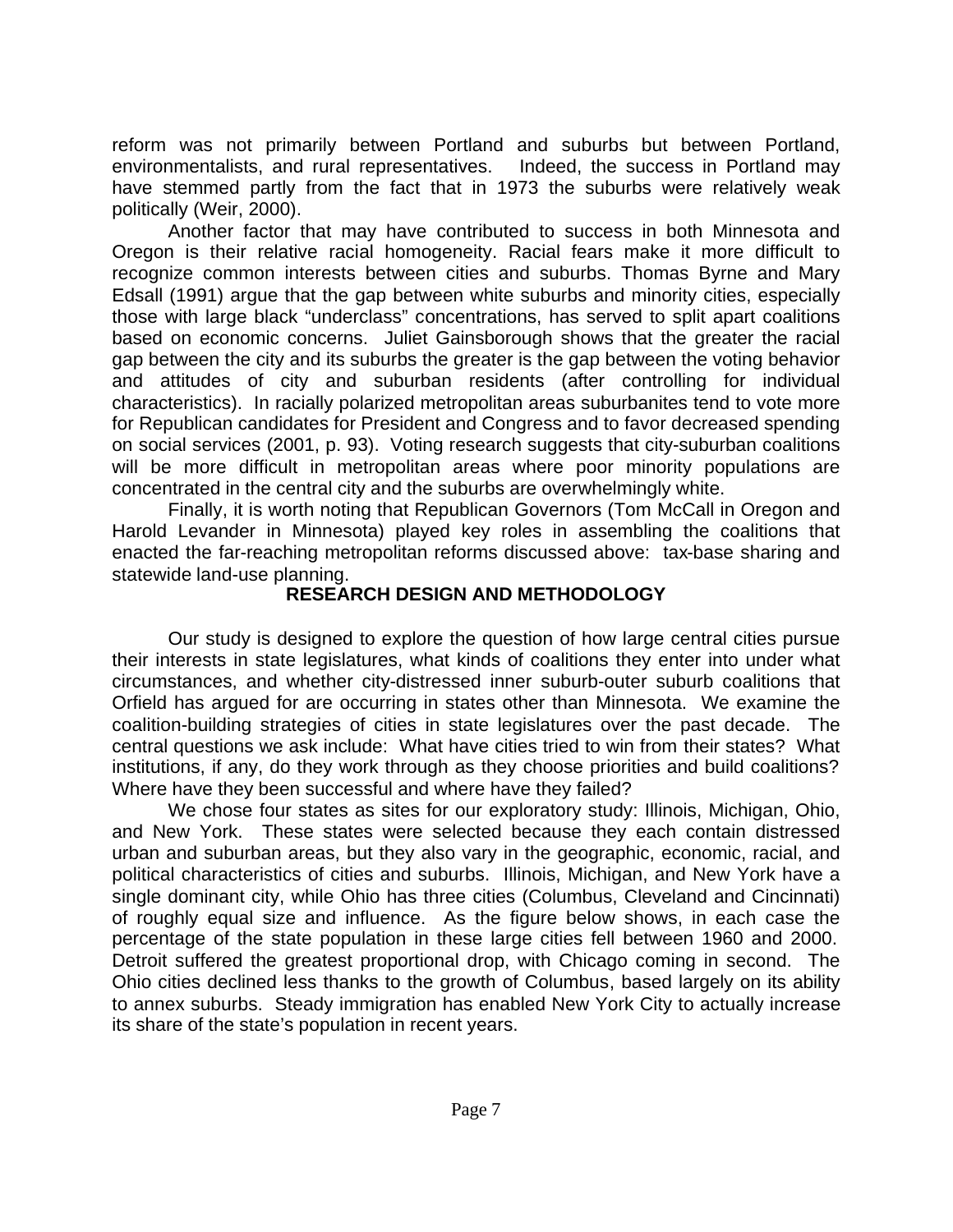

\*Ohio includes Cleveland, Columbus, and Cincinnati.

These population declines have translated directly into a loss of representatives from the central city delegations. In 1950, for example there were 33 legislators who represented some portion of the city of Detroit out of 110 members of the Michigan House of Representatives. Today there are 13. Prior to the redistricting following the 2000 Census, New York City had 61 of 150 House seats in New York state, Chicago had 30 of 118 in Illinois, and Cincinnati, Cleveland, and Columbus combined had 14 out of the 99 seats in the Ohio House. This decline in representation has not only reduced the proportion of votes from city representatives in the legislature, it has, perhaps more importantly, also reduced the influence of the city in the Democratic caucuses in the legislature.

In each state, we interviewed the lobbyist(s) of the major central city governments and asked them to name the issues before the state legislature over the past several years that had been or currently were of greatest concern to their city, either in terms of legislation they wanted passed or legislation they wanted blocked. We then asked the lobbyists how they had attempted to pursue their city's interest in these issues before the state legislature, who were the legislators they depended upon to advance and protect these interests, what other legislators were important to gain the support of, what kinds of coalitions they attempted to put together and whether they were successful. In addition we interviewed close observers (including newspaper reporters covering the state house, academics, retired legislators), asking similar questions. We then interviewed some of the legislators named by the lobbyists and others as important on these issues. The objective in each case was to determine, on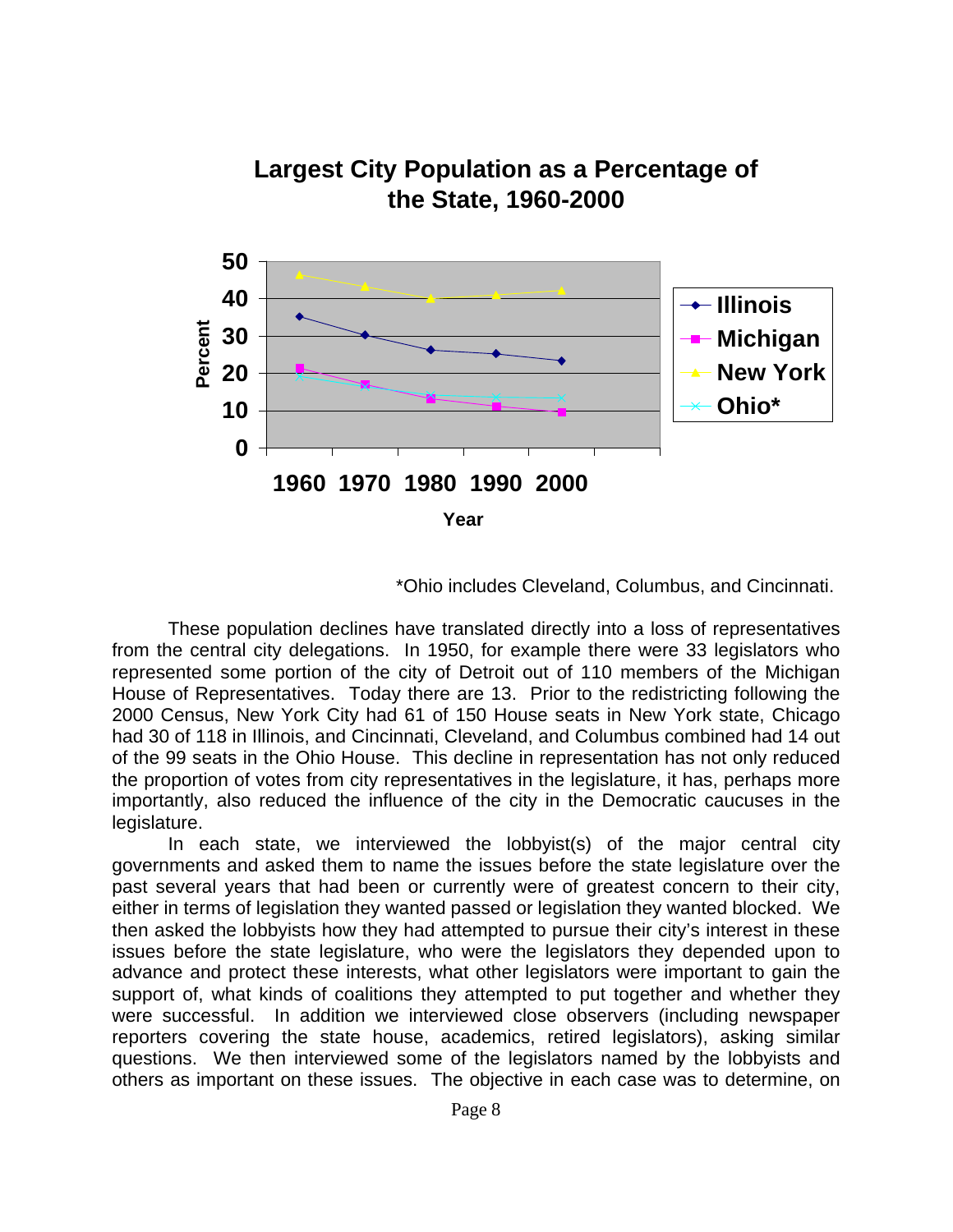the issues important to city government, what kind of coalitions had been put together under what circumstances and to what extent the kind of city-suburban legislative coalition suggested by Orfield occurred.

### **WHAT DO CITIES WANT FROM THEIR STATES?**

In order to determine the policy agenda or chief goals of central cities in their state legislatures, we interviewed top staff of the mayor, chief lobbyists for the city, and consulted public pronouncements of city goals. It would be more accurate to say that what we researched was not what "cities" wanted from their states but what the chief executives, or mayors, of cities wanted from their states. (In the case of New York City, the City Council has a separate lobbying office in Albany, but there was a great deal of overlap between the lobbying agenda of the Mayor and the City Council.) For a detailed listing of city legislative priorities in four cities, see Appendix B.

While some issues were unique to a particular city or state, we found much overlap in what the mayors of the cities we studied sought from their states. At the most general level, the focus of city lobbying efforts was on the *institution* of city government, not on the *people* who live in the city or the region. Two main themes stand out: 1) cities want more legal autonomy from state interference or they want to preserve the autonomy they have; 2) cities want more money from the state, either directly in the form of state grants or indirectly in the form of state-funded capital projects that will enhance local tax collections. Often, the objectives of the city were reactive – designed to fend off threats from state legislation that would undermine their autonomy or cost them money. This suggests the limits of home rule: in many important areas cities do not possess general powers to govern themselves as they see fit; they are subject to state laws. Whether intentional or not, by keeping cities on a short leash and requiring them to come before the state legislature each session just to protect the status quo, leaders in the state legislature from outside cities create opportunities for favorable logrolls, exchanging their support of city-friendly legislation for city support of their own legislative priorities.

*Funding*: The goal of increasing state aid was a prominent feature on the policy agenda of our cities. Most state aid comes with strings attached, but most states also have retained some form of revenue sharing with cities. Cities are constantly lobbying to avoid cuts in state general aid, such as Detroit's effort to block a change in the revenue sharing formula that would have eliminated the "tax effort" component, thus cutting Detroit's share or Cincinnati's effort to block a state freeze in the local government fund. For the most part, cities have been fighting a losing battle on revenue sharing. In New York the proportion of state revenues shared with localities fell by over three quarters between 1979 and 1994 (Fiscal Policy Institute, 1994: 19-20).

Nearly all our cities lobbied to have state infrastructure and other projects built in their city, presumably boosting city tax revenues. Thus, Cincinnati lobbied to keep a post office in the city, for park improvements, and for museum funding, and Chicago lobbied for renovation to a convention center and stadium and was a major supporter of a state transportation infrastructure initiative that would provide important benefits to the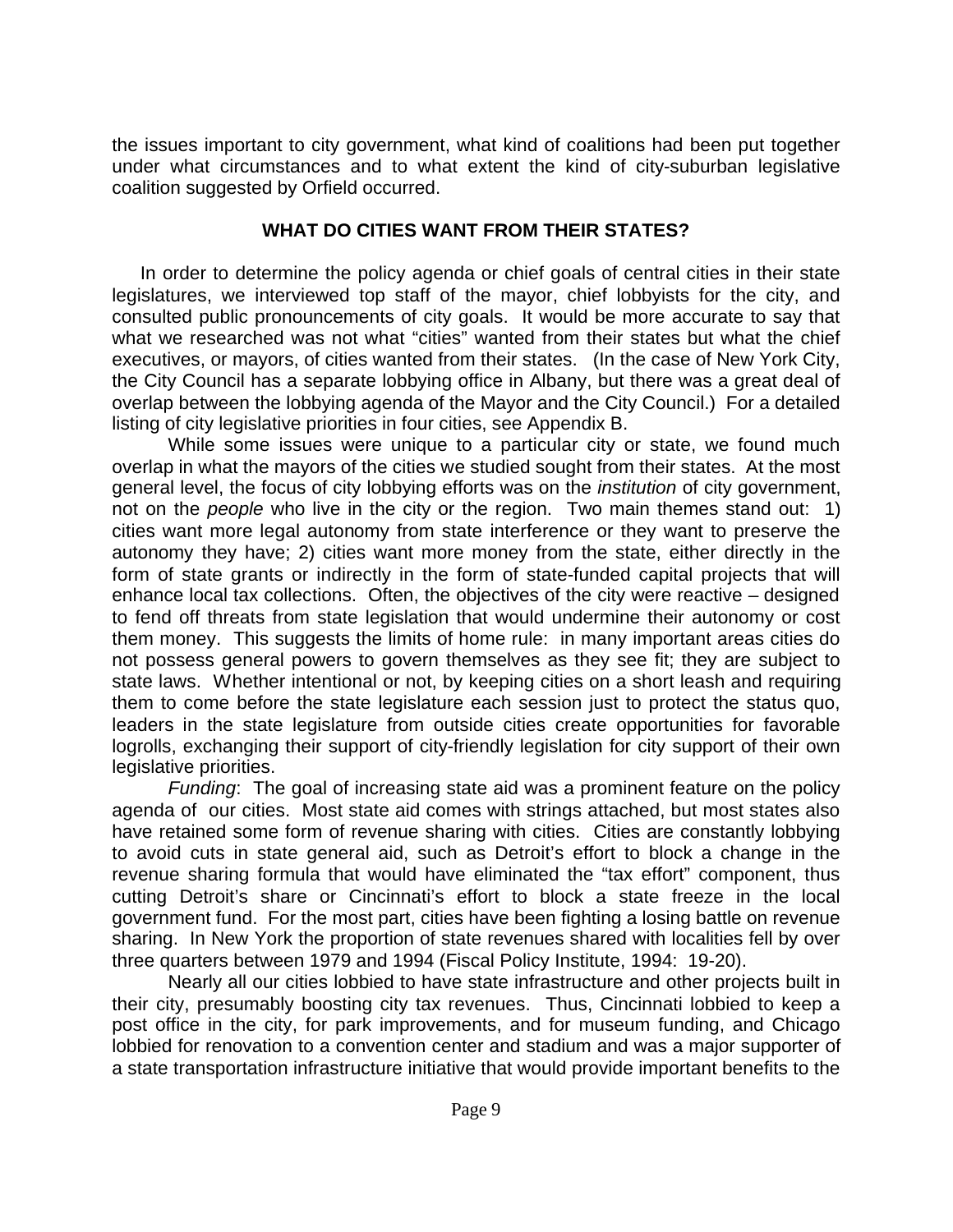city. Ohio cities lobbied actively for a share of the biannual state capital budget allocated to local projects. State brownfields legislation that would boost the local economy was a high priority for Detroit and Cincinnati. It is interesting to note that the lobbying for state project money was opportunistic; it was not part of any long-term plan for city or regional economic development.

*Autonomy*: The quest for city legal autonomy is closely tied to fiscal concerns. In the state of Ohio, as we noted, giving cities the legal authority to impose a commuter tax can substitute in many ways for state aid. Ohio cities lobby constantly to block efforts to pass legislation that would prohibit municipal income taxes. In 1999, New York City failed, losing its right to impose an income tax on commuters (loss of \$475 million in 2000). The city has made restoring the commuter tax a high priority under both mayors Giuliani and Bloomberg.

Not only do cities want autonomy to impose taxes as they see fit, they also want freedom from state-mandated expenditures. Mayors of both New York and Chicago have lobbied to prevent state legislation from mandating additional spending on city pensions, for example. In other cases, cities have sought legal autonomy to increase the powers of the city, and by implication the mayor. For example, the mayor of Detroit opposed an effort by a regional water board to take over the city water authority. In three cases, mayors were not just reacting to threats to their autonomy but seeking substantial new authority over city public schools (Chicago, Detroit, and New York).

*What Was Missing***?** It is worthwhile to note plausible priorities that were missing from the mayors' lobbying agendas. First, the mayors did not make state legislation to address poverty and unemployment a high priority. The main exception to this is New York City, which as a city/county has responsibility for administering many social welfare programs. Giuliani did make additional funding for foster care a high priority, but this hardly represented an aggressive effort on the part of New York City to help the disadvantaged populations concentrated in the City. Efforts to directly help the poor were largely missing from the top policy agendas of the other cities.

The second large hole in city priorities was any effort to promote regional development or to establish a common agenda between the city and mature suburbs facing similar issues. The mayors seemed focused on the immediate fiscal well-being of city government. They did not make the policies of regional authorities, such as transit and sewer and water, high priority in their dealings with the state legislature. Addressing state and regional policies that might harm the city by subsidizing suburban sprawl did not capture significant policy attention. In this respect our research supports the findings of David Rusk who concluded that big city mayors, with few exceptions, were "missing in action" in leading regional coalition building (Rusk, 1999: 312-315).

## **CITY LEGISLATIVE COALITIONS**

City legislators from the four states we studied created all five of the different types of coalitions we identified. But the two traditional strategies predominated: first, dependence on the Democratic caucus, which united urban legislators with their fellow Democratic legislators from relatively poor constituencies outside of the metropolitan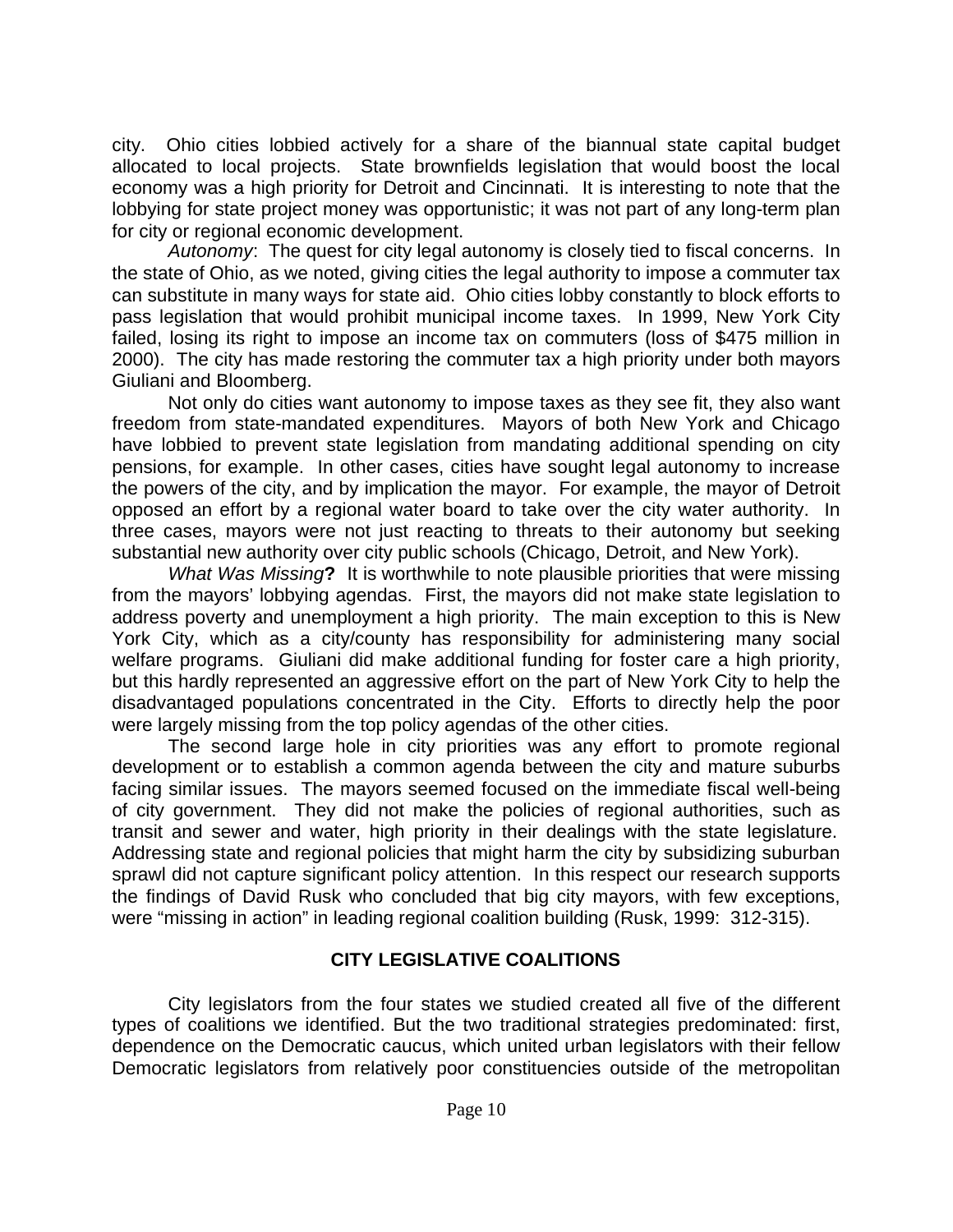area and second, reliance on the governor, including Republican governors, to construct majority coalitions protecting city interests. As important as these traditional strategies remain, our case studies show that declining city political strength has made them less reliable than in the past.

The Democratic caucus remains the key forum for representing city interests in state legislatures. In both Illinois and Michigan, this alliance has traditionally joined the city with the declining rural areas of the state. In New York, where upstate declining rural areas are much more likely to be Republican, the Democratic caucus links NYC legislators with representatives from upstate cities and from the suburbs. However, as suburban Democrats have gained more clout in the New York Democratic Party, the Democratic caucus cannot always be counted on to place the city's interest first. Detroit's position in the caucus is much weaker than in the past, making the city much less able to drive the Democratic agenda. Chicago and NYC retain dominant status within the Democratic caucus, but even in these states the Democratic caucuses increasingly have interests that are distinct from those of the city. The need to appeal to suburban interests in order to maintain legislative power sometimes leads the caucus to take stands that go against the city's interests. The alliance between cities and distressed areas is also more strained today than in the past. In both New York and Illinois, the increasing prosperity of the major city has begun to undermine the economic basis for cooperation.

In addition, term limits have served to reduce the influence of city representative in the two of the four states we examined that had imposed term limits on state legislators – Michigan and Ohio. Cities particularly need long-term relationships that build the trust necessary for successful logrolls. Prior to term limits, Detroit representatives in the legislature had seniority (because they ran in what were essentially one-party districts and were immune to defeat), and they formed long-term relationships with representatives from other areas in the Michigan House. Since terms limits, the advantages of seniority have disappeared and the trust among representatives, who do not have time to build strong ties, has declined. As a consequence, representatives from Detroit have found it much harder to win support for city needs in the legislature.

The same dynamic appears to be taking place in Ohio with respect to the influence of cities, particularly Cincinnati. Ohio passed a term limit measure that both House and Senate members to eight years (four terms for House members; two terms for Senate members). Term limits, though not fully in effect at the time of our interviews, have, according to several respondents, increased the power of lobbyists and public relations firms in the political process and have also encouraged cities to hire contract lobbyists. One former legislator observed that "it used to be that legislators sat down directly with mayors and city managers – but that doesn't happen as much now. Term limits and legislative redistricting have screwed this up. Lobby firms are growing in importance." In addition, as one of our interviewees noted, term limits have also put a premium on fund raising because of the constant party need to raise funds for new candidates who have little or no name recognition. This has resulted in a relative shift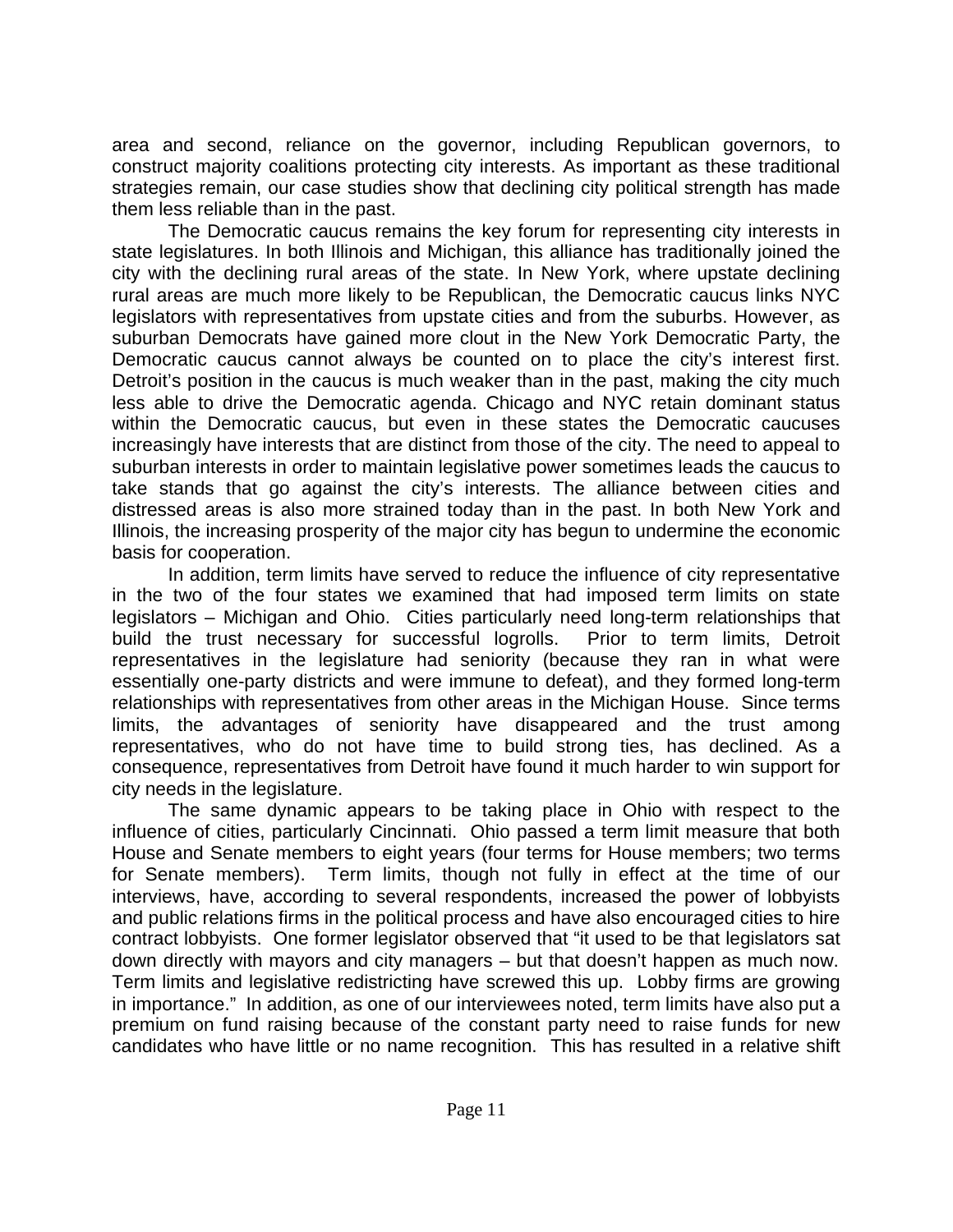of power to the rapidly growing suburbs, "because that is where the money is and that is where the development interests are."

As cities have become politically weaker, they have become more dependent on governors to assist them. For the reasons noted above, governors are often willing partners. But governors are not always reliable or effective allies. Alliances may be negotiated on the terms of the governor, rather than on the terms most favorable to the city. For example, former Governor Engler's intervention in the state revenue sharing debate described below rescued Detroit from a potential disastrous defeat, but at the cost of both extending an inadequate status quo and reducing the city's ability to tax suburbanites. In other cases, Republican governors may not be able to induce enough Republicans to support the alliances they are seeking to construct. In Illinois, for example, former Governor Edgar was unable to persuade legislative Republicans to support his proposal for school finance reform.

**Detroit: Fighting Against Political Isolation**: Who supports Detroit's interests in the Michigan legislature? As one interviewee observed, "I don't think it's most accurately identified by geography. It's almost never a good vote for you. But on a lot of issues it's not really important electorally. It's the ones more sympathetic to Detroit who will vote for it. Others simply don't buy the idea that there should be special advantages for Detroit."

Particularly on issues involving money and resource distribution, voting tends to be by region, with legislators (including Democrats) being less willing to support Detroit the further west they are in the State. In particular, the growing areas of the state (in the West) resent the disproportionately high share of resources going to Detroit through programs such as state revenue sharing. As one interviewee observed, "there is a feeling that Detroit is getting 'too much' and that it is inefficient." On the other hand, there are some issues important to Detroit where the Democratic caucus takes a stance and virtually all Democrats hold to the party line. There are also issues, such as brownfields, where Republican representatives from other urban areas in the state support Detroit's interests.

While the Detroit delegation itself usually votes as a group, it is too small now to make a major difference. How do legislative majorities in support of Detroit's interest get structured?

We were able to find contested votes on four of the issues that had been identified as most important to the city of Detroit over the last several years. These votes reflected several different kinds of issues; they also reflected several different kinds of coalition patterns.

*Party-Imposed and Interest-Based Coalitions:* While most voting is structured by party membership, straight party-line votes on issues related to Detroit are rare. Historically the Detroit delegation had structured an alliance with Democratic members from distressed areas of northern Michigan and the Upper Peninsula (U.P.), particularly with respect to project-based decisions. This alliance was built around the collegial relationships between long-serving Democratic committee chairs, a relationship which, because of term limits, no longer exists. It also reflected the strong labor orientation of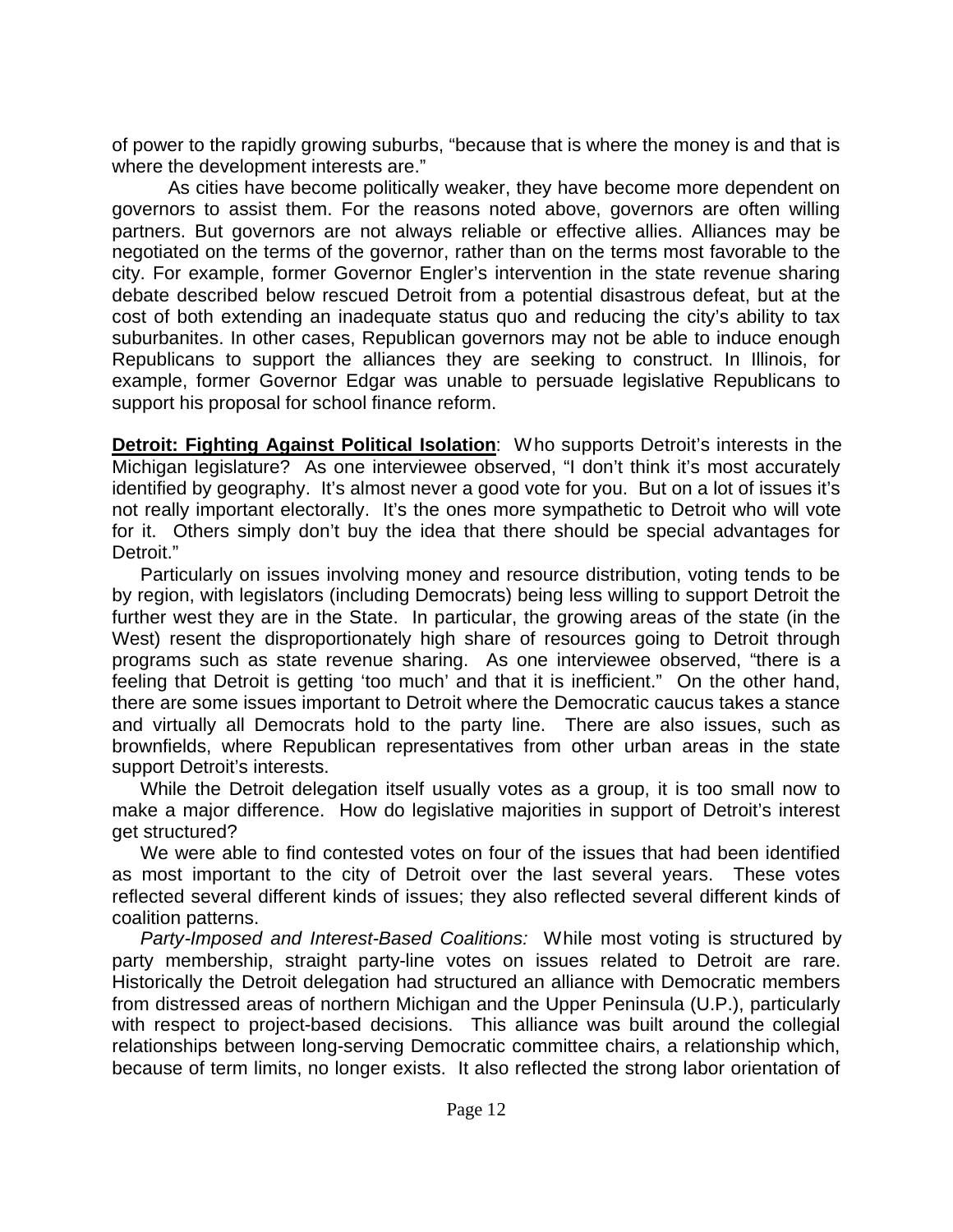members of both the Detroit and U.P. delegations. Frequently these alliances received party caucus support.

An example is legislation prohibiting local governments from enacting living wage laws*.* This bill was the subject of a series of votes, almost all of which were along party lines. Spurred on by a major campaign by organized labor, Detroit residents passed by referendum a living wage law to apply to city contractors, requiring wage levels substantially above the state minimum wage. The bill to prohibit cities from adopting livable wage laws was introduced and pushed by Republican legislators, at least partly to demonstrate that Democratic legislators were beholden to labor. According to reports, the city was put in a bind: the Mayor and his advisors actually were not in favor of the livable wage referendum, fearing it would put the city under serious fiscal pressure. On the other hand, neither he nor members of the city delegation could be seen to oppose it. The result was a series of votes in both houses that simply pitted Democrats from all areas of the state against Republicans from all areas of the state, though with a very high absentee rate among Democrats (on the first vote in the House, four of the 13 Democratic members of the city delegation were absent).

*Governor-Brokered Coalitions:* Former Mayor Archer, instead of depending upon the diminished Detroit delegation (many of whom were his political opponents) as previous Mayors had done, went directly to the legislative leaders and, more importantly, directly to the Republican Governor, John Engler. On several of the issues (e.g., brownfields, the school takeover, the changed revenue sharing formula) important to Detroit, Archer and Engler and their aides were able to work out an acceptable deal and the Governor then was able to convince enough Republicans to go along with it to create a majority.

Interestingly, despite the public's perception, nearly all of the interviewees observed that Gov. Engler was willing to listen to Detroit's needs and to negotiate with the Mayor to meet them (albeit on terms often far removed from the Mayor's initial preferences), as long as the issue didn't have obvious partisan implications and did not visibly move resources from other parts of the state to Detroit. In addition, one of those interviewed who is a close observer of the Mayor noted that, "the Governor's tough attitude towards fiscal policy and support of privatization has allowed the Mayor to do some things he believes needed to be done and then blame it on the Governor." As another Democrat noted, "The Governor takes these issues seriously. Most issues that affect Detroit affect the state. He knows that."

The state revenue sharing program, which provides fiscally strapped Detroit with important discretionary revenues, illustrates the role of the Governor. When the program came up for reauthorization in 1998 the Republican-controlled legislature suggested reforms that would have sharply reduced Detroit's payments and increased the payments to smaller cities and rural areas. However, Mayor Archer and Governor Engler brokered a compromise proposal that froze Detroit's current payments of \$334 million annually through 2007-2008. In return the city agreed to reduce its municipal income tax from 3% to 2% for residents and from 1.5% to 1.0% for non-residents who work in the city. This combined measure passed by a vote of 58-33 in the House with 17 Republicans joining 41 Democrats in favor. Within the metropolitan area, all 10 city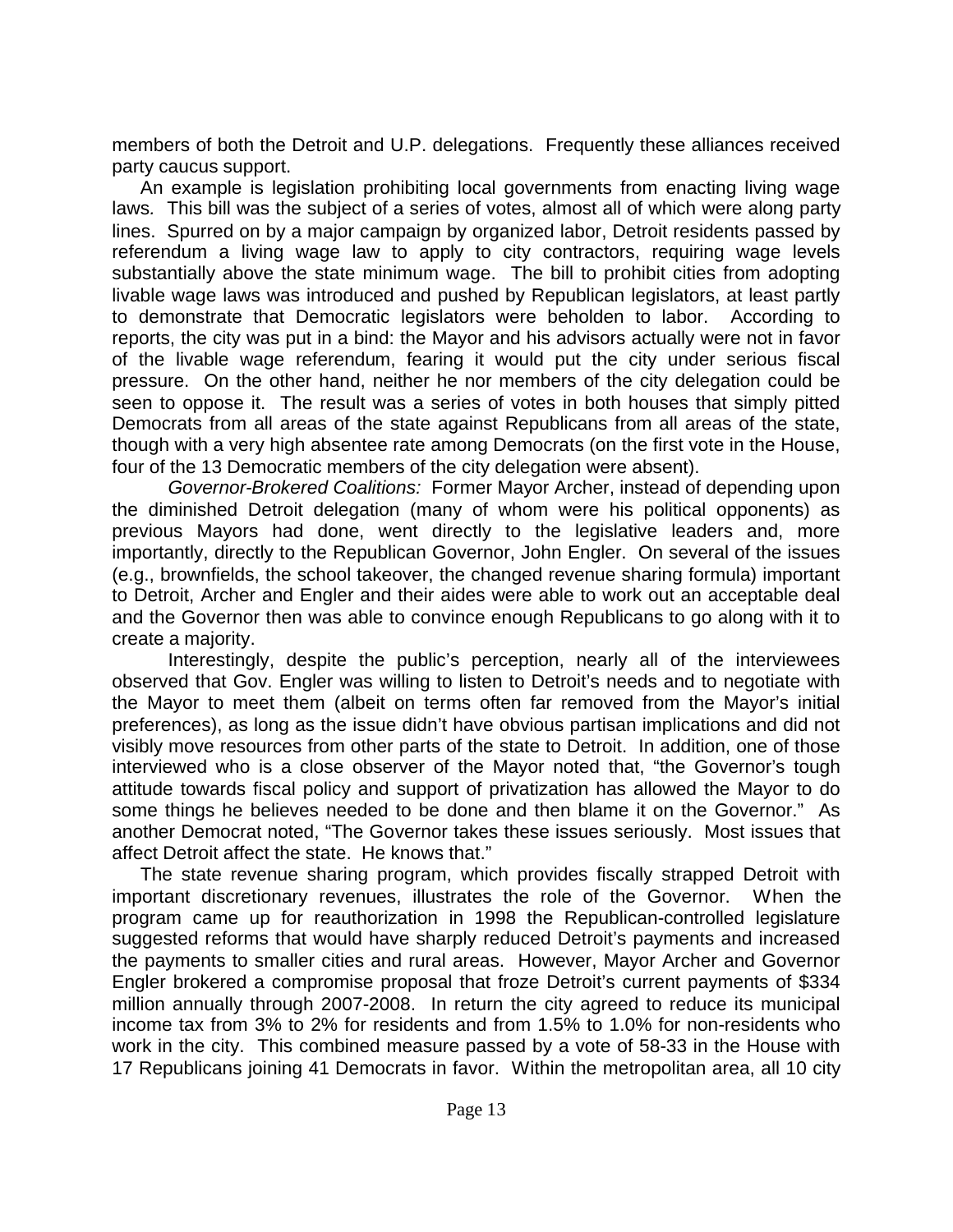Democrats and 14 of the 16 suburban Democrats voted for the compromise; they were joined by eight of the 13 suburban Republicans. Outside of the Detroit metropolitan area the vote split 27 against and 26 for. Newspaper reports and our interviews make clear that the energetic efforts of Gov. Engler on behalf of the legislation were crucial to the affirmative votes of Republicans from the suburbs and from larger Western Michigan cities.

*Ideological Coalitions*: The city of Detroit has a law imposing residency requirements for city employees*.* A bill was introduced that would have prohibited all local governments from imposing such requirements. During the debate, Detroit unsuccessfully attempted to gain exemption from the prohibition. The final legislation applied to all local governments but was amended to permit them to impose restrictions requiring all city employees to live within 20 miles of the outer city limits. Clearly this was an issue that the city opposed, but which would be in the mild interest of surrounding suburban jurisdictions

Unlike the previous two issues, this issue clearly resulted in a city-suburban split, but it also reflected an ideological divide about the role of governments. In the Senate the original bill (SB 198) passed by a vote of 23-14 with seven Democrats joining 16 Republicans in favor and seven Democrats and seven Republicans opposed. The Detroit metropolitan delegation was split with the five central city Democrats who voted all opposing and all 10 of the suburban Senators (four Democrats and six Republicans) voting in favor. (Part of the reason for the split in the Detroit area metropolitan Democratic delegation was the opposition to the measure by the traditionally Democratic police and fire unions, many of whose members on the Detroit force lived in the suburbs and commuted in to work.) Outside of the Detroit metro area both parties split slightly in favor (10 Republicans favoring along with three Democrats, while seven Republicans and two Democrats opposing). The two non-Detroit area Democrats who, along with the five Detroit city Democrats, opposed the bill were from Michigan's medium-sized cities. They were joined, however, by five Republicans from rural and small-town districts whose opposition was clearly based on ideological grounds. The rationale was expressed clearly by Sen. Emmons, a Republican from such a district, who explained his opposition by noting "These decisions are to be made by local people… I trust my local people to set conditions of employment that are good for me and my family."

In the House the vote was similar. The final vote on the conference committee bill was 67 in favor and 43 opposed, with 20 Democrats joining 47 Republicans in favor and 31 Democrats and 12 Republican opposed. All 13 of the Detroit city representatives voted in opposition, but they were also joined by eight suburban Democratic representatives. The one Republican representative from Detroit city favored passage as did 18 of the 19 suburban GOP House members. Outside of the Detroit area, 13 Democrats and 28 Republicans favored the prohibition, while 10 Democrats and 11 Republicans opposed.

*Interest-Based City-Suburban Coalitions*: There were somewhat diverse views of the frequency of suburban representatives voting with city representatives. One interviewee noted that the toughest area to get legislative support for Detroit was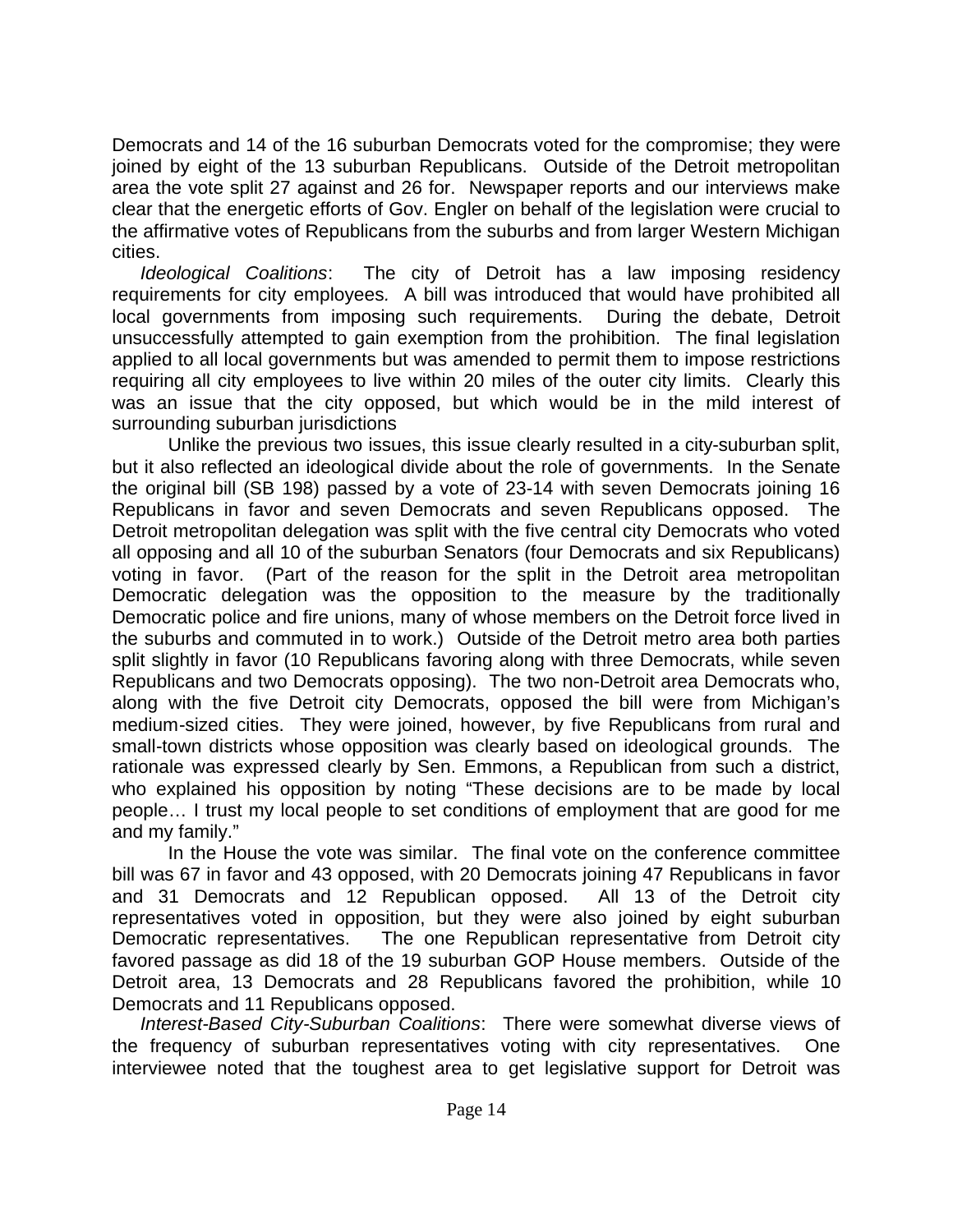Macomb County. As another explained, "the Macomb County Democratic delegation is very wary about doing anything that looks like it is cooperating with Detroit. The outer Wayne County Democrats are more cooperative; there's much less outright hostility, though they are still apprehensive."

On the other hand, a Democratic state legislator said that "Democratic caucus members often vote against their own political interests to support Detroit – including Macomb County representatives. The Macomb County Democrats usually come from inner-ring suburbs with the same stresses as the city. The opposition comes from the northern part of Macomb County, which is represented by Republicans. Where we lose Democratic support is from western Wayne County and the Western part of the state."

An example of a city-suburban voting coalition occurred on legislation to give special privileges to cities of greater than 750,000 in population instead of 1,000,000*.* Michigan legislation had more than 20 separate provisions in which Detroit was singled out for special treatment through a provision limiting the application of these exceptions to all cities in the state with more than one million in population, i.e., Detroit. By the late 1990s it was clear that Detroit would fall below the one million mark in population in the 2000 Census. The legislation to drop the figure to 750,000 was passed in the House in 1998. Like the revenue sharing issue discussed above, the House vote reflected a strong Detroit region versus rest of Michigan split among the Republican members. The vote in favor was 70-24 with 41 of the 44 Democrats voting in favor, joined by 14 of the 17 suburban Detroit Republican representatives. However, 18 of the 33 outstate Republicans opposed it, reflecting the outstate animosity against Detroit.

A particularly interesting example, because it was spawned at the grass-roots, involved a city-suburban coalition generated from within the region and taken to the legislature. The Catholic Church in the Detroit area was the instigator in setting up an interfaith organization with the acronym of MOSES (Metropolitan Organization Strategy for Mobilizing Strength). MOSES' objective was to induce the religious organizations of various faiths, particularly in the city and inner suburbs, to mobilize their members politically to change state policies in the direction of greater social and economic justice. MOSES strongly believed that an interfaith coalition, uniting like-minded people in both city and suburbs, was necessary to accomplish this objective.

MOSES chose as its first issue the creation of a Detroit Area Regional Transportation authority (DARTA). The Detroit area has two separate transportation systems, one serving the city and one serving the suburbs, with minimal coordination. MOSES proposed creation of a single regional transportation authority. The Detroit area Chamber of Commerce soon lent its support and the Detroit mayor and elected political leaders of the three major counties (both Democrat and Republican) worked out a plan for the creation of such an authority, with start-up funding of \$500,000 from the state and with a mandate, once DARTA was created, to work out a permanent funding source. The plan was presented to the state legislature, which approved it with strong bi-partisan support from the legislative delegations of the city and the three counties. Unfortunately, in virtually his last act as Governor, John Engler vetoed the legislation, apparently in retaliation for the legislature's refusal to approve the creation of 15 additional charter schools in Detroit (Detroit Free Press, Jan. 3, 2003). Since the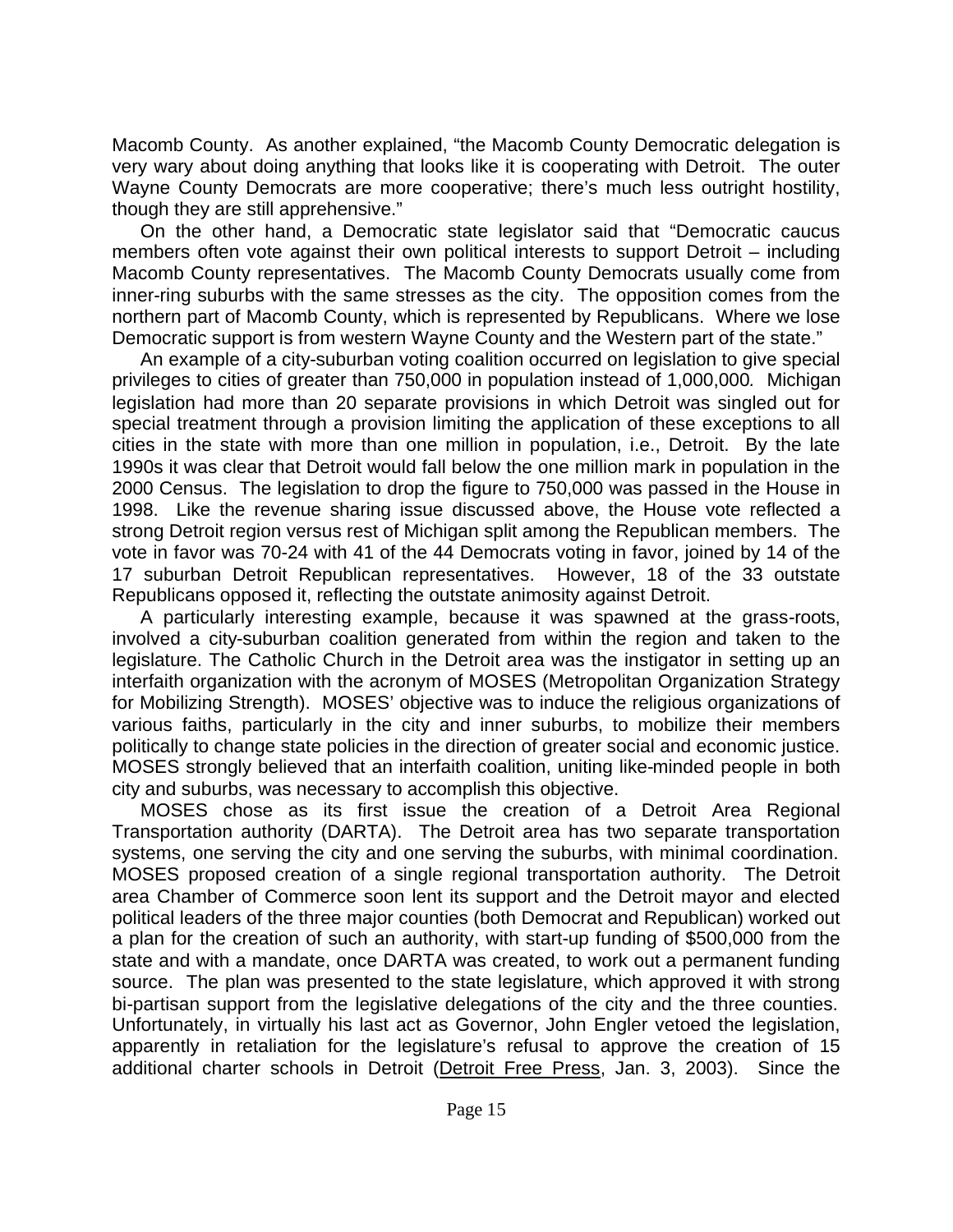incoming Democratic Governor, Janet Granholm, has announced support for the measure. However, it has failed to pass the legislature this session, largely because of opposition from legislators from the outer suburbs. Instead the Governor and DARTA supporters in the Detroit area are exploring ways of creating it administratively.

The nearly successful DARTA effort, which, although instigated at the grass roots, was structured by local political elites and then sent to state level political elites for approval is a stark contrast to recent efforts to seek citizen approval for regional action. In the last two elections, voters of both Oakland and Wayne County (of which Detroit is a part) have been presented with a proposal that would have created a  $\frac{1}{2}$  mill property tax increase (\$50 on a house valued at \$200,000) dedicated to the funding of art and cultural institutions in the region. The referendum required passage in both counties in order to take effect. In both cases the referendum passed in Wayne County but was rejected in Oakland County, a suburban area containing both some older inner ring suburbs and many middle and higher income suburbs.

**Ohio: Cooperation on a Limited Agenda**: How do the large cities in Ohio form legislative coalitions to pursue their interests? Unlike the other states we examined, city-suburb conflicts in Ohio were not as dominant a part of the political landscape. One important reason is that the cities' agendas in the legislature are so strongly oriented around obtaining support for capital projects. Every two years the legislature considers the state capital budget. To streamline the process, the Governor and the legislature effectively enforce regional cooperation by requiring each metropolitan area to come to the legislature with proposals supported by the entire delegation. Apart from these capital budget projects, Ohio cities pursue a largely defensive strategy in the legislature, seeking to preserve their share of the local government fund but not pressing much beyond preserving what they have.

In contrast to Detroit, Chicago and New York, where the lines between city and suburban delegations are sharply drawn, in Ohio, these differences are less salient. For example, Cincinnati's lobbyist emphasized that he considers the Cincinnati delegation to consist not simply of those House and Senate members who represent the city, but of those who represent the Cincinnati suburbs as well.<sup>1</sup> In Columbus, a city that has grown dramatically due to annexation over the past thirty years, legislators from the city saw little difference between city and suburb. Many parts of the city, they noted, were similar to the suburbs.

*Interest-Based City-Suburban Coalitions:* City lobbyists in Cincinnati, Cleveland, and Columbus emphasized that on many issues, particularly those involved with capital projects, the delegation cooperated fully. Indeed, several of the respondents observed that city and suburban state legislative members acted in concert on most capital projects for the city (and the region), even across party lines. One observed that they approached this process as "citi-states" that competed against one another for projects. The cooperation is partly explained by the informally institutionalized process by which

 $\overline{a}$ 

 $<sup>1</sup>$  Thus, the delegation consists of three Senators and nine House members. Of these, five House members represent</sup> at least part of the city (four Democrats and one Republican) and four represent the suburbs (all Republicans). There is one city Senator (a Democrat) and two suburban Senators (both Republican).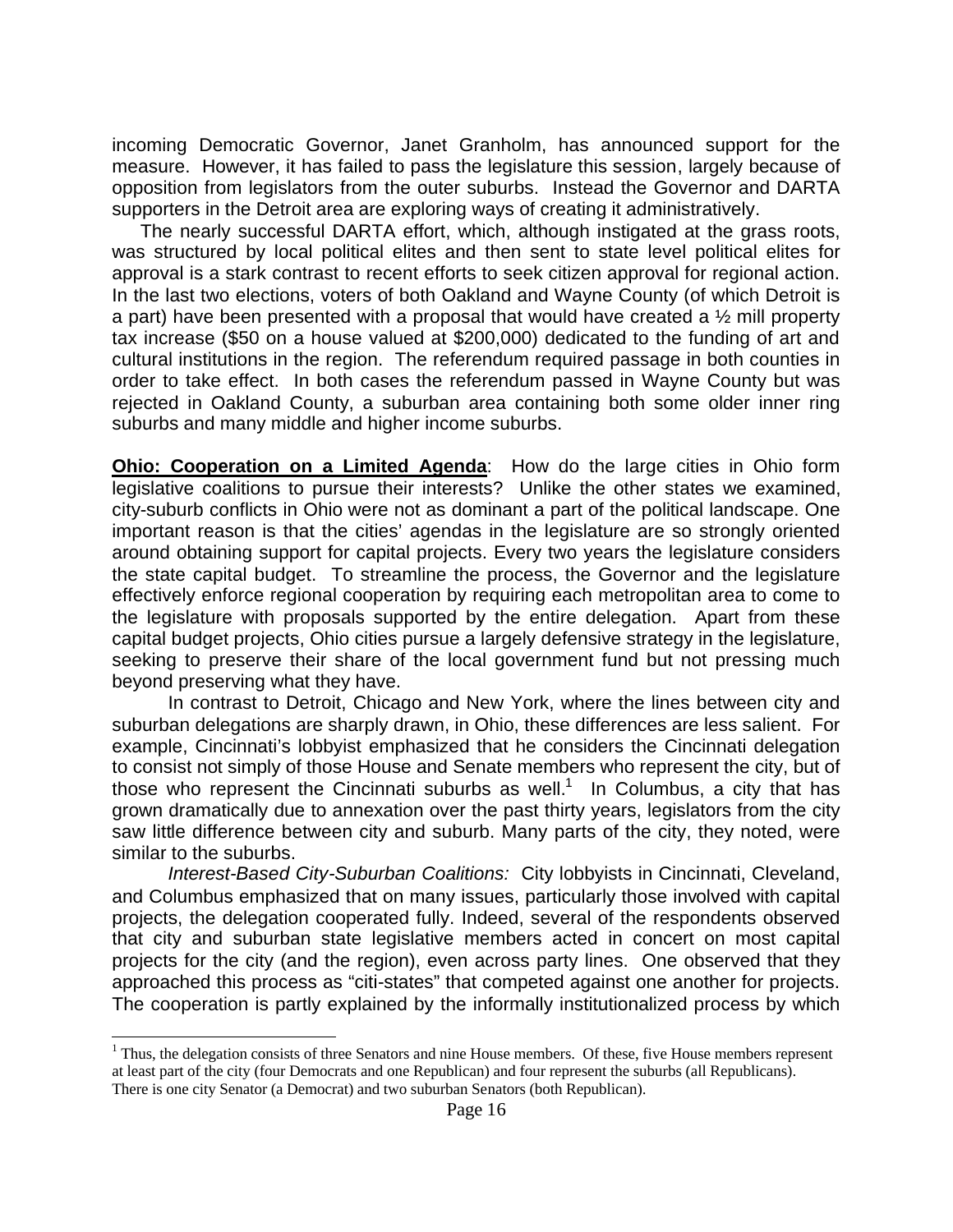the local projects part of the capital budget is allocated to state projects. (This apparently evolved from competition among cities for big projects such as the baseball stadium and basketball arena in Cleveland and the new baseball and football stadia in Cincinnati. Other parts of the region complained that their priorities were being ignored.) The Governor's office and legislative leaders in effect demand that each region come to the process with an agreed upon set of priorities for capital projects. If there is not regional unity, as one interviewee observed, the legislative leaders simply say 'screw you' and the region doesn't get its top projects.

This process of informally forced consensus relies heavily on the regional business and growth associations brokering and facilitating agreements among the local governments in the region. As one interviewee noted, the Growth Association typically convenes the powers that be – the Mayor, City Council, County Executives and Commissioners, and the business power structure. In Cincinnati the regional growth associations involved are the Cincinnati Business Committee (CEOs only) and the Chamber of Commerce. In Columbus, the Chamber of Commerce and a looseknit group of CEOs are key. Although the process appears to work smoothly, one Columbus area legislator worried that the departure of key business players from the area had left something of a vacuum in planning for the city's future.

Much more than in other states in Ohio explicit regional coalitions are entered into for capturing state capital projects. On the other hand, it is not clear that such regional alliances in the legislature extend much beyond this. Several interviewees pointed to a few issues where city and suburban representatives seemed to vote together because of shared interests of their constituencies (The example used was opposition to legislation to permit the carrying of concealed weapons). On the other hand, most of the interviewees either saw little city-suburban coalition building in the state legislature or even out and out conflict. An interviewee noted that the inner suburbs are beginning to organize their own formal coalitions in Cleveland and Columbus because they feel that they "too often lose out to the central cities rather than because they think that they are 'all in it together'" Another said that "There are not a lot of issues where the city and its suburbs link up."

One recent exception to the relative amity between cities and some peripheral suburban areas was the decision to alter the state's annexation laws. Unlike Cleveland and Cincinnati, which were landlocked early in the twentieth century, Columbus used Ohio's annexation laws to capture suburban growth in the decades following World War II. As a consequence, Columbus is the largest city in Ohio and has a strong tax base. Although the old downtown has suffered the fate of many urban centers, growth on the periphery has benefited the city. In 2001, however, after several failed efforts, opponents succeeded in altering state law in ways that will make annexation more difficult. Even this issue, however, did not exhibit a clear city-suburb division. Because the existing annexation process promoted a predictable process of development, homebuilders and other suburban interests had little interest in changing the law. Moreover, established suburban municipalities wanted to preserve their own power to annex. As a result, suburbs were split on the changing the law. The impetus to make annexation more difficult came especially from rural and semi-rural townships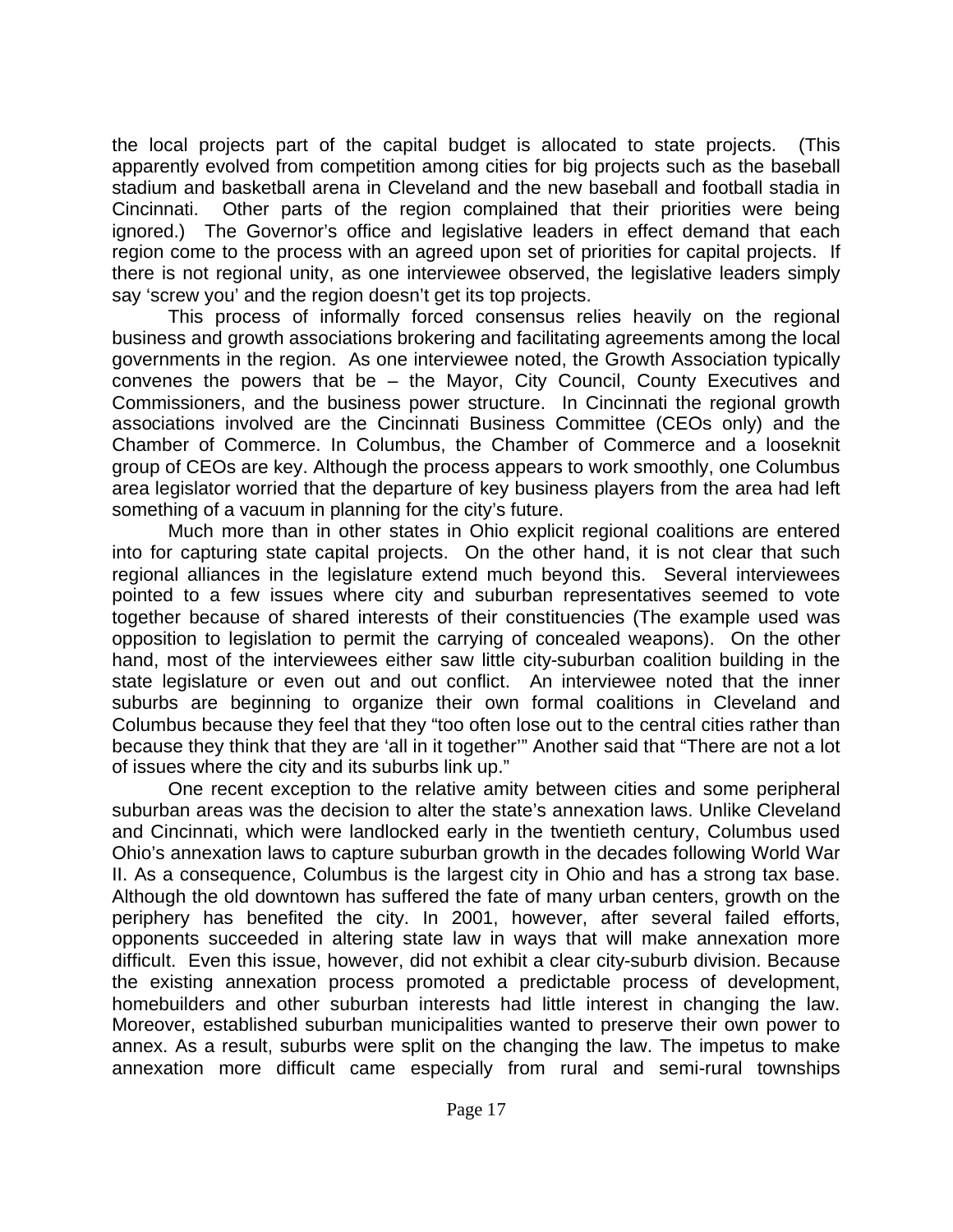concerned that they not be swallowed up (and deprived of tax revenues) by annexation. Although Columbus was not in favor of the change, the law that ultimately passed was a compromise that added new voices to the annexation process. Subsequent amendments have strengthened the hand of the pro-annexation forces.

*Interest-Based Large City Coalitions:* Ohio was selected as one of the four states for our case study partly because of the presence there of three large cities (the 3 Cs – Cincinnati, Cleveland, and Columbus) rather than a single dominant one as in the other three states. Do the 3Cs coordinate their strategy and form legislative coalitions? Interviewees said that there was no institutional mechanism for doing this but that such coalitions did form on an ad hoc basis.

The Cincinnati lobbyist stated that he is constantly trying to build coalitions in support of Cincinnati's issues. He noted there are two kinds of issues, though with overlap. The first are issues that affect all or a large number of Ohio municipalities. For these issues Cincinnati works with and through the Ohio Municipal League, sometimes testifying on behalf of the League or coming with the League to express concerns: "If we can work under the umbrella of the Municipal League we do so and go to our delegation with them." The other set of issues are those that are Cincinnati issues not shared by the entire class of cities. "There," the lobbyist observed, "we try to find like cities – cities that have the same interests." As an example, he discussed a successful effort to get the state to direct more state housing funds to cities where Cincinnati joined Cleveland, Columbus, and Toledo.

*Governor-Brokered Coalitions:* Ohio governors, according to several of those we interviewed, are, in general, aware of and responsive to the plight of the cities. This applies, even more than might be expected, to Republican governors. Governors, after all, run statewide; an additional vote from a city, even if they lose that city by 100,000 votes, counts just as much as a vote from a rural or suburban area where they might dominate. As one of Governor Taft's policy aides observed, "The Governor gets involved in urban issues. There is a natural tension between the Governor as a statewide elected official and state legislators who are elected in a specific district. The Governor understands that the vitality of the cities is important to the state."

The interest of Ohio governors in cities was evident in Republican Governor Bob Taft's decision to create an Urban Revitalization Task Force in 1999 (Taft, 2000). Composed of mayors, state legislators, and directors of several state agencies, the task force oversaw a series of focus groups around the state that discussed policies for urban redevelopment. The major accomplishment was a voter-approved Clean Ohio Fund. The new fund provides resources for clean-up of brownfields as well as for farmland preservation. The legislative coalition that approved the implemented legislation for the Clean Ohio Fund joined urban and rural interests, both of which stood to gain from the package.

**New York: From Bipartisan Coalitions to Logrolling Alone:** To get its way in the legislature, New York City has moved from bipartisan coalitions with upstate cities to party-driven logrolling. Since 1994, party-driven logrolling has been disrupted by the election of Republican mayors, Giuliani and Bloomberg. As a result, NYC has had to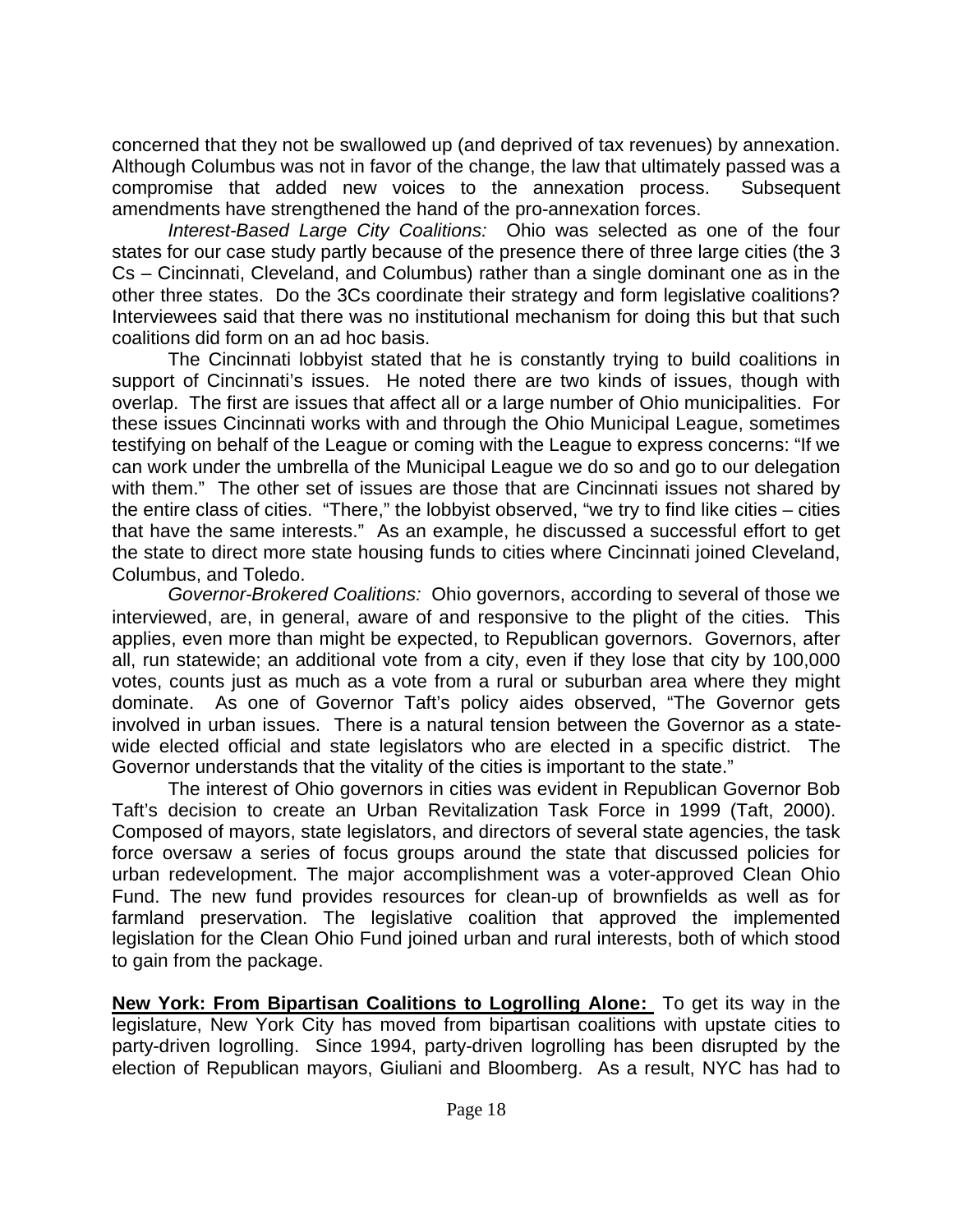increasingly go-it-alone, forming coalitions based on logrolling specific to each issue. With his less polarizing personality, Bloomberg has won some important victories in the Legislature. However, the change from interest-based coalitions, to party-driven logrolls, to ad hoc log rolls as the dominant method of coalition building represents a general decline in the power of NYC to achieve its will in the state legislature.

*Bipartisan Interest-based Coalitions:* In the late 1960s Governor Nelson Rockefeller campaigned for revenue sharing, both at the federal and state levels. At the same time, Mayor John Lindsay led a coalition of the State's six largest cities to win more financial support from the State. The fact that Lindsay was originally elected as a Republican in 1965 and some of the upstate mayors were Republicans facilitated passage by making it more difficult to view the issue through the usual upstate/downstate divide. The coalescence of Governor Rockefeller and the Lindsayled mayors coalition succeeded in winning passage of New York State revenue sharing in 1971. Under the original legislation, the State committed to sharing 9 percent of its personal income tax revenues with New York's 62 cities and 9 percent with all other local governments based on a formula partly reflecting fiscal need. In 1979, in an effort to slow the growth in the amount the State was required to share with localities, the Legislature changed the formula from 18 percent of personal income tax receipts to 8 percent of all State revenue. IN any case, revenue sharing guaranteed a growing pot of money to be shared among local governments with few strings attached.

In the mid-1980s NYC worked effectively to increase revenue sharing, but after that then revenue sharing was gradually gutted. Between 1988 and 1994 the amount of revenue shared with localities fell from over a billion dollars to less than \$500 million. The portion of state revenues shared with localities dropped from 8 percent in 1979 to less than 2 percent by 1994 (Fiscal Policy Institute, 1994: 19-20). For New York City, unrestricted revenue as a proportion of own-source revenue fell from 9.0 percent in 1981-82 to 2.9 percent in 1991-92 (U.S. Bureau of the Census, 1982 and 1992). Part of this decline reflects the demise of federal revenue sharing but most of it was caused by the deterioration of NYS revenue sharing.

The decline of revenue sharing reflects the decline of bipartisan interest-based coalitions between NYC and upstate cities. Indeed, it is accurate to say that NYC now has no permanent coalitions with other cities that cross issue areas. If they join together at all, it is issue by issue. The decline of the NYC/upstate cities interest coalition partly reflects a divergence in their objective conditions and thus their policy interests. Upstate cities are still suffering from deindustrialization, have relatively little immigration, and are declining in population. By contrast, as a center of global capitalism, NYC has a prosperous fast-growing service economy. With the rise in immigration since 1965, NYC has become incredibly diverse and is growing in population. To cite but one example of a policy divergence, a major issue in many upstate cities is what to do with all the abandoned houses, while NYC faces a severe housing shortage.

Upstate cities do not view themselves as in the same boat as NYC and they are often jealous of NYC's wealth and power. According to Rochester Mayor William Johnson, Giuliani arrived an hour late for a New York State Conference of Mayors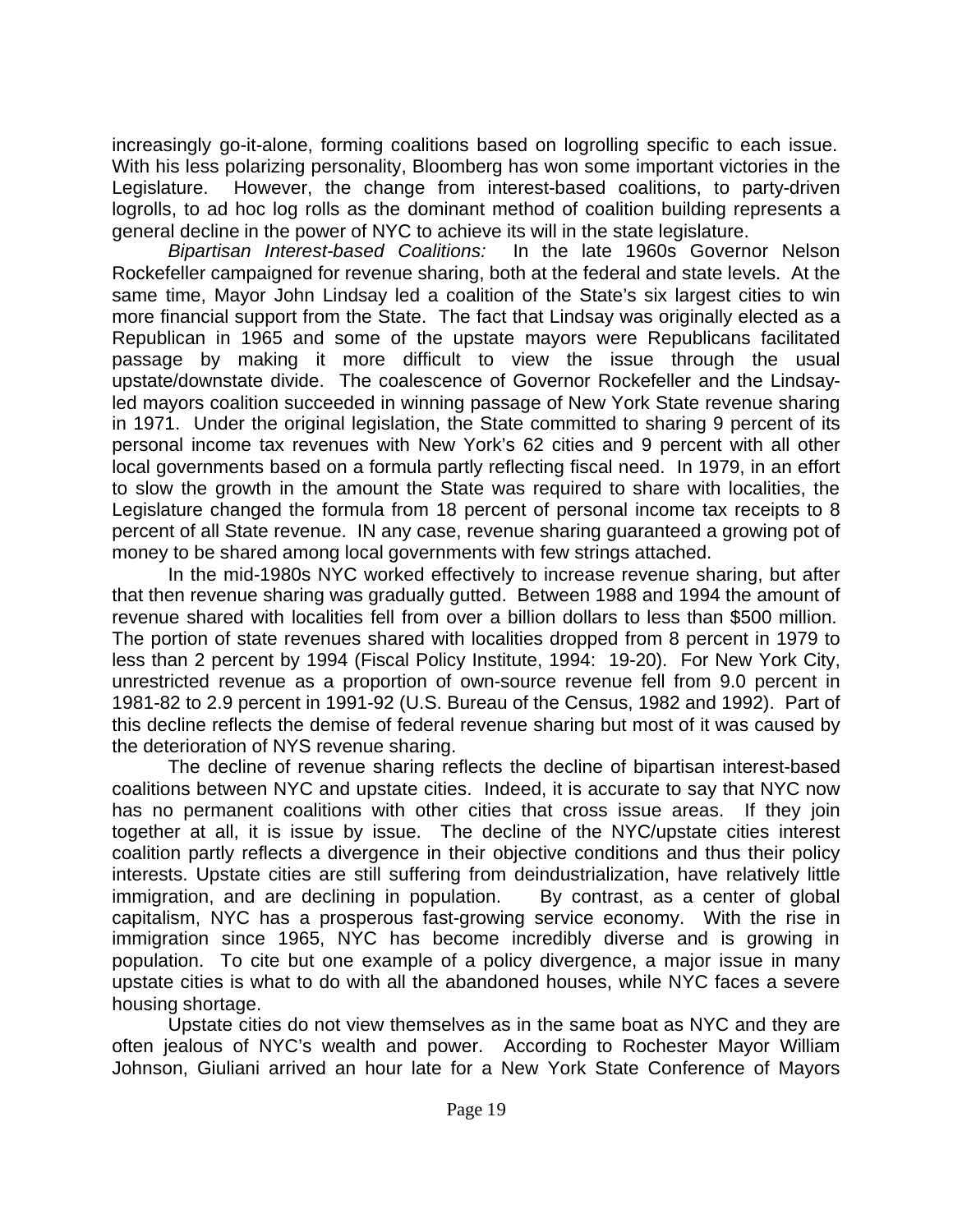meeting a few years ago, and the press immediately focused on him. In fact, they asked only one question of the 25 other mayors in attendance. Upstate mayors view NYC as able to protect its interests on its own. Indeed, NYC has made little effort to forge a coalition with upstate cities. In 2000 the "Big Four" upstate cities, Buffalo, Rochester, Syracuse, and Albany, formed their own interest coalition, without NYC, and successfully lobbied the Legislature for an additional \$65 million in state aid to address fiscal shortfalls in five upstate cities. (At the insistence of Senate Republicans, Yonkers was added at the last minute.)

*Party-Imposed Coalitions*: Over the years the main way that NYC has achieved its goals in the State Legislature has been through the Democratic Party. The NYC Democrats constitute a majority of the controlling Democratic caucus in the Assembly. So long as they are united, NYC Democrats can veto any statewide legislation. This puts the NYC delegation in an excellent position to engage in logrolling: we will not support your legislation unless you support ours. The method has generally served NYC well. In recent years, however, it has become increasingly problematic, as we shall see.

The NYS Legislature has had divided partisan control continuously since 1975: the Democrats control the Assembly and the Republicans control the Senate. Divided partisan control has persisted in New York longer than in any other state and it has now become thoroughly institutionalized. Every ten years, the Assembly Democrats and the Senate Republicans give each other total freedom to re-draw district lines as they see fit for their house. As a result, very few districts are competitive. The average difference between the winner and the loser rose to over 50 percent (Stonecash, 1998). In two recent elections, only one sitting lawmaker out of 389 lost – an astounding 99.7 percent re-election rate (Perez-Pena, 2002).

Power in the New York Legislature is remarkably concentrated in the hands of the Speaker of the Assembly and the Majority Leader of the Senate. One study ranked New York tied for  $8<sup>th</sup>$  in the nation in the institutional powers of the Speaker (Hamm and Squire, 2001). The leaders control committee assignments and are not required to follow seniority. They also control legislative campaign committees that raise millions of dollars each year, targeting money on candidates in the few marginal districts. They also control staff allocations (other than the few automatically funded for each representative). This power is significant because the NYS Legislature has the largest staff of any state legislature in the nation.

Traditionally, Democratic NYC mayors have worked through the Democratic Speaker of the Assembly. The key to this strategy is for NYC to get its issues represented in the closed-door bargaining that takes place over the budget among the Speaker, the Majority Leader, and the Governor near the end of the legislative session. In the past this meant that the Speaker and his staff made sure that the issues that NYC cared deeply about were represented in these negotiations.

The politics of partisan logrolling is filtered through the upstate/downstate divide. Downstate (the City) is Democratic while upstate is strongly Republican. Both sides mobilize their supporters by running against the other. The Senate Republicans project themselves as protecting upstate taxpayers from spendthrift New York City liberal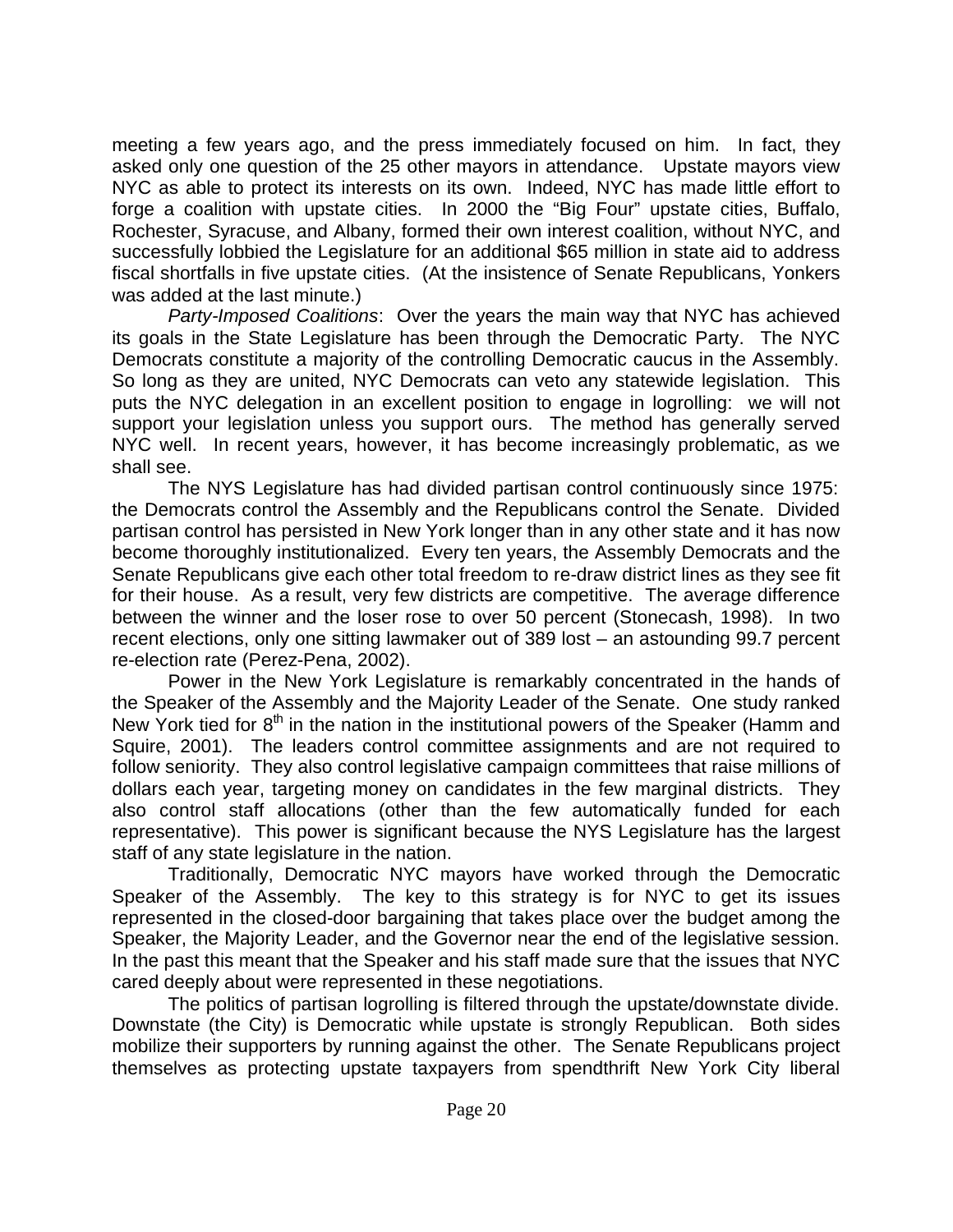Democrats who have turned NYC into an bottomless sump for social welfare spending. Similarly, the NYC Democrats run against upstate, crying that the City provides most of the tax revenues and is being shortchanged on spending. Their complaint is reminiscent of Tammany Hall pol George Washington Plunkitt's lament that New York City was "pie for the hayseeds." Even though legislators use the rhetoric of the upstate/downstate divide to mobilize their voters, once inside the Capitol building they usually lower the rhetoric and cut deals in order to keep the machinery of government moving.

Although the City has generally been able to defend its interests through partyorchestrated logrolls, this method has disadvantages. Basically, upstate Republicans have a motive to keep the City on a short leash, thereby multiplying opportunities for advantageous political trades. Revenue sharing, by entitling New York City to certain funds, takes away some of this political leverage. There is a certain political logic, therefore, to cutting revenue sharing. By cutting revenue sharing, putting conditions on State grants, and requiring periodic Legislative approval of local sales and other taxes, upstate legislative leaders force NYC to come to the Legislature each year to conduct basic governmental functions. To a certain extent Assembly Democrats also have a motive to keep the City on a short leash. The interests of the City delegation are sometimes different from the mayor's. They may have strong union support, for example, and favor cost-of-living adjustments for retirees, whereas mayors view this as a budget buster. By holding the City hostage on certain issues, Assembly Democrats can sometimes trade their political support for favors from the City administration for their districts, such as park and road improvements.

The overall result of relying upon party orchestrated logrolls is that relations between the City and the State have become highly politicized. The City is forced to continuously negotiate in the State Legislature -- even to maintain the status quo. As a top aide to the Senate Majority Leader put it: "New York City is constantly in the position of being a supplicant." Or in the words of a longtime lobbyist: "Home rule in New York is a joke." To illustrate this point, the chief correspondent for the New York Times at the Capitol noted that NYC requires permission of the state legislature to put speed bumps on its streets.

With a Republican in the Mayor's Office since 1994, the game in Albany has changed, weakening the City's bargaining position. As a Republican, Mayor Giuliani was forced to adopt a different strategy than his predecessors. Instead of relying upon the Speaker of the Assembly, Giuliani worked through Republican Senate Majority Leader, Joseph Bruno. According to the Chief Lobbyist for the City, Giuliani and Bruno were close, talking frequently on the phone. However, the Republican-controlled Senate was a less reliable ally for the City because only 5 out of 36 Republicans in the Senate were from NYC. Because the Republican margin in the Senate was fairly narrow (six seats changing parties would give control to the Democrats), the Republican leadership moderates its views to protect its urban members. In the battle over repealing rent control, for example, some Senate Republicans from the City supported rent control. So did Governor Pataki, mostly, it seems, to protect the Republican majority in the Senate. Nevertheless, the Republican majority in the Senate is less of a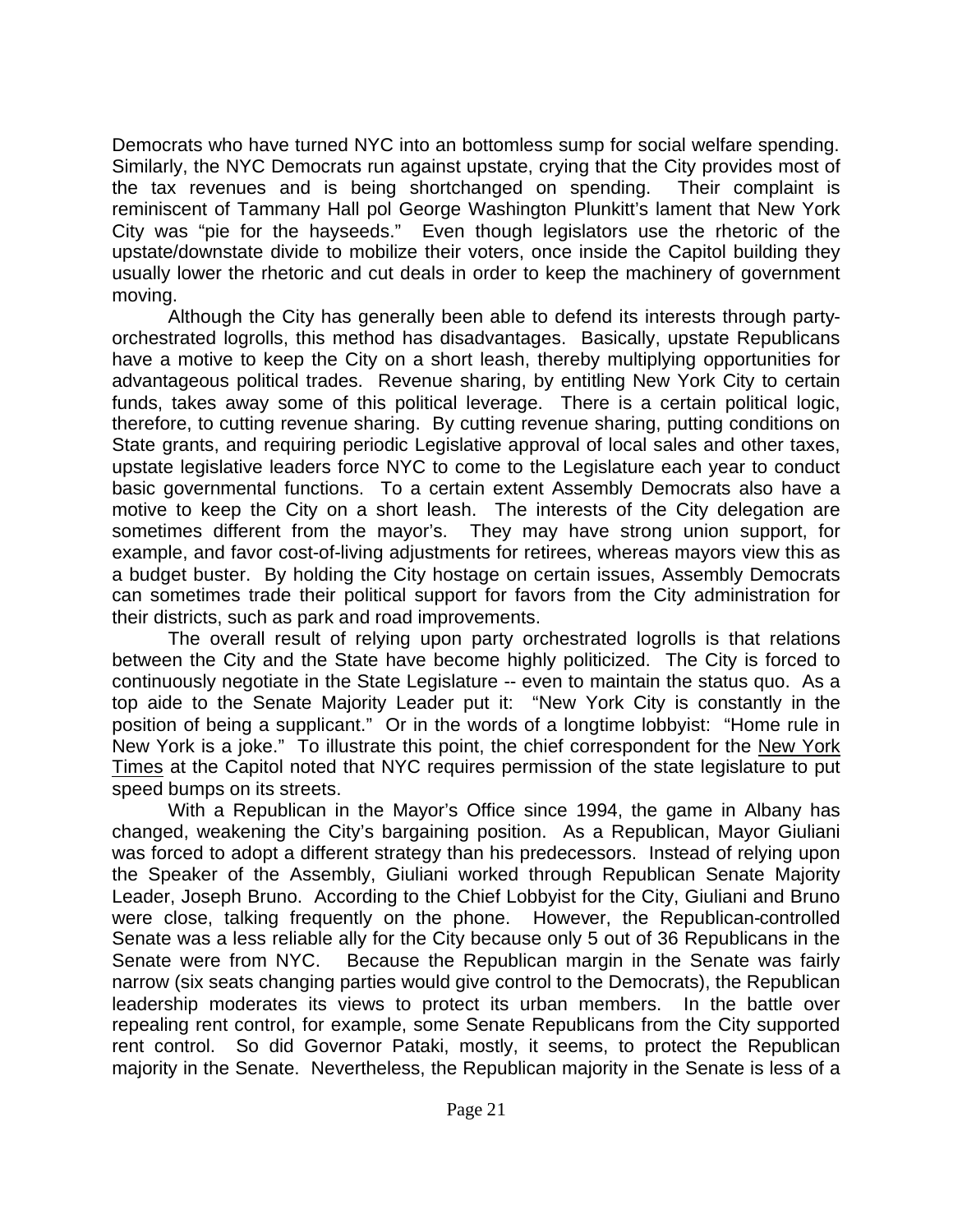reliable ally for the City than the Democratic majority in the Assembly, where 59 out of 99 were from NYC in 2001.

Giuliani was also hampered by the fact that he did not get along well with Governor Pataki, even though they are both Republicans. The problems stemmed initially from Giuliani's endorsement of Cuomo in Pataki's first run for governor in 1994. In that election, Pataki won only 28 percent of the City vote (an historic low for a winning gubernatorial candidate). An especially high turnout upstate catapulted Pataki into office. Pataki did not owe his election to City voters and his behavior showed it: he consistently favored upstate and the suburbs over the City. For example, Pataki diverted money from a tax on petroleum away from mass transit for the City and successfully supported the elimination of the Stock Transfer Tax Incentive Aid, failing to replace these funds with State aid.

In general, the ability of the Democratic Party to protect the interests of the City has been hampered by the decline of the County party organizations. The web of party connections that tied legislators to city government has atrophied. At one time, legislators owed their election to powerful county bosses, like Ed Flynn in the Bronx and Carmine DeSapio in Manhattan. These leaders were concerned that city patronage not be harmed by actions of the state legislature, and they could deliver their delegations to insure that this did not happen. Beginning in the 1960s reform decimated the power of county Democratic machines in New York City (Shefter, 1985). Now, state legislators are much more independent of the local party and its connections to city government (Stonecash, 1998, p. 76). Legislators rely more on money than on party workers to get re-elected. They raise their own money from nonplace-based special interests. New York City was ranked as the 10<sup>th</sup> largest lobbying operation in Albany (Roy, 2001), but that is deceptive because NYC cannot make campaign contributions like the other lobbying groups. If Democratic members of the Assembly are dependent on anybody, it is the Speaker, who hands out substantial cash through Democratic Assembly Legislative Campaign Committees, which mostly goes to marginal upstate districts, as well as key perks in the Legislature, like committee assignments and staff. And as the example of the repeal of the commuter tax shows, the Speaker is often committed to preserving and enhancing his power, not defending the interests of New York City.

*Repealing the Commuter Tax: The Failure of Party-led Logrolling.* The repeal of NYC's commuter tax shows the weakness of relying upon party-led logrolls to protect the interests of NYC. The commuter tax raised about a half a billion dollars a year. This may seem small in a budget of approximately \$44 billion, but this was money with no strings attached, and it enabled NYC to export some of its crushing tax burden to suburban commuters who place service demands on city government. Normally, the Assembly Democrats would be expected to defend the commuter tax, but the Speaker sacrificed it in a vain attempt to take a Senate seat from the Republicans in a swing suburban district. The Democratic leadership in the Assembly felt little remorse in harming the fiscal situation of a Republican mayor. Giuliani had promised to cut taxes – so why shouldn't they (Assembly Democrats) be in the position to choose which taxes were cut and take political credit for it? The commuter tax was sacrificed, in short, to narrow partisan advantage. As an editorial in Newsday (April 7, 2000) put it: "This is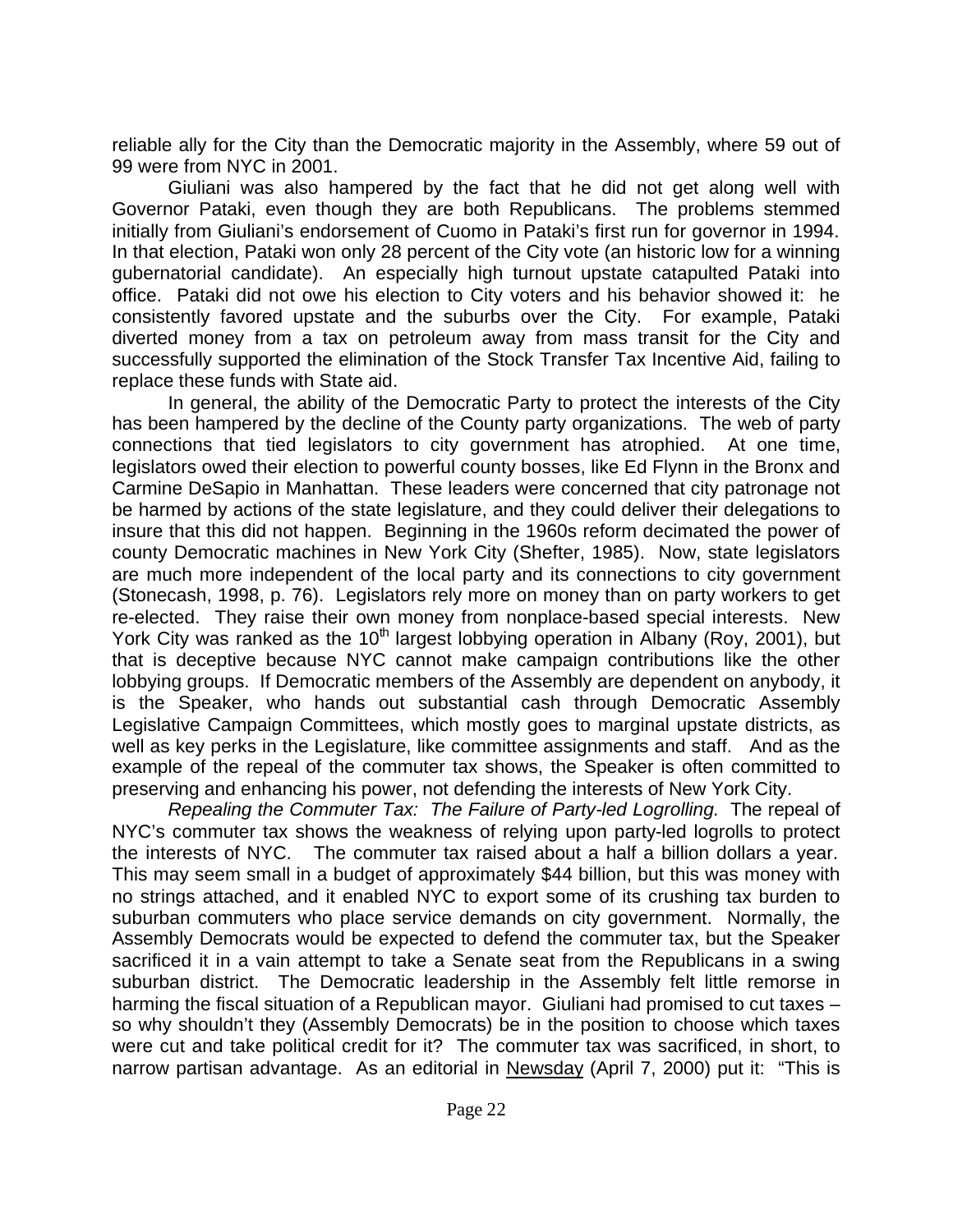like ripping a load-bearing beam from your house to toss on a pep-rally bonfire." (4/7/00)

The NYC commuter tax was initially passed in 1966 and was gradually increased over the years. By the end it was still a modest .45 percent tax on incomes earned in the City. Someone making \$70,000 paid \$315. Nevertheless, the tax raised a significant amount of revenue because about 450,000 people commute into the City each day to work and in 1998 the average commuter earned \$99,400 (compared to only \$33,700 for the average city resident) (Chen, 2002). The city enjoyed an 80 percent surge in earnings from the income tax between 1994 and 1997, mainly because of the boom on Wall Street (Forgette and Pagano, 2001). The City's Independent Budget Office projected that repeal of the commuter tax cost the City \$475 million in 2000 (cited in Haberman, 2000).

The story of the repeal of the commuter tax begins with the planned retirement of a Republican Senator from a district in Rockland and Orange counties, one of the few potential swing districts in the state. Suburban sprawl of New York City north of Westchester County meant that this district now had many commuters into the City. With an edge in registered voters, the Democrats figured they had a good chance to cut into the Republican Senate majority. Republican Majority Leader Bruno persuaded the incumbent to retire early so that the election would be during an off year. A lower turnout, he shrewdly calculated, would increase the Republican's chances of victory.

At one point in the campaign, three suburban Democrats in the Assembly held a news conference with the Democratic Senate candidate calling for a repeal of the commuter tax. According to one of the three members, they did not think the repeal would ever happen because Democratic Speaker Silver would never permit it. The Republicans jumped on the issue: their candidate not only supported repeal but promised that the Senate would actually pass such legislation, which they promptly did. To everyone's surprise, Silver called the Republicans' bluff and came out in support of repeal. Former mayor Ed Koch charged Silver with "treason of the highest magnitude" (quoted in Haberman, 2000). According to a top adviser to the Senate Majority Leader, the White House may have pressured Silver to support repeal as a way of helping Hillary Clinton's Senate race by increasing Democratic appeal to suburban voters. Silver dismissed the cost to the City as "a pittance" (quoted in Murphy, 1999), and said that if Giuliani wanted to stop the repeal, he should have talked to Bruno.

Giuliani lobbied furiously but he failed to stop the repeal. He could not count on the Republican-controlled Senate to protect the City's interests. The five Republicans from NYC voted against repeal, but every Republican Senator outside of New York City voted for repeal. Together with the five non-New York City Democrats, a firm majority was put together in the Senate for repeal. The key to repeal of the commuter tax, however, was the twenty-one New York City Assembly Democrats who voted for repeal. They were pressured to vote for repeal by Democratic Speaker Silver, who was more concerned about a swing district in the suburbs than he was about the fiscal well-being of New York City. Together with the Assembly Republicans and Democrats from outside NYC, New York City Democratic votes pushed repeal over the top in the Assembly. Giuliani had little leverage over Assembly Democrats. The Mayor punished the members of the City delegation who voted for repeal by not inviting them to the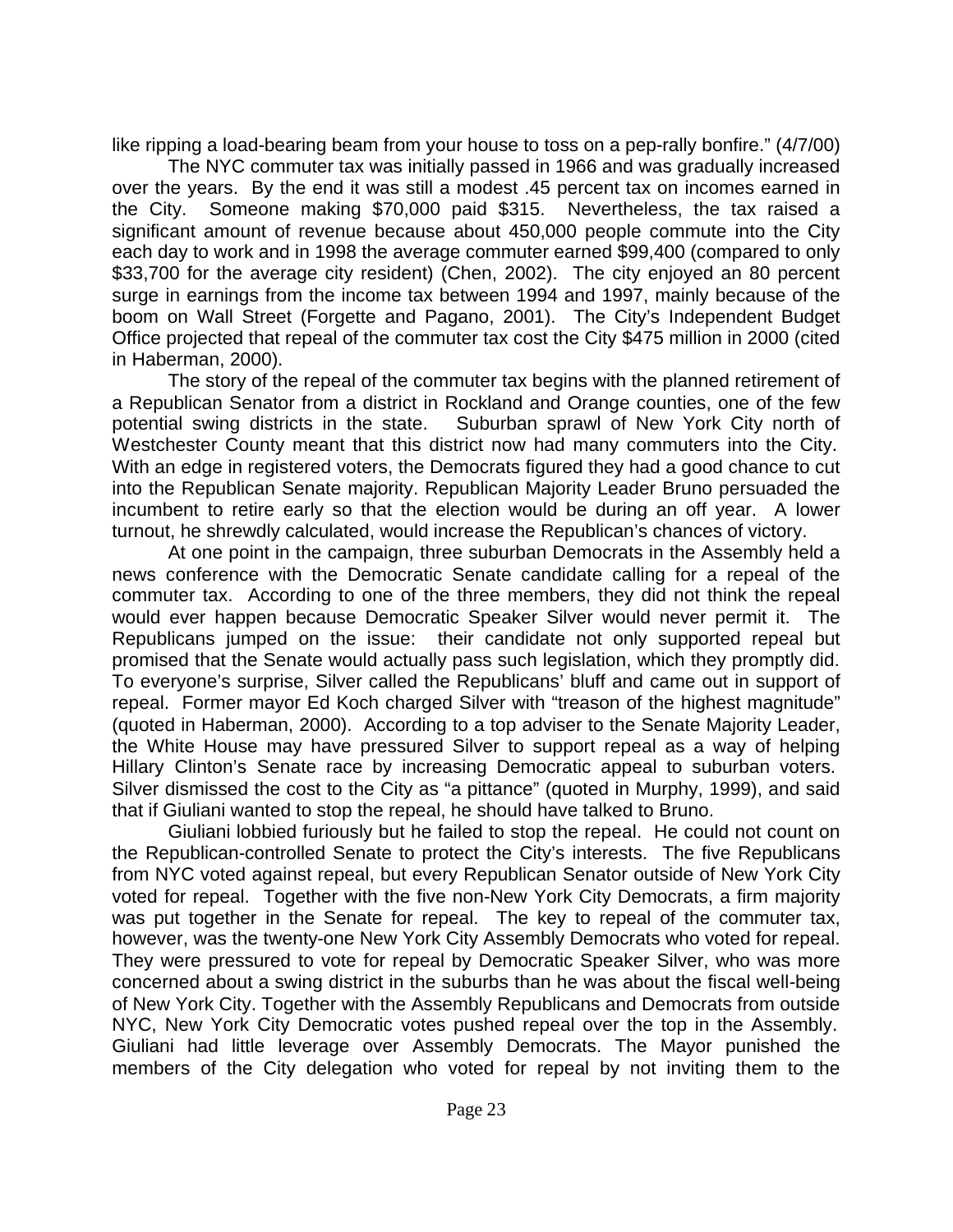Yankees World Series victory celebration on the steps of City Hall -- hardly a potent form of political retribution. The key to repeal was the Speaker's support, which divided the NYC Democrats. The Speaker, who is from Manhattan, was willing to sacrifice the interests of the City in order to embarrass a Republican Mayor and have a chance to steal a Senate seat from the Republicans. Parenthetically, the effort failed; the Republicans won the seat anyway.

*The Missing Regional Agenda.* Clearly, it is possible to appeal to the shared interests of central city and suburban voters. In fact, the commuter tax was defended partly on the grounds that suburbanites should be concerned with the fiscal well being of New York City, the economic engine of the region. However, the connection between the tax and the well being of the region seemed remote to voters, especially when NYC seemed to be awash in money. Mayor Giuliani made few other efforts to forge regional coalitions that would unite the interests of NYC with the suburbs. The main reason is that he was preoccupied with the short-term fiscal well being of the institution that he controlled, city government.

When Giuliani first became mayor, he tried to form a coalition with the suburbs of NYC – Nassau, Suffolk, and Westchester counties, whose county executives at the time were all Republicans. The effort never got off the ground, however. Suburban politicians were reluctant to appear to be too close to NYC. After all, many of their supporters had moved to the suburbs to flee the crime and corruption of the City. In addition, NYC was perceived, as the 800-pound gorilla. According to a former City Budget Director, other local governments feared that in any regional coalition their interests would be subordinated to the interests of the City.

The obvious place for a regional agenda to arise would be around the regional authorities that run the crucial transportation network that knits together the region. Even here, however, Mayor Giuliani made little effort to put together a regional coalition to support increased funding for the regional authorities that benefited NYC. According to a top Senate aide, the main reason was that Giuliani "dislike[d] the authorities intensely" because he didn't control them.

In short, New York City has made little systematic effort in recent years to form coalitions with its surrounding suburbs. For the most part, its agenda has centered on the fiscal well-being and autonomy of city government. It might make sense to enact regional policies to slow the migration of the white middle class out to the suburbs and increase funding for mass transit, but the mayor is much more concerned with state aid and mandates that will immediately affect the bottom line of city government. As much as possible, the city engages in logrolls on specific issues, exchanging its support for support of its own goals. However, there is evidence that these ad hoc coalitions give the City less and less power over the legislature compared to earlier coalitions based on strong party cohesion and interest-based coalitions with other central cities.

Since the September 11, 2001 attacks on the World Trade Towers, the new Republican Mayor Michael Bloomberg has faced the worst budget crisis since the mid-1970s, with multi-billion dollar budget shortfalls in each of his first two years in office. Having a far less polarizing personality than his predecessor, Giuliani, Bloomberg has been able to win significant victories in the Legislature by reaching out to Democrats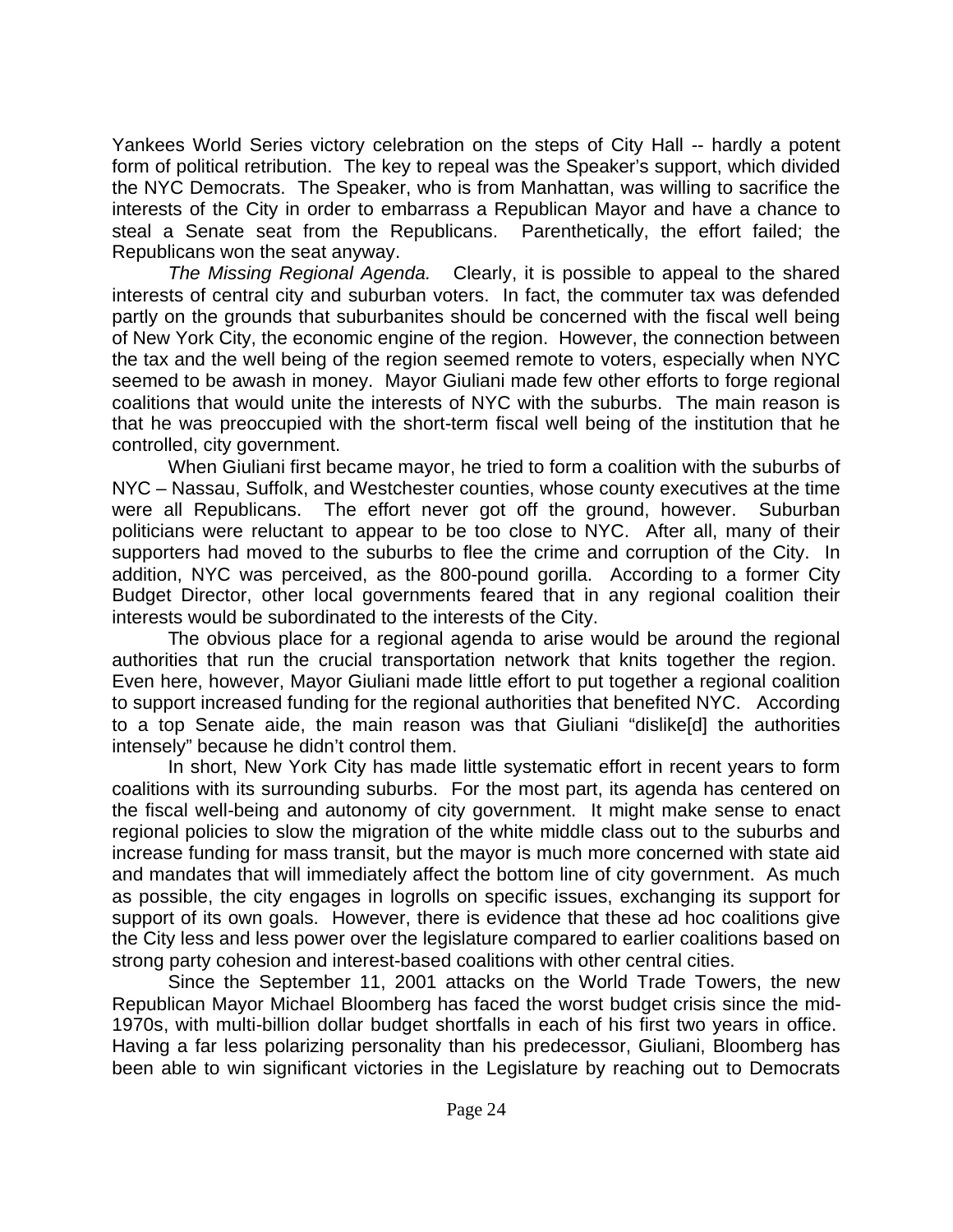and minorities. Bloomberg's success shows the importance of personal skill and a crisis atmosphere for legislative success over the short term. Over the long term, however, these factors are less reliable than strong parties and durable interest-based coalitions.

The best example of Bloomberg's skill with the Legislature is his victory in winning control over the New York City school system, the largest system in the country with 1.1 million students. In response to calls by minorities for neighborhood control, in 1970 the Legislature had divided NYC schools up into 32 local school boards. The mayor made appointments but did not control the central Board of Education, which had limited power over the local school boards in any case. Mayors Koch, Dinkins, and Giuliani all lobbied for mayoral control of the public schools, arguing that it would make them more efficient and accountable. Giuliani called his failure to win control of the schools his one regret as mayor. In an atmosphere of soaring public dissatisfaction with the schools, Bloomberg lobbied successfully to appoint a majority to the School Board and to appoint the Chancellor, who in turn will have the power to appoint Local School Superintendents. The key to Bloomberg's victory was winning the support of the New York City Black and Puerto Rican Assembly Democrats, who had successfully blocked Giuliani's effort. Whereas Giuliani never met with the Black, Puerto Rican, and Hispanic Legislative Caucus, Bloomberg met with them frequently as a group and individually.

To deal with the budget crisis, Bloomberg succeeded in getting Legislative approval for a three-year increase in the resident income tax and an increase in the sales tax. Bloomberg cut a deal with Bruno and Silver, even overcoming the opposition of Governor Pataki. His most significant fiscal accomplishment was persuading the state to refinance \$2.5 billion in debt left over from the 1970s fiscal crisis and have state taxpayers take over payments. This will save New York City approximately \$500 million a year for five years. Republican Governor Pataki vetoed the takeover of the bonds but was overridden by the Legislature. Pataki also sued to stop the sale of the bonds but lost in the New York Supreme Court.

Bloomberg has been relatively successful at persuading the Legislature to help the City address its immediate crisis -- with temporary three-year tax increases and a five-year bond deal. But he has not succeeded in enacting legislation to address New York City's long-term structural deficits. The limits of Bloomberg's effectiveness are revealed by his failure to enact his top priority – re-enactment of the commuter tax. With the opposition of Governor Pataki and the Senate Republicans' need to please suburban constituencies, there is little, if any, chance that the commuter tax will be reinstated in the near future.

**Chicago: Clout in Check** : Historically, Chicago relied on three coalitional strategies to pass legislation in the Illinois legislature. First and foremost was Chicago's power in the Democratic caucus. Chicago traditionally worked through its tightly organized legislative delegation to pursue its interests and Chicago's storied political machine gave its Democratic state legislative delegation unusual cohesion in the Illinois legislature.<sup>2</sup>

<sup>&</sup>lt;sup>2</sup> Until their elimination in 1983, Illinois had multi-member districts that ensured Republican representation from the city.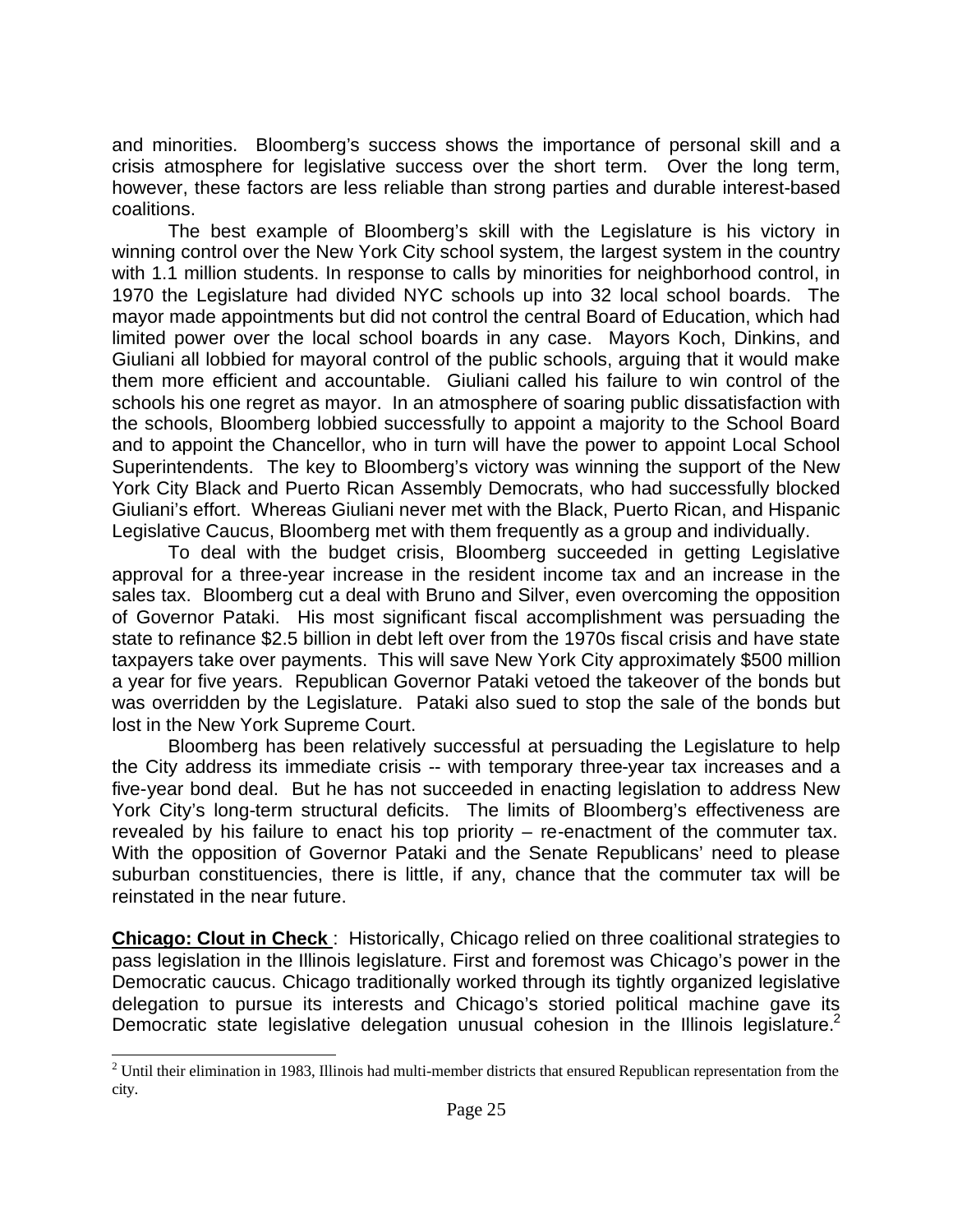During the long reign of Richard J. Daley (1955-1976), the Chicago mayor was the undisputed leader of the city's and Cook County's legislative delegation. The large size of Chicago's delegation and the mayor's power in the state central committee of the Democratic Party made it easy for the city to dominate the Democratic legislative caucus. The city's major coalition partners within the Democratic caucus were downstate Democrats, representing distressed coal and agricultural communities. Chicago's strategy of logrolling with downstate Democrats was facilitated by the underlying common interest of both regions in getting more resources from the state. This Chicago-downstate alliance benefited from the political weakness of Republicans from the five suburban "collar counties" outside Chicago; in alliance, Chicago and the downstate Democrats could make the Republican suburbs foot the bill for their legislative initiatives. The third strategy that Chicago traditionally relied on was crossparty coalitions brokered by the governor. Chicago has a long history of working with governors of both parties (Banfield, 1961).

Together these three coalitional strategies made Chicago relatively effective in getting what it needed from the state. After 1970, the city's dependence on the state declined with the passage of a very strong home rule statute that gave the city substantial legal autonomy (Fossett and Giertz, 1989; Fuchs, 1992). As noted above, preserving the benefits of home rule remains one of Chicago's chief objectives in the legislature. But even after home rule, the city continued to need state support for major economic development projects, school finance problems, and some social welfare issues.

Influence within the Democratic caucus and logrolling with downstate Democrats are still the foundation of Chicago's power in the legislature. But, as we show below, each of these strategies is weaker and less reliable than in the past. Chicago's power in the General Assembly for the last twenty years has rested in the hands of the Democratic Speaker (or minority leader, when Democrats were out of power) Michael Madigan, a Chicago Democrat, who nonetheless has a power base independent of the mayor. The rise of the anti-Chicago suburban Republicans in the legislature, and particularly Republican control of the state Senate after 1992, made coalitions brokered by the governor even more important for Chicago. As we examine these coalitions over the past decade, it is clear that gubernatorial support can provide the crucial edge to pass favorable legislation, but it is also evident that reliance on the governor does not always produce unmitigated legislative success for the city nor do governors always support the city. The Democratic sweep of both houses of the legislature and the governor's mansion in 2002 vastly improves Chicago's political fortunes, but even under such favorable circumstances the city's reduced presence in the legislature will ensure that compromise remains the order of the day.

*Chicago and the Democratic Caucus* After Daley's death in 1976, it became clear that Chicago's ability to count on a cohesive Democratic delegation in legislature was not automatic. Open fissures began to emerge among Chicago's Democrats in 1983, when Chicago's first black mayor, Harold Washington, took office (Fossett and Giertz, 1989; Gove, 1982). As some white Chicago legislators opposed the mayor in the legislature, it became apparent that a united city Democratic delegation could no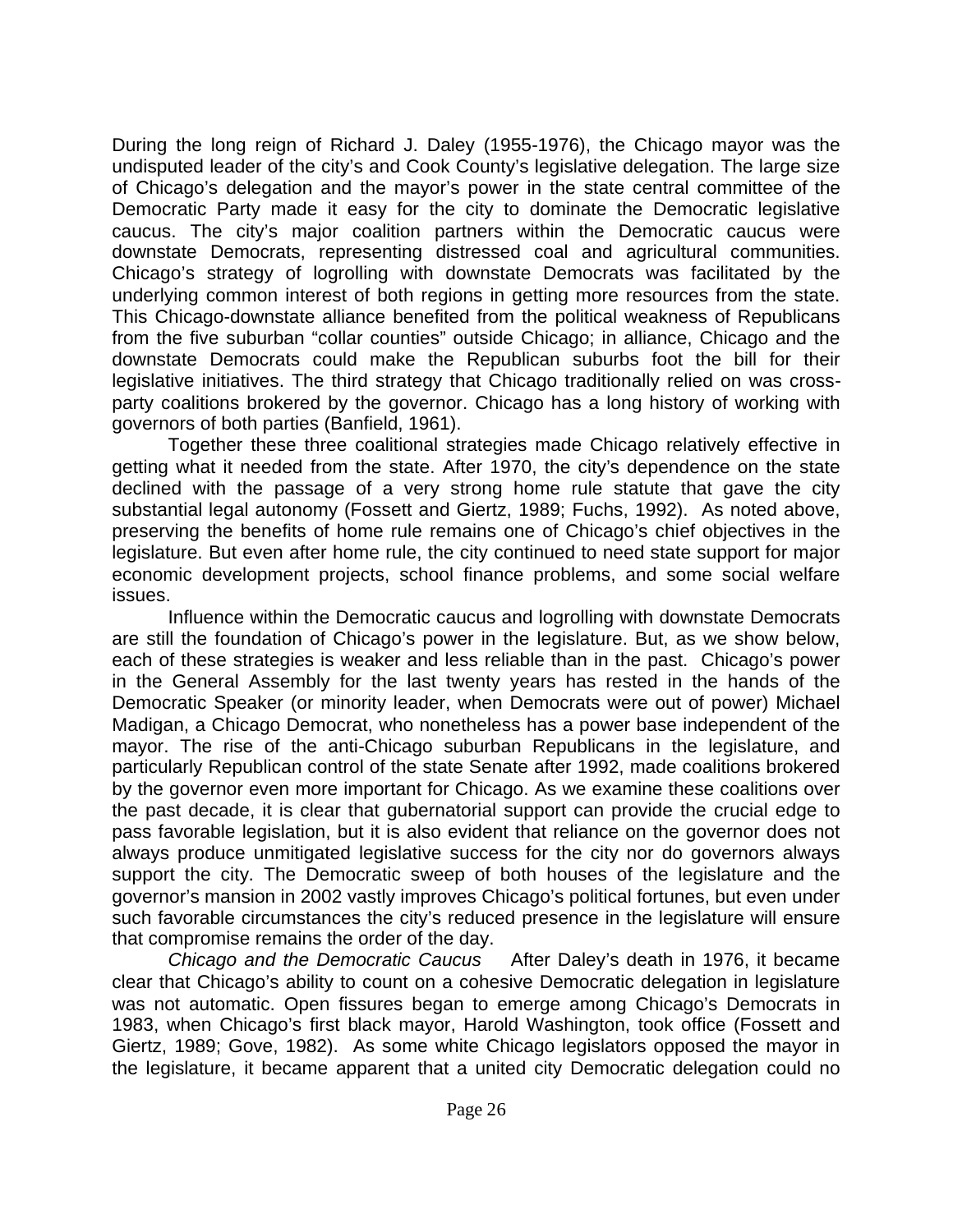longer be taken for granted. Under the current mayor, Richard M. Daley, racial splits have been less prominent and Chicago once again works through its legislative delegation. However, Daley's power is not as extensive as his father's was because in the intervening decades state legislative leaders have built independent power bases. This is in part a result of institutional reforms. The elimination of multi-member districts, for example, made legislators more dependent on the legislative leaders who "could draw their district boundaries, sponsor their candidacies, raise cash to run their campaigns. And dictate their legislative agendas" (Pearson, 1997). The increasing importance of money in campaigns has also increased the independent power of legislative leaders, who now amass campaign war chests, which they distribute at their discretion. The declining weight of the city's delegation among Democrats has likewise given the Democratic leaders greater independence. As a result, the mayor is more likely to confront current Democratic House Speaker Michael Madigan (a Chicago-bred politician whose district now straddles Chicago and its suburbs) on equal terms, rather than as undisputed leader of the state party.

For the most part, the Speaker has supported Chicago's priorities in the legislature. On occasions, when his views differ from those of the mayor -- as they did around the city's proposed 1992 World's Fair -- the Speaker will pursue his own course and win. In addition, the decline in Chicago's political strength in the Democratic caucus, nearly half of which comes from outside Chicago, means the Speaker cannot always place Chicago's interests first. Despite the tensions between the Democratic leadership and the mayor, Chicago continues to be the main organized force in the Democratic caucus. The unity of the city's delegation on major economic development projects and the continuing weight of the city's representatives mean that the city finds support for most of what it wants from the Democratic leadership in the legislature.

*Chicago and Downstate Interest-based Logroll:* The alliance with downstate Democrats also continues to be a key power resource for Chicago. This alliance is somewhat less powerful as downstate areas have lost population and representatives. Moreover, the interests of downstate and Chicago have diverged as Chicago became more economically prosperous and downstate languished during the 1990s. For example, on educational finance issues, the city-downstate alliance has become more strained. Several interviewees noted that in the past school funding formulas made it easy for the city to align with downstate areas, as both areas had low property values. In the words of one interviewee: "Downstate superintendents would say that if it is good for Chicago, it is good for us." As the city's property tax base climbed and downstate property values stagnated, and as downstate school enrollments have declined, the interests of the city and downstate on school finance diverge more than they did in the past. Yet these differences do not appear fatal for the city. One Democratic legislator from the city indicated that downstaters often grumbled about supporting Chicagospecific economic projects. The legislator went on to note, however, that strong rhetoric was not matched by action and the city could generally rely on downstate Democratic votes in the legislature.

On some issues, the city cannot hope to logroll with downstate because interests are so different. A classic instance is gun control, which the city has championed and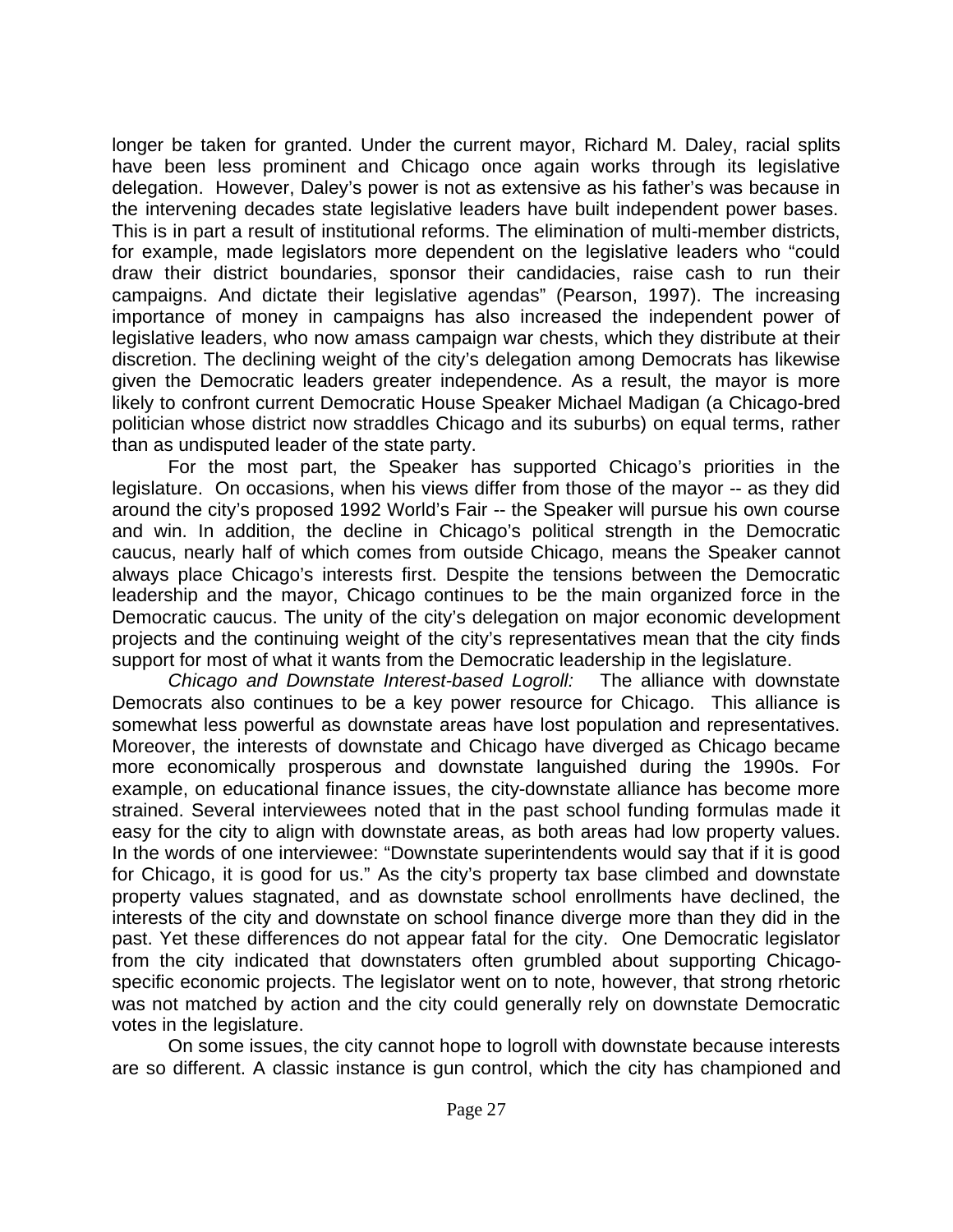downstate Democrats strongly oppose. The Chicago-downstate alliance rests on mutual support for traditional "pork" projects, which are critically important to both regions.

*Governor-Brokered Coalitions* Cooperation with Republicans, always an element of the city's strategy in Springfield, became more important in the 1990s, when Republicans took over the Illinois Senate. For example, the package of taxes and spending in Illinois First, a major transportation infrastructure bill passed in 1999, was negotiated informally between the mayor and the governor before it went to the legislature. With one-third of its spending dedicated to mass transit, the bill provided substantial benefits to Chicago at the same time that it boosted spending for roads throughout the state. The vote on the four bills that secured financing for the projects revealed strong support from the city, and from Democrats all over the state: 24 of the 30 legislators from the city supported all four bills and 39 of the 62 Democrats supported all four bills. But reflecting the brokered bipartisan support, the bill also captured critical suburban Republican support: 19 of the 40 suburban representatives voted in support of all four measures. This included 16 votes from suburban Republicans, including the minority leader of the state Assembly. Illinois First exhibited the hallmarks of governorbrokered coalitions: such coalitions are most successful when organized around large spending programs that offer distributive benefits (and the patronage that comes with them) to Republicans and Democrats alike. (Joens, 2000).

On other issues, city-suburban differences make it more difficult for the governor to play the role of broker. In Illinois, educational finance is one such issue. In 1997, Republican Governor Jim Edgar proposed an educational finance package that would reduce the state's heavy reliance on the local property tax to finance schools. The bill proposed to increase the state income tax and the state's share of school finance**.** The new finance scheme would have benefited districts where lower property values mean less money for schools – primarily downstate rural areas and Chicago. But for many affluent suburban residents, the proposal was a Robin Hood plan that would take money from educationally-minded affluent areas and redistribute it elsewhere in the state. (Doubek, 1997) The governor's proposal had the strong backing of Chicago's mayor and of the Democratic leadership in the legislature. However, Republican leaders in the legislature, both suburban Republicans, worked hard to defeat the bill. The bill narrowly passed the Democratic-controlled House, despite the all-out opposition of the Republican leadership. It died when the suburban Republican leader of the Senate, Pate Philip, simply refused to allow a vote on the measure. The governor's most important legislative initiative fell victim to the city-suburban divide and the extraordinary power of legislative leaders to control the legislative agenda in Illinois. (McDermott and Rogers, 1997)

Another limitation of governor-brokered compromises is that governors may not support many initiatives that cities view as key priorities. Republican Governor Jim Edgar, who governed the state for most of the 1990s was often unsympathetic to the city's goals in the legislature. And on some issues, all Republican governors have proven unwilling to help the city. For example, as Chicago's major airport, O'Hare, became congested, the city sought first to build a new airport within city boundaries and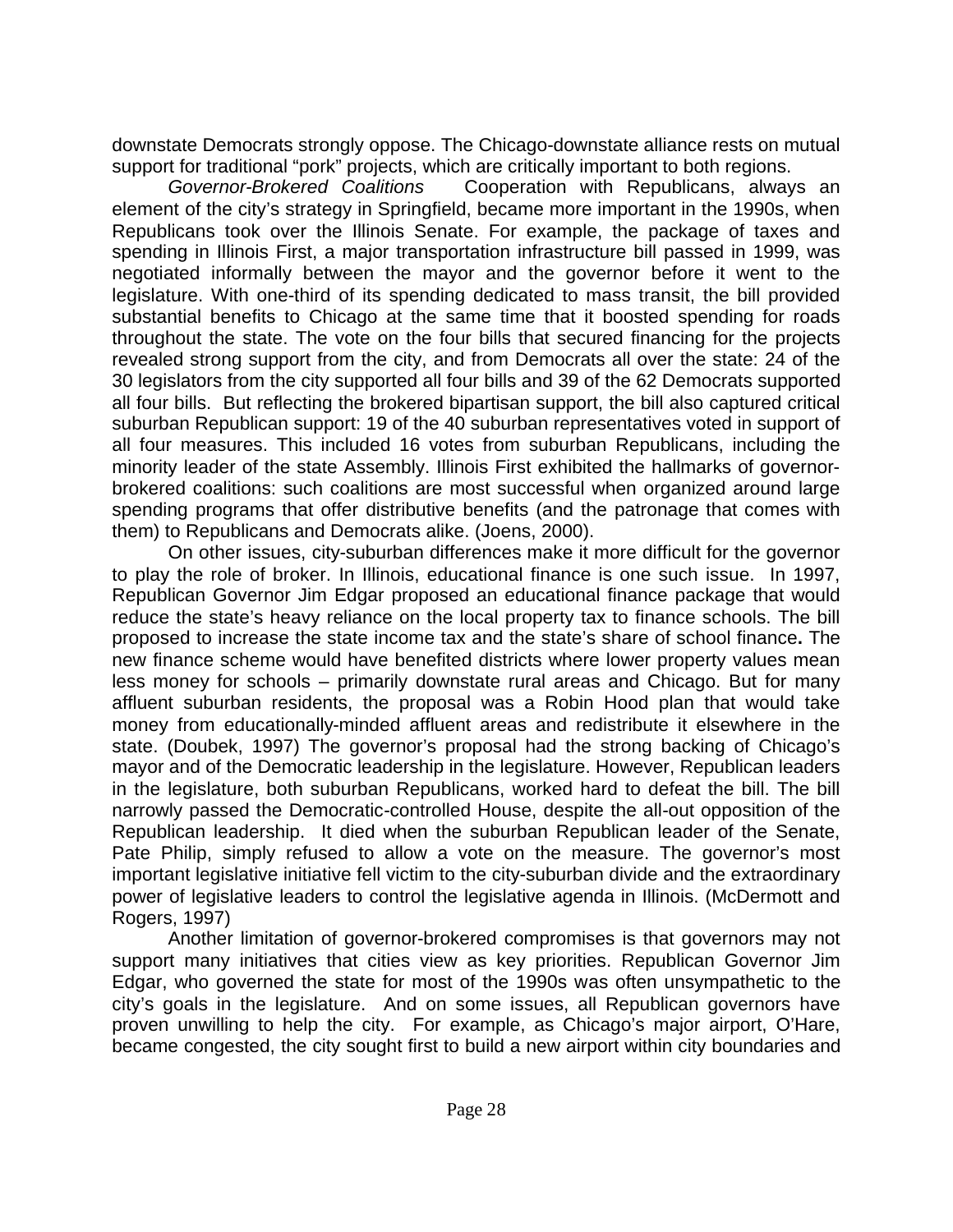later to expand the capacity at O'Hare. In this decade-long battle over airport expansion, Republican governors have not been reliable allies for the city.

*Interest-based Coalitions:* The traditional distrust between Chicago and its suburbs has meant that there are few interest-based coalitions joining these regions apart from major distributive packages that spread benefits widely, such as Illinois First. Yet our interviews did reveal areas of common interest that may support future interest-based city suburb coalitions. For example, some suburban Republican legislators cited development of rapid light rail transit as a possible area for future suburban-city alliances. Although the current Republican leadership opposed light rail, one legislator noted that there were significant divisions among suburban Republicans on the issue. On some equity issues, such as education and social services, the less affluent suburbs represented by Democrats already routinely support the city. Among these suburbs are the financially troubled south suburbs and rapidly changing near western suburbs. According to one interviewee, Republican legislators from less well-off suburbs are also often sympathetic with the city on such equity issues but have been prevented from supporting the city/Democratic alliance by the Republican leadership.

*Ideological Coalitions City-Suburb:* Ideological alliances between representatives from Chicago and its suburbs have formed around such social issues as gun control and gay rights. Suburban Republican legislators have split on the issue of gun control. While much of the old guard strongly opposed any restrictions on gun ownership, representatives from inner-suburban areas are much more supportive. Faced with rising gang activity and drug dealing, these representatives rank crime reduction and gun control as major priorities. On other social issues, such as gay rights, the city and affluent, socially liberal suburbs have formed effective coalitions. In addition, city representatives have found suburban Republican support for needle exchange legislation and legislation to prohibit racial profiling, both defeated in the legislature.

## **OBSTACLES TO CITY-SUBURBAN STATE LEGISLATIVE COALITIONS**

Myron Orfield has suggested that the potential exists for large cities to structure effective coalitions in the state legislature based on the increasingly frequent shared common interests (particularly fiscal interests) of these cities, inner suburbs, and certain outer suburbs. As these four cases indicate, legislative coalitions between cities and suburbs based on their common interests do occasionally occur on issues of importance to the major cities. In Michigan, city legislators and suburban legislators (including a majority of suburban Republicans) joined to support a compromise brokered by the Governor to prevent a cut in Detroit's state revenue sharing funds (but with the condition that they would not increase for ten years and that Detroit would reduce its income tax on both city residents and suburban residents who worked in the city). The same coalition supported legislation to protect many favorable provisions in state legislation that would have otherwise expired when Detroit dropped below a population of one million in the 2000 Census. In Ohio, as a result of state insistence, the large cities and their suburbs come to the legislature with a common list of capital projects they wish the state to fund, a process that has largely worked to the cities'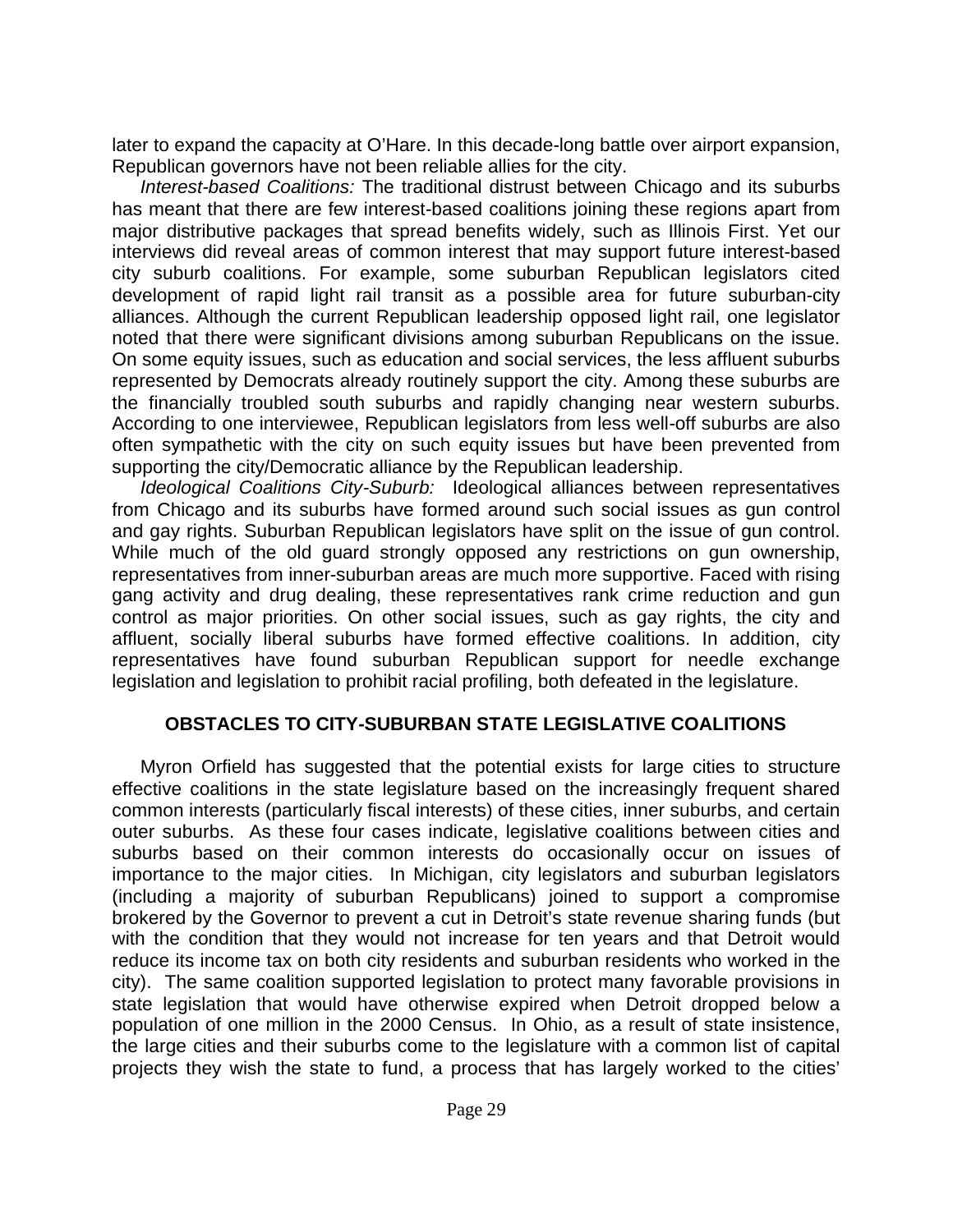advantage. In Illinois, major distributive packages such as transportation and certain kinds of social issues such as gun control legislation and prohibition of racial profiling have generated city-suburban legislative coalitions across party lines.

Although city-suburban coalitions exist in state legislatures, they tend to be ad hoc and based on special circumstances. More often, on the issues most important to cities, city-suburban interests, as indicated by the behavior of state legislators, seem to conflict. City-suburban conflict was paramount in city employee residency requirements in Michigan, the repeal of the commuter tax and the reduction of state revenue sharing to New York City in New York, and the battle over state fund distribution in Ohio, and education finance reform in Illinois. There was little evidence of cooperation over "lifestyle" issues, and the fiscal issues that Orfield suggests ought to provide the greatest potential for coalition building seemed to be the most divisive – the distribution of state funds in general and, in particular, state revenue sharing and permission of cities to tax suburban commuters.

Thus, while the potential for city-suburban coalitions exists based on common interests, that potential does not seem to have been realized in terms of state legislative coalitions, at least in the four states we examined. (The one important exception is in Ohio where the state government *requires* central city-suburban jointly agreed upon bids for major state funded infrastructure projects.) There are several reasons why effective city-suburban legislative coalitions across a series of issues have not emerged.

**City–Suburban Distrust:** First, there is the traditional city-suburban distrust, which appears to be shared both by political elites and by many voters. In Illinois, for example, the traditional animosity of Chicago's suburbs to the city is legendary. One interviewee described the former State Senate leader James "Pate" Philip, a Republican vociferously opposed to all things Chicago, as "straight out of central casting" in his antiurban, anti-minority views. A long time member of the Senate, Philip became leader when Republicans won control in 1992. His generation of DuPage County Republicans came to power as whites were fleeing Chicago for the suburbs. Philip used his new power as an opportunity for payback, routinely challenging Chicago's priorities in the legislature.(Pearson, 1997) As one Republican legislator from an inner-suburb put it, "If Democrats propose something, the Republican Party is against it for strictly political reasons. Things they [legislators from districts like his] need to support, they can't." Philip blocked key Chicago initiatives, beginning with the city's bid to construct a third airport within its boundaries. As we have already noted, Philip also defied the Republican governor when he thought the governor was insufficiently attentive to the interests of the suburbs, as on the 1997 education finance measure.

The tremendous power of the legislative leaders to control the state agenda – a power described as "papal in its dimensions" by one of our interviewees – greatly magnified city-suburb conflict in Illinois. By limiting the ability of individual legislators to explore common ground and hold hearings to promote alternative perspectives on issues, legislative leaders hostile to the city actively worked against potential coalitionbuilding between city and suburbs. One legislator complained that the tight control of the legislative process made it difficult to launch debates that would educate the public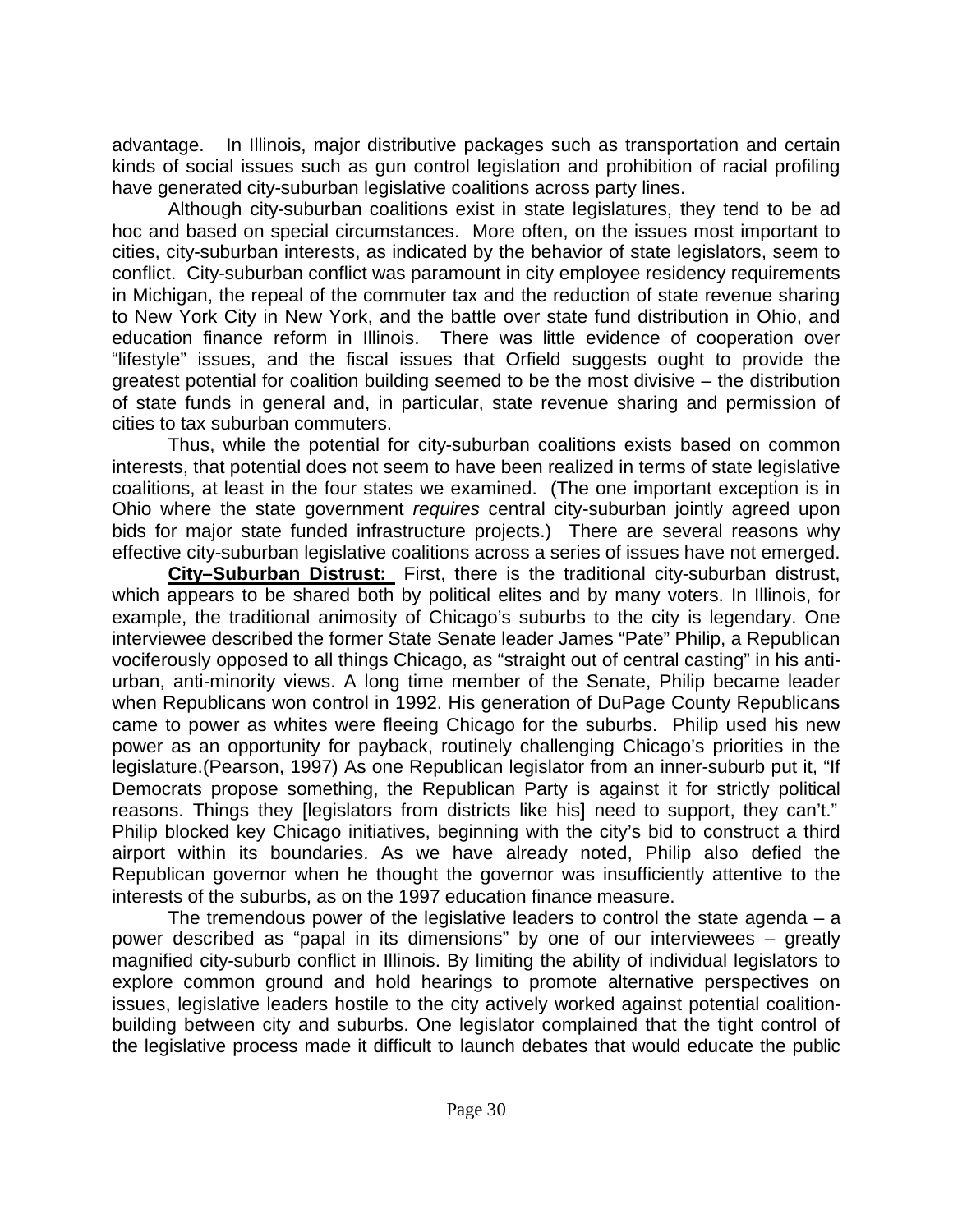and promote new ways of looking at problems. The power of legislative leaders is reinforced by their control over campaign funds, so critical in swing districts.

Yet some legislators we interviewed described a generational split among suburban Republicans. The older generation exemplified by former Senate President Pate Philip was not only reflexively anti-Chicago, it also had a limited suburban agenda that emphasized suburban development, highways, and the patronage associated with it. The newer generation from well-off affluent suburbs is more concerned with quality of life issues such as congestion and open space, the issues that Orfield identifies as points of city-suburb coalition-building. These younger Republicans are also less likely to view Chicago-suburban issues as zero-sum conflicts. As one interviewee noted, the new generation of suburban Republicans is not "running away from the city; their attitude toward the city is not inherently negative." The recent failure of Republicans to retain control of the Senate may pave the way for this newer generation of suburban Republicans to compromise with the city.

Detroit has faced even sharper suburban animosity than Chicago. One interviewee noted that the toughest area to get support from legislators for Detroit from was Macomb County, a working class suburban county northeast of Detroit. As another explained, "In Macomb County, any hint of support for Detroit is used against them in elections." Another observed "suburban legislators – even the Democratic ones - are a harder nut to crack than outstate legislators, although sometimes the suburban Democrats will support Detroit if the caucus takes a position." Behind this antipathy to supporting Detroit on high profile issues of interest to the city, even when they do not appear to be in obvious conflict with suburban interests, is the obvious, but often unarticulated, racial animosity, concerns and fears that suburban legislators often believe their constituents hold for Detroit. In areas such as Detroit, racial concerns are never too far below the surface, despite whatever objective interests that city and suburbs share. The difficulty the Detroit area has experienced in passing a referendum establishing a regional tax to fund area cultural institutions, even with the support of many area political leaders, indicates the public animosity that exists between city and suburbs.

**Direct Issue Conflict** Second, in many cases issues are currently structured so that city and suburban interests appear to be in conflict. Issues related to concerns such as commuter taxes, residency requirements, state revenue sharing, and educational finance appear to place cities and suburbs in zero-sum relationships with each other. Indeed, the organization of the First Suburbs Consortium in the Cleveland and Columbus areas, although often cited as a development favorable to city-suburban coalitions, also reflects the traditional city-suburban divide. It appears that these inner suburban consortia see themselves primarily in competition with their central cities rather than as possible coalition partners; they want more for their own jurisdictions. One interviewee noted that the inner suburbs are beginning to organize their own formal coalitions in Cleveland and Columbus because they feel that they "too often lose out to the central cities rather than because they think that they are 'all in it together'" The First Suburbs Consortium in Columbus, for example, is concerned that federal and state programs are targeted toward areas of slum and blight or some other requirement on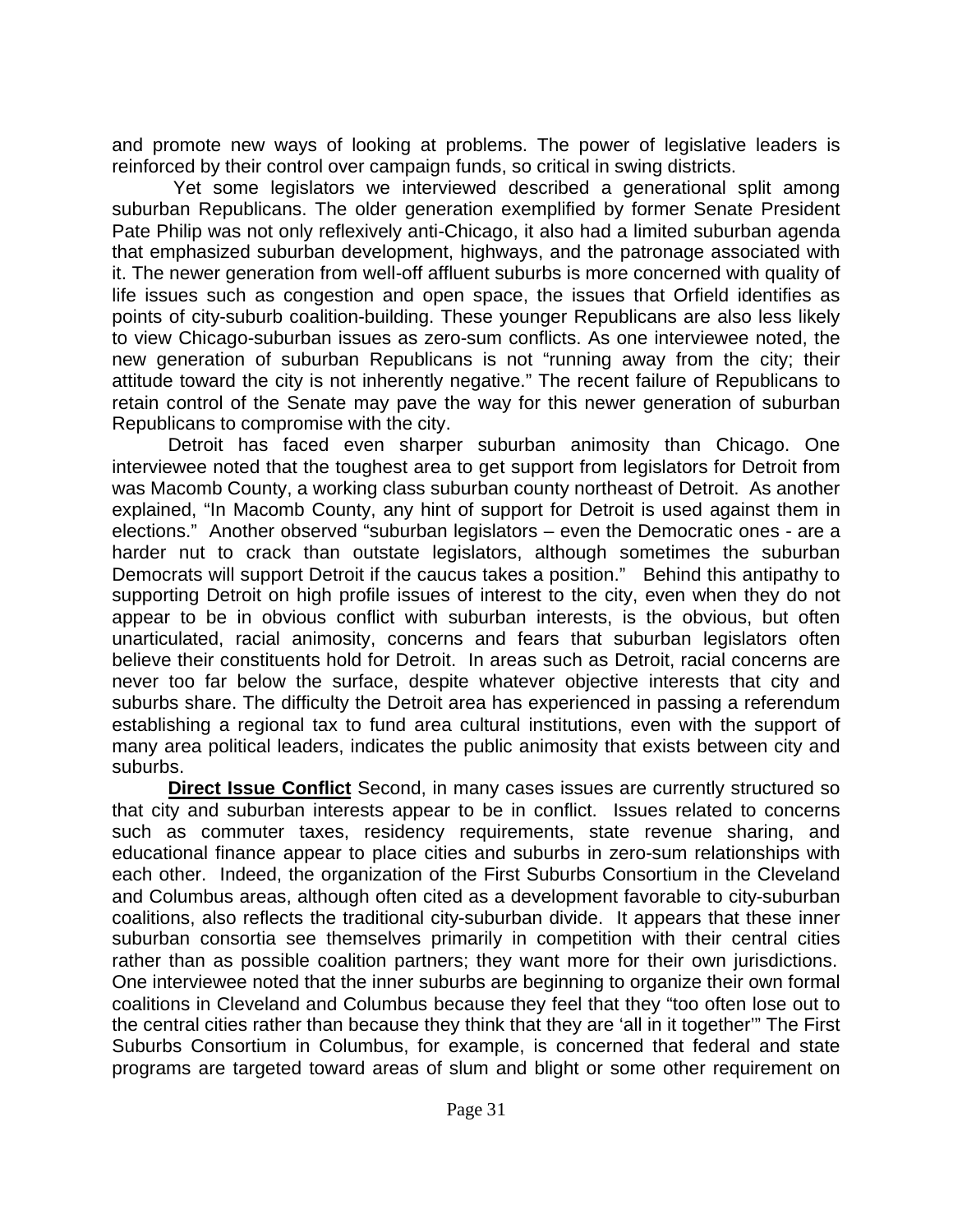income targeting that generally left out suburbs – even inner-ring suburbs. Their organizing is primarily designed to counterbalance the power of central cities, not to lay the groundwork for coalitions with cities.

**Legislative Entrepreneurs** A third reason why these four states have not been able to forge successful city-suburban legislative coalitions such as those that Myron Orfield has described in Minnesota is that they lack a critical legislative mover  $-$  a political/policy entrepreneur – in the legislature to frame issues in a way that makes clear the common city-suburban interests and to structure coalitions around those common interests. This is a role that Orfield himself, a state legislator, has played in Minnesota. But it is unusual for a state legislator to play this role. Most individual legislators do not have the resources to engage in innovative policy research necessary to support alternative approaches to metropolitan problems. Moreover, in many states, legislators' dependence on the legislative leadership for political support and campaign funds makes it difficult for them to introduce new ideas that are at odds with the leadership agenda.

## **CREATING NEW POLITICS: THE EMERGING CITY-SUBURBAN RELATIONSHIP**

The difficulties in creating city-suburban alliances in state legislatures and the importance of entrepreneurs where such coalitions have emerged suggest that groups outside the legislature must play a central role in fashioning a new agenda that finds common ground between the city and some of its suburbs. In each of our states, such groups have already played important roles in promoting legislative alliances between city and suburb. They are currently actively working to frame regional issues in new terms designed to find common ground.

The importance of groups outside the legislature in facilitating city-suburb alliances was evident in the transportation measure Illinois First and in the effort to create a Detroit Area Regional Transportation Authority. Although the governor played a key role in promoting the cross-region alliance around transportation spending in Illinois, he received crucial support from metropolitan business leaders. Business support helped broker the compromise and bring along suburban Republicans. In Detroit, the impetus for a regional transportation authority grew out of a grassroots effort, which built support in the metropolitan business community and then brought local political leaders on board.

As these examples suggest, infrastructure is a promising issue for promoting citysuburb cooperation, much as Orfield suggests it should be. In recent years, concern about traffic congestion and the interest of suburban employers in facilitating movement of city workers to the suburbs has made transportation a particularly promising arena for alliance building. In each of our states, groups outside the legislature are now actively promoting regional agendas and searching for new ways to build alliances. In Chicago, business leaders have played a central role in provoking new interest in regionalism with the far reaching report "Chicago Metropolis 2020" issued in 1999 and the subsequent creation of an organization whose mission is to move a regional agenda.(Johnson, 1999 and Hamilton, 2002) The Metropolitan Planning Council in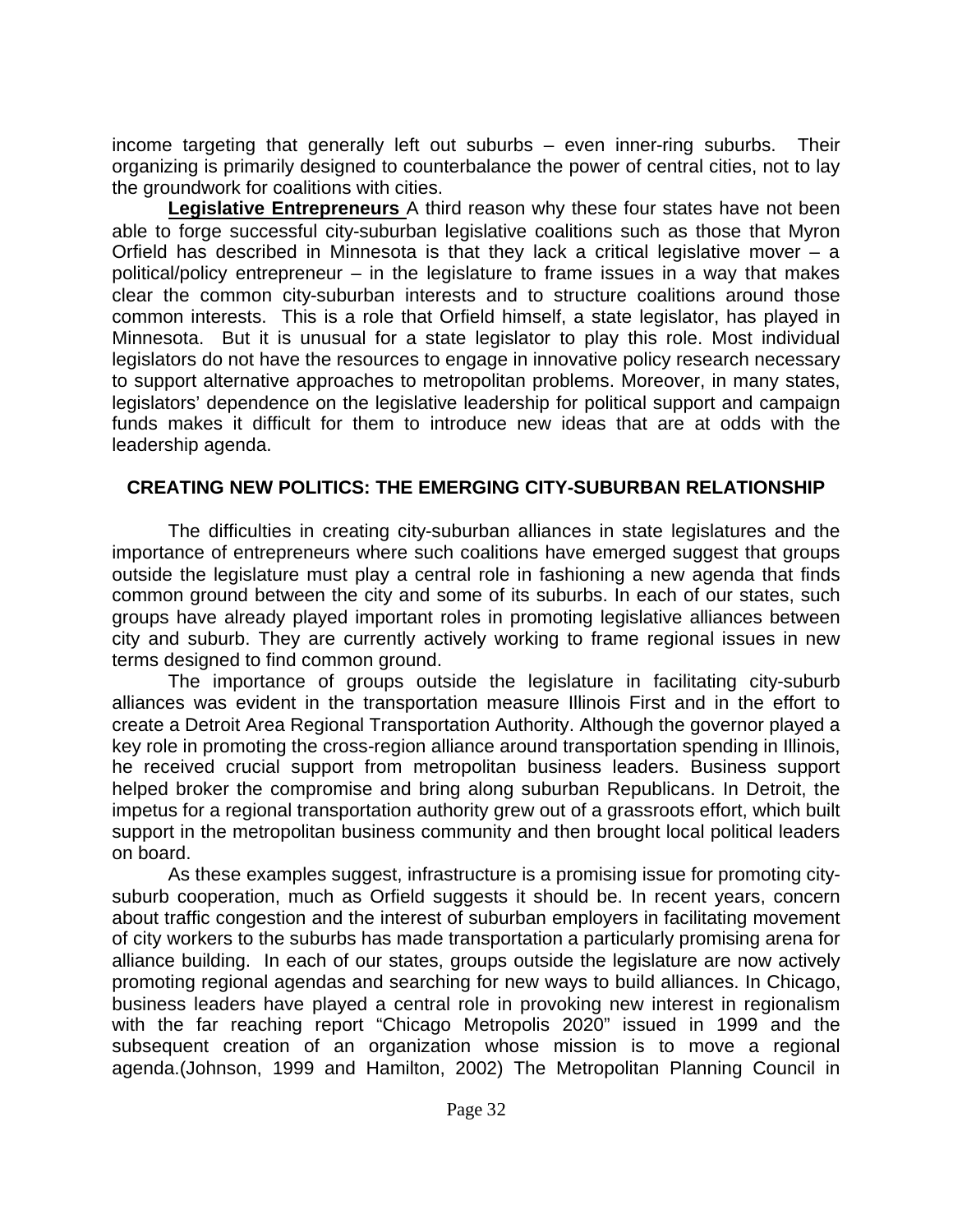Chicago initiated a campaign for sensible growth that resulted in the appointment of the Illinois Growth Task Force, composed of members of the legislature and a range of civic groups and interest groups from around the state. Holding hearings around the state, the task force highlighted public concern about existing patterns of growth and served as a sounding board for possible policy solutions. Although the very mild legislation proposed by the task force never made it out of the Senate, the task force served an important educational function, especially for the many legislators who had little background on growth issues.

In addition to the entrepreneurship of nongovernmental groups, the development of suburban consortia, even though at times opposed to city interests, may be a first step toward cooperation. Joined together, suburbs will no longer feel politically overwhelmed in alliances with central cities. These consortia link suburban governments in some metropolitan areas, but in most cases they have not yet resulted in significant alliances with cities. The Chicago area has several different conferences that connect mayors from different parts of the metropolitan area. These conferences attempt to identify areas of common concern and amplify the voice of suburban interests. They have not sought alliances with the city. The Metropolitan Mayors Caucus, formed in 1998, has received much attention. Convened by Chicago Mayor Daley, the caucus provides a regular venue for city and suburbs to meet. To date, the caucus has not taken on any controversial issues or proposed legislation. It mainly pursues efforts at efforts at voluntary cooperation on relatively consensual issues, although it has recently ventured into the political explosive field of affordable housing (Hamilton, 2002). Such slow and deliberate efforts to find common ground may be necessary steps towards building trust.

Ohio has now organized First Suburbs Consortiums (FSCs) in three metropolitan areas: Cleveland, Cincinnati, and Columbus. Altogether they join 34 inner suburban municipalities representing a total population of about 750,000. The Northeast Ohio (Cleveland) FSC, with 14 communities representing 449,000 people, is the largest and most active. Created in 1997, the Northeast Ohio FSC was formally organized in 2000 as a Council of Government (COG) under Ohio law. Besides lobbying county and state governments for policies more favorable to mature suburbs, the Northeast Ohio FSC also administers programs for housing and economic development. In 2000 the Consortium retained a part-time lobbyist in Columbus to push its issues in the state legislature. Many of the issues pushed by the Consortium overlap with the concerns of central cities like Cleveland. These include protecting and enhancing Ohio's Local Government Fund (revenue sharing with cities) and its historic preservation tax credit program.

The recent experience in Michigan is particularly encouraging in showing how nongovernmental groups can promote regional legislation that helps cities. As described above, a church-based organization undertook a grass roots campaign, enlisted the support of a business association, the area Chamber of Commerce, to induce the area's local political elites to sit down and develop an agreed upon plan for a regional transportation authority. They, in turn, used their influence to compel support of the state legislative delegations from the region. This success of this grassroots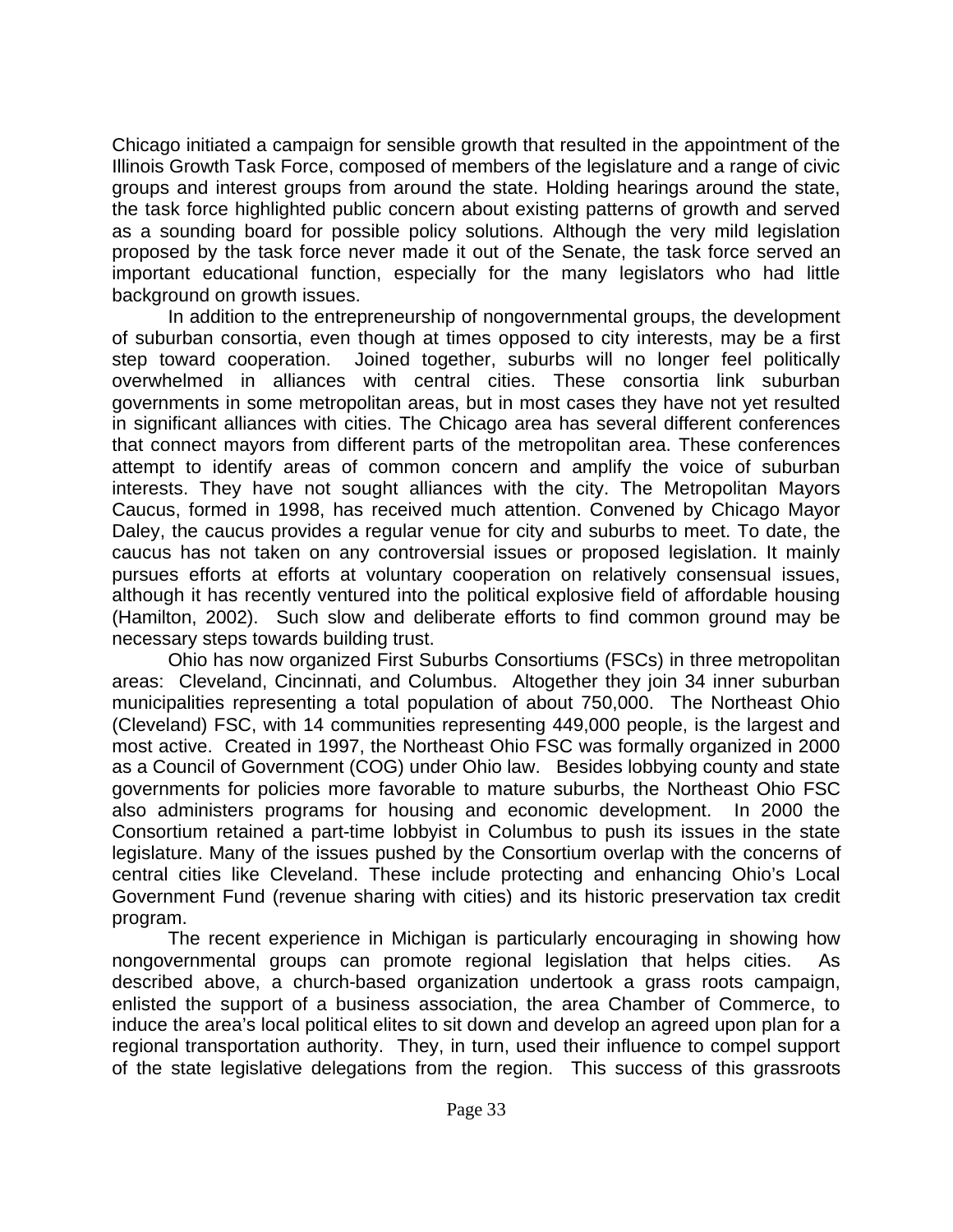strategy contrasts with the metropolitan reform strategy of going directly to the voters – a strategy that has repeatedly failed. As described by Altshuler et al. (2000, 107-109), "In general campaigns for metropolitan reforms are generated at the elite level in response to a specific problem of governance… furthermore metropolitan reform campaigns (by which the authors mean campaigns requiring referenda) are conducted in an environment of public apathy, ignorance, and misinformation… Most political scientists who have studied the politics of metropolitan consolidation are quite pessimistic about the political feasibility of adoption through the referendum process." The Michigan experience noted above, as well as those of Portland and the Twin Cities, suggest that decisions by political elites at the state legislative level, *particularly* if they reflect agreement or near agreement among local political elites, are much more likely to lead to regional reform than are efforts to generate voter approval through referenda.

One major question about the current direction of city-suburb alliances is whether it is possible to build coalitions around equity issues that require spending. Cities and suburbs have had the most success in uniting around spending increases for infrastructure improvements where benefits are shared. But on issues such as social services, public assistance, health care, and education, it is much harder to build alliances across regional lines. As one legislator stated, non-city legislators have "less confidence that the city can solve these problems with more state assistance." The role of race in shaping such judgments is "huge" in the words of one legislator. Several legislators in the Chicago area contended that racial antagonism in the suburbs continued to be a "major impediment" to taking regional approaches to poverty and affordable housing. However they also noted that as the city has sought to attract and retain the middle class, low-income residents have moved into declining inner suburbs. How this new geography will alter the politics of poverty and social assistance in the states is one of the most pressing questions for the future of regionalism.

#### **CONCLUSION**

At a time when central cities are more dependent on their states than ever, there is considerable evidence that their clout in state legislatures is eroding. The declining number of state representatives from cities means that cities have less power within the Democratic Party caucuses in the state legislature, historically the main protector of city interests. Increasingly, the Democratic Party aims to please the swing districts in the suburbs, figuring, usually correctly, that central city Democratic seats are secure. In addition, the weakening of party cohesion has hurt cities. County party organizations, with their patronage ties to city government, are not as important as they used to be for winning races for the state legislature. State legislators increasingly rely on money raised from special interests and from legislative campaign committees. Forbidden to make campaign contributions, the voices of cities are being drowned out by specialinterest campaign contributions and the flood of lobbying money in state capitols. $3$ 

 $\overline{a}$ 

 $3$  The Center for Public Integrity reports that lobbyists spent \$570 million in 2000 lobbying state legislators, an increase of 91 percent from 1995 when fewer states reported (Dunbar and Rush, 2002).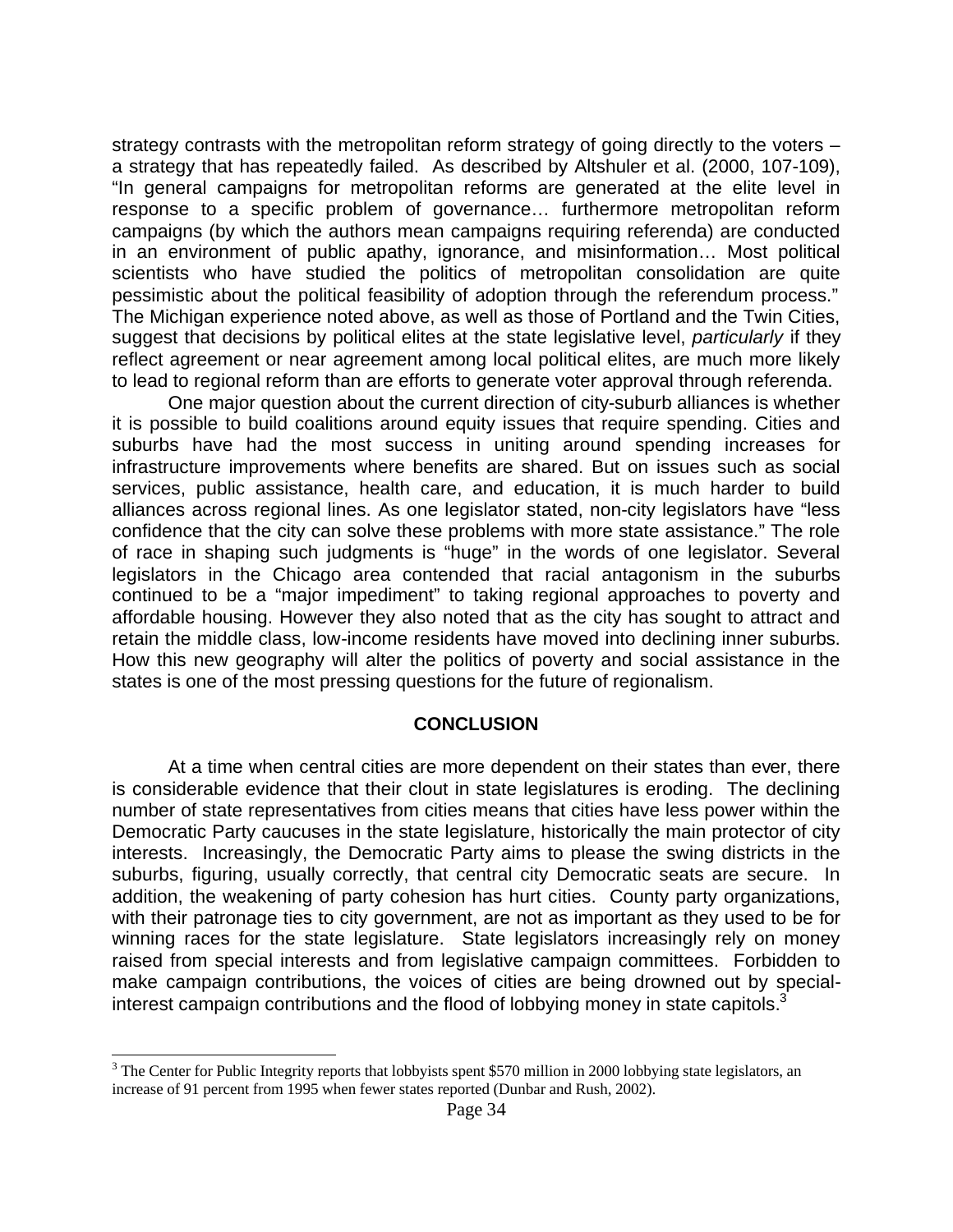The declining political power of cities in state legislatures suggests the need for new coalitional strategies and partners. The obvious direction to turn to is new coalitions with suburbs. Increasingly, suburbs experience the same problems as cities. Objectively, fiscally stressed cities and mature suburbs share an interest in needsbased state aid and in smart growth policies to slow suburban sprawl. Innovative leadership will be needed to build these coalitions. One of our most striking findings is that big city mayors are not leading the way in metropolitan reform. The mayors we studied were preoccupied with the immediate fiscal condition of city government. Longterm metropolitan land use issues were not high on their agendas. Most central cities have enjoyed new investment and growth in recent years, putting them in a different economic situation than most inner-ring suburbs. When mayors did reach out to politically to suburbs, the suburbs were often reluctant to join for fear of being dominated by city interests.

Our research shows only inklings of the city-suburban legislative coalitions based on objective common interests. We do not conclude from this that such coalitions are impossible, but rather that they are difficult and will require new leadership. Where might such leadership come from? Our research suggests that state level actors – particularly Governors (including Republican Governors) - have a stronger and better understood interest in promoting regional cooperation than do many political actors within the region itself. This interest flows both from the policy concern for the performance of the state economy as a whole and also from their position as state officeholders with a statewide electorate. Advocates of regional cooperation should focus greater attention at this level.

In addition, much of the interest in regionalism is latent and varies considerably by issue area. Because many interests may not rank regionalism as a top priority, they are not active on these issues. This creates a vacuum in which opponents dominate the political arena. This suggests that coalitions are more likely to emerge around specific issue areas that have a regional dimension, such as transportation, public education, and fair-share housing. As we have seen, transportation is a particularly promising area. More redistributive policies, especially those that have a racial edge such as public education and fair share housing, face much greater difficulties in attracting supporters.

Finally, because the dynamics of state legislatures limit creative coalition building, venues outside the legislature are needed to promote regional perspectives. This includes efforts at coalition building both by local political elites (organizations such as the Metropolitan Mayors Caucus in Chicago may provide a forum for promoting regional perspectives) and by grassroots organizations within the region to encourage and induce local elites to come to agreement. In the late 1990s several networks of community organizations such as the Gamaliel Foundation and the Industrial Areas Foundation adopted regional equity as the centerpiece of their organizing work. We examined the impressive effort of one of these grassroots organizations, MOSES, to create a unified regional transportation authority in the Detroit area. These new efforts by groups that have a regional approach to inequities and that cross jurisdictional boundaries in their organizing are especially encouraging for the future of regionalism.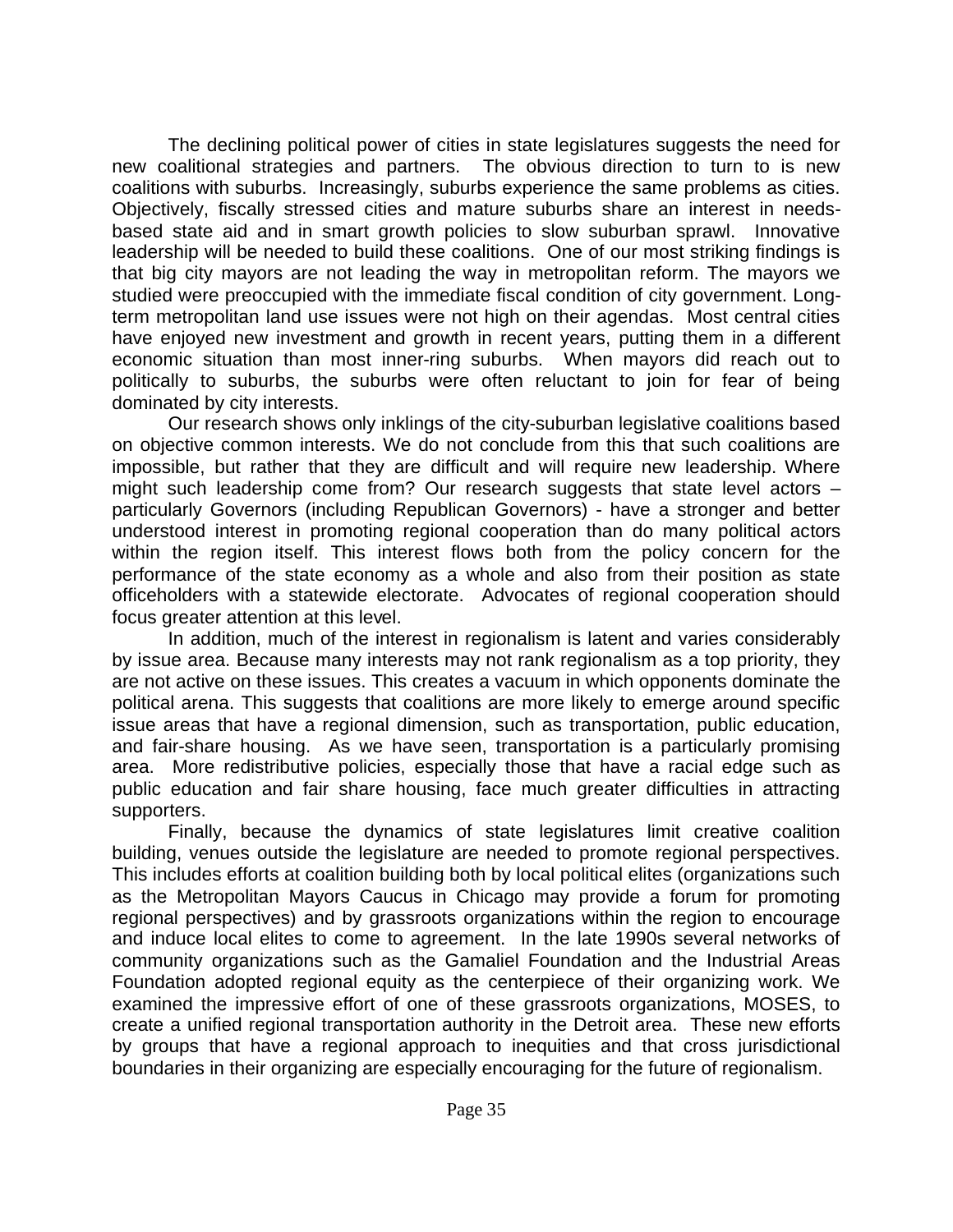|                           |                                     |              | Table 1           |                                          |                      |           |
|---------------------------|-------------------------------------|--------------|-------------------|------------------------------------------|----------------------|-----------|
| <b>State</b>              | % of state pop% of state pop% point |              |                   | % of pop. In                             | % of pop. In % point |           |
|                           | In largest                          | in largest   | <b>Difference</b> | c.cities >250K c.cities >250K difference |                      |           |
|                           | central city                        | central city |                   |                                          |                      |           |
|                           | 1960                                | 2000         | 2000-1960         | 1960                                     | 2000                 | 2000-1960 |
| 1. Alabama (AL)           | 10.4                                | 5.5          | $-5.0$            | 10.4                                     | 0.0                  | $-10.4$   |
| 2. Alaska (AK)            | 19.6                                | 41.5         | 22.0              | 0.0                                      | 41.5                 | 41.5      |
| 3. Arizona (AZ)           | 33.7                                | 25.7         | $-8.0$            | 33.7                                     | 35.2                 | 1.5       |
| 4. Arkansas (AR)          | 6.0                                 | 6.9          | 0.8               | 0.0                                      | 0.0                  | 0.0       |
| 5. California (CA)        | 15.8                                | 10.9         | $-4.9$            | 26.5                                     | 27.2                 | 0.7       |
| 6. Colorado (CO)          | 28.2                                | 12.9         | $-15.3$           | 28.2                                     | 27.7                 | $-0.5$    |
| 7. Connecticut (CT)       | 6.4                                 | 4.1          | $-2.3$            | 0.0                                      | 0.0                  | 0.0       |
| 8. Delaware (DE)          | 21.5                                | 9.3          | $-12.2$           | 0.0                                      | 0.0                  | 0.0       |
| 9. Florida (FL)           | 5.9                                 | 4.6          | $-1.3$            | 11.4                                     | 8.8                  | $-2.7$    |
| 10. Georgia (GA)          | 12.4                                | 5.1          | $-7.3$            | 12.4                                     | 5.1                  | $-7.3$    |
| Hawaii (HI)<br>11.        | 46.5                                | 30.7         | $-15.8$           | 46.5                                     | 30.7                 | $-15.8$   |
| 12. Idaho (ID)            | 5.2                                 | 14.4         | 9.2               | 0.0                                      | 0.0                  | 0.0       |
| 13. Illinois (IL)         | 35.2                                | 23.3         | $-11.9$           | 35.2                                     | 23.3                 | $-11.9$   |
| 14. Indiana (IN)          | 10.2                                | 13.0         | 2.8               | 10.2                                     | 13.0                 | 2.8       |
| 15. Iowa (IA)             | 7.6                                 | 6.8          | $-0.8$            | 0.0                                      | 0.0                  | 0.0       |
| 16. Kansas (KS)           | 11.7                                | 12.8         | 1.1               | 11.7                                     | 12.8                 | 1.1       |
| 17. Kentucky (KY)         | 12.9                                | 6.4          | $-6.4$            | 12.9                                     | 12.8                 | $-0.1$    |
| Louisiana (LA)<br>18.     | 19.3                                | 10.8         | $-8.4$            | 19.3                                     | 10.8                 | $-8.5$    |
| 19. Maine (ME)            | 7.5                                 | 5.0          | $-2.5$            | 0.0                                      | 0.0                  | 0.0       |
| Maryland (MD)<br>20.      | 30.3                                | 12.3         | $-18.0$           | 30.3                                     | 12.3                 | $-18.0$   |
| Massachusetts (MA)<br>21. | 13.5                                | 9.3          | $-4.3$            | 13.5                                     | 9.3                  | $-4.2$    |
| 22.<br>Michigan (MI)      | 21.3                                | 9.6          | $-11.8$           | 21.3                                     | 9.6                  | $-11.7$   |
| Minnesota (MN)<br>23.     | 14.1                                | 7.8          | $-6.4$            | 23.3                                     | 13.6                 | $-9.7$    |
| 24. Mississippi (MS)      | 6.6                                 | 6.5          | $-0.2$            | 0.0                                      | 0.0                  | 0.0       |
| 25.<br>Missouri (MO)      | 17.4                                | 7.9          | $-9.5$            | 28.4                                     | 14.1                 | $-14.3$   |
| 26.<br>Montana (MT)       | 8.2                                 | 10.0         | 1.8               | 0.0                                      | 0.0                  | 0.0       |
| Nebraska (NE)<br>27.      | 21.4                                | 22.8         | 1.4               | 21.4                                     | 22.8                 | 1.4       |
| 28. Nevada (NV)           | 22.6                                | 23.9         | 1.4               | 0.0                                      | 23.9                 | 23.9      |
| New Hampshire (NH)<br>29. | 14.5                                | 8.7          | $-5.9$            | 0.0                                      | 0.0                  | 0.0       |
| 30. New Jersey (NJ)       | 6.7                                 | 3.3          | $-3.4$            | 11.2                                     | 3.3                  | $-7.9$    |
| 31. New Mexico (NM)       | 21.2                                | 24.7         | 3.5               | 0.0                                      | 24.7                 | 24.7      |
| 32. New York (NY)         | 46.4                                | 42.2         | $-4.2$            | 51.4                                     | 43.7                 | $-7.7$    |
| 33. North Carolina (NC)   | 4.4                                 | 6.7          | 2.3               | 0.0                                      | 10.1                 | 10.1      |
| 34. North Dakota (ND)     | 7.4                                 | 14.1         | 6.7               | 0.0                                      | 0.0                  | 0.0       |
| 35. Ohio (OH)             | 9.0                                 | 6.3          | $-2.8$            | 28.0                                     | 16.2                 | $-11.9$   |
| 36. Oklahoma (OK)         | 13.9                                | 14.7         | 0.7               | 25.2                                     | 26.1                 | 0.9       |
| 37. Oregon (OR)           | 21.1                                | 15.5         | $-5.6$            | 21.1                                     | 15.5                 | $-5.6$    |
| 38. Pennsylvania (PA)     | 17.7                                | 12.4         | $-5.3$            | 23.0                                     | 15.1                 | $-7.9$    |
| 39. Rhode Island (RI)     | 24.1                                | 16.6         | $-7.6$            | 0.0                                      | 0.0                  | 0.0       |
| 40. South Carolina (SC)   | 4.1                                 | 2.9          | $-1.2$            | 0.0                                      | 0.0                  | 0.0       |
| 41. South Dakota (SD)     | 9.6                                 | 16.4         | 6.8               | 0.0                                      | 0.0                  | 0.0       |
| 42. Tennessee (TN)        | 13.9                                | 11.4         | $-2.5$            | 13.9                                     | 21.4                 | 7.5       |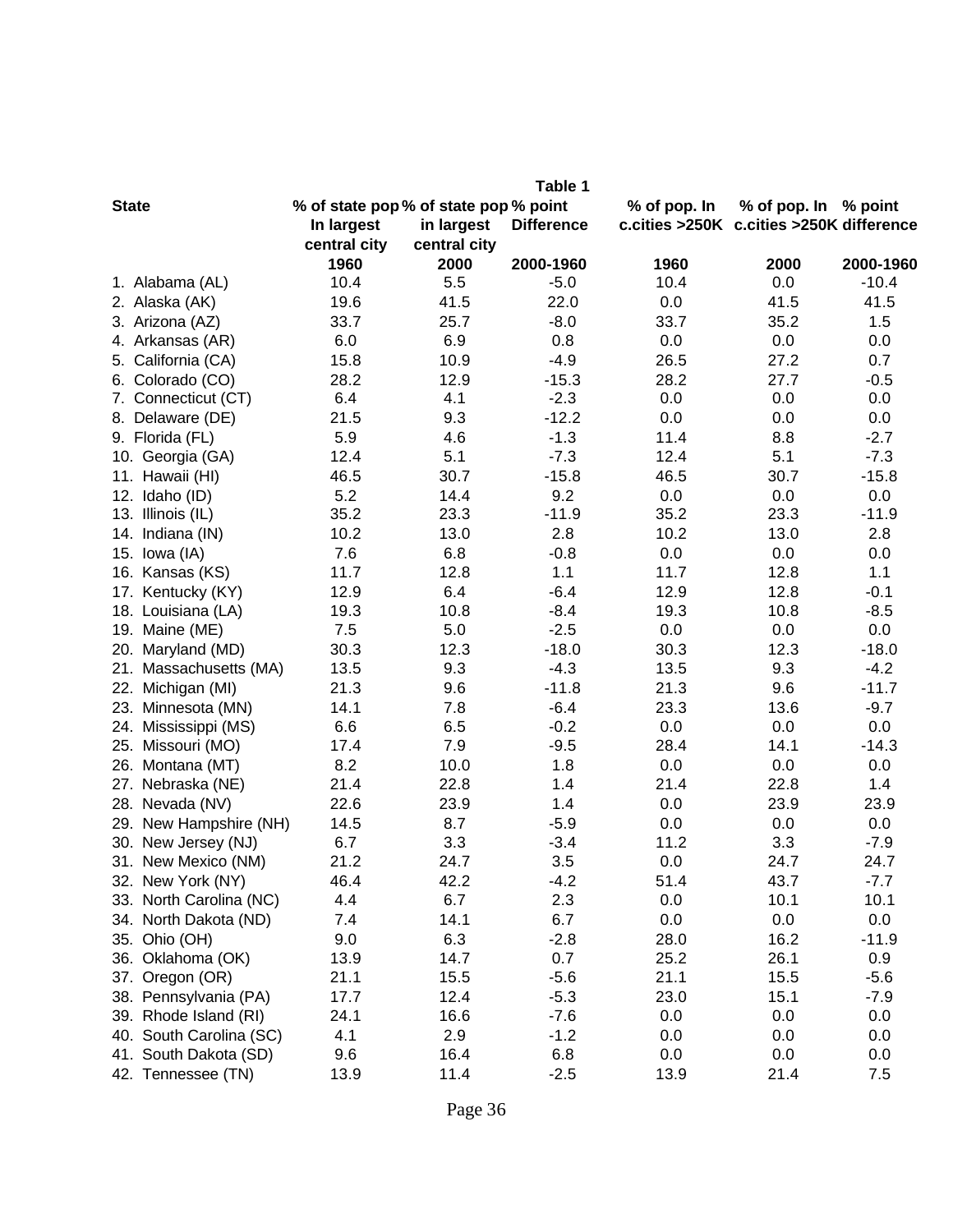| 43. Texas (TX)             | 9.8                                                                                  | 9.4       | $-0.4$       | 29.6                 | 31.9      | 2.3    |
|----------------------------|--------------------------------------------------------------------------------------|-----------|--------------|----------------------|-----------|--------|
| 44. Utah (UT)              | 21.3                                                                                 | 8.1       | $-13.1$      | 0.0                  | 0.0       | 0.0    |
| 45. Vermont (VT)           | 9.1                                                                                  | 6.4       | $-2.7$       | 0.0                  | 0.0       | 0.0    |
| 46. Virginia (VA)          | 7.7                                                                                  | 6.0       | $-1.7$       | 7.7                  | 6.0       | $-1.7$ |
| State % of state pop       | % of state pop% point                                                                |           | % of pop. In | % of pop. In % point |           |        |
| in largest<br>central city | c.cities >250K c.cities >250K Difference<br>difference<br>in largest<br>central city |           |              |                      |           |        |
| 1960                       | 2000                                                                                 | 2000-1960 | 1960         | 2000                 | 2000-1960 |        |
| 47. Washington (WA)        | 19.5                                                                                 | 9.6       | $-10.0$      | 19.5                 | 9.6       | $-9.9$ |
| 48. West Virginia (WV)     | 4.6                                                                                  | 3.0       | $-1.6$       | 0.0                  | 0.0       | 0.0    |
| 49. Wisconsin (WI)         | 18.8                                                                                 | 11.1      | $-7.6$       | 18.8                 | 11.1      | $-7.7$ |
| 50. Wyoming (WY)           | 13.2                                                                                 | 10.7      | $-2.5$       | 0.0                  | 0.0       | 0.0    |
|                            |                                                                                      |           |              |                      |           | 0.0    |
| <b>TOTALS</b>              | 15.8                                                                                 | 12.4      | $-3.4$       | 12.9                 | 11.8      | $-1.1$ |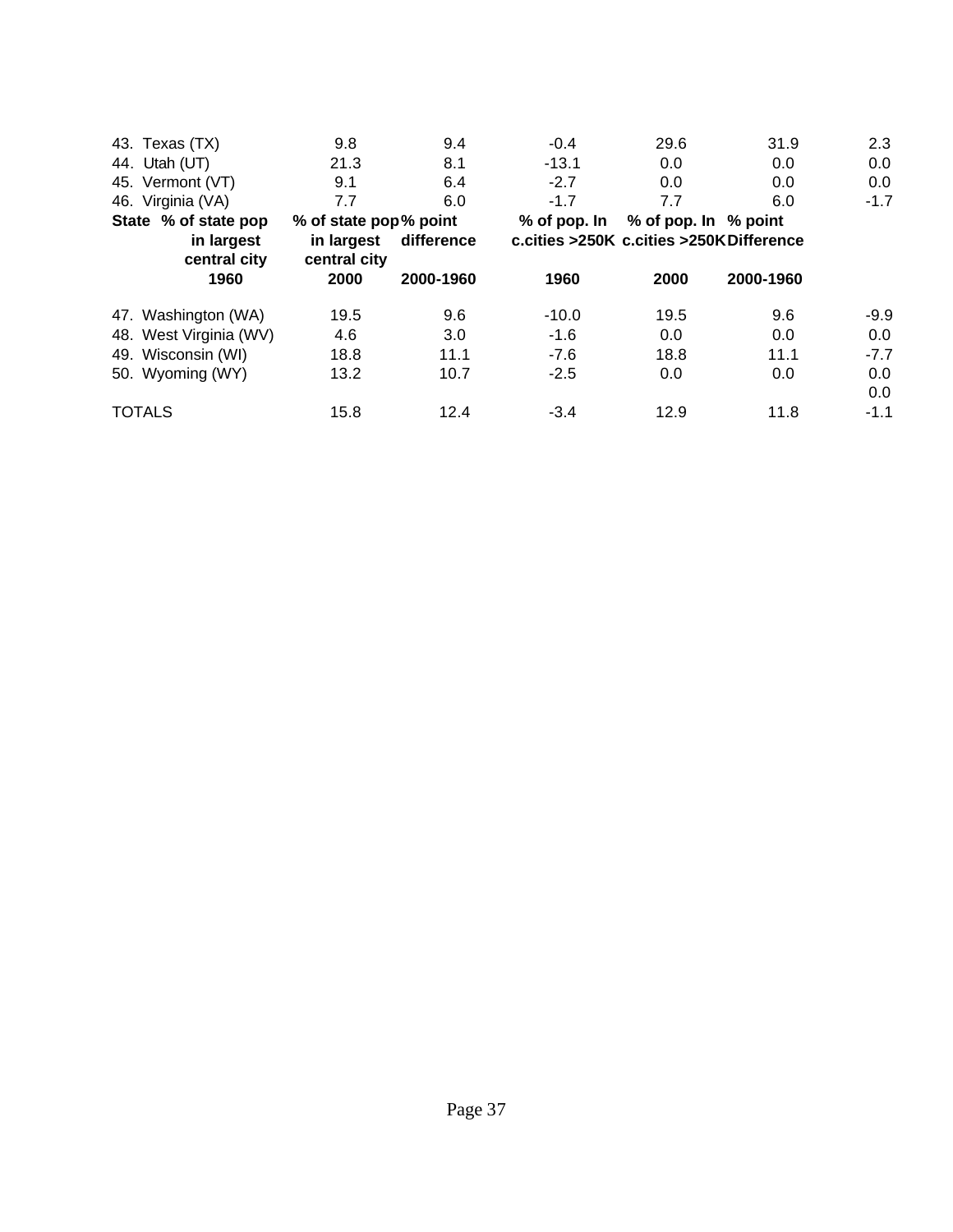## **REFEREENCES**

Abbott, Carl (1983) Portland: Planning, Politics, and Growth in a Twentieth Century City. Lincoln: University of Nebraska Press.

Abbott, Carl (2000) The Capital of Good Planning: Metropolitan Portland since 1970, in The American Planning Tradition: Culture and Policy, ed. by Robert Fishman. Washington, D.C.: The Woodrow Wilson Center Press.

Abbott, Carl, Howe, Deborah, and Adler, Sy, eds. (1994) Planning the Oregon Way: A Twenty-Year Evaluation. Covallis: Oregon State University Press

Allen, Katherine and Kirby, Maria (2000) Unfinished Business: Why Cities Matter to Welfare Reform, The Survey Series, Center on Urban and Metropolitan Policy, The Brookings Institution, July.

Altshuler, Alan, Morrill, William, Wolman, Harold, and Mitchell, Faith (2000), Governance and Opportunity in Metropolitan Areas, Washington, D.C., National Academy Press.

Banfield, Edward C. (1961) Political Influence: A New Theory of Urban Politics (New York: The Free Press).

Barron, David J. (2003) "Reclaiming Home Rule," Harvard Law Review, Vol. 116, No. 8 (June), pp. 2257-2386.

Benjamin, Gerald and Brecher, Charles, eds. (1988) The Two New Yorks: State-City Relations in a Changing Federal System. New York: Russell Sage Foundation.

Broach, Glen T. (1972) "A Comparative Dimensional Analysis of partisan and Urban-Rural Voting in State Legislatures," Journal of Politics, v. 34, pp. 905-921

Burns, Nancy, Evans, Laura, Gamm, Gerald, and McConnaughy, Corrine. (2002) "The Local Politics of State Legislatures. Paper prepared for delivery at the Midwest Political Science Association, 2002.

Chernick, Howard and Reschovsky, Andrew (2001). Lost in the Balance: How State Policies Affect the Fiscal Health of Cities. Discussion Paper Prepared for The Brookings Institution Center on Urban and Metropolitan Policy.

Derge, David (1958) "Metropolitan and Outstate Alignments in Illinois and Missouri Legislative Delegations, American Political Science Review, Dec.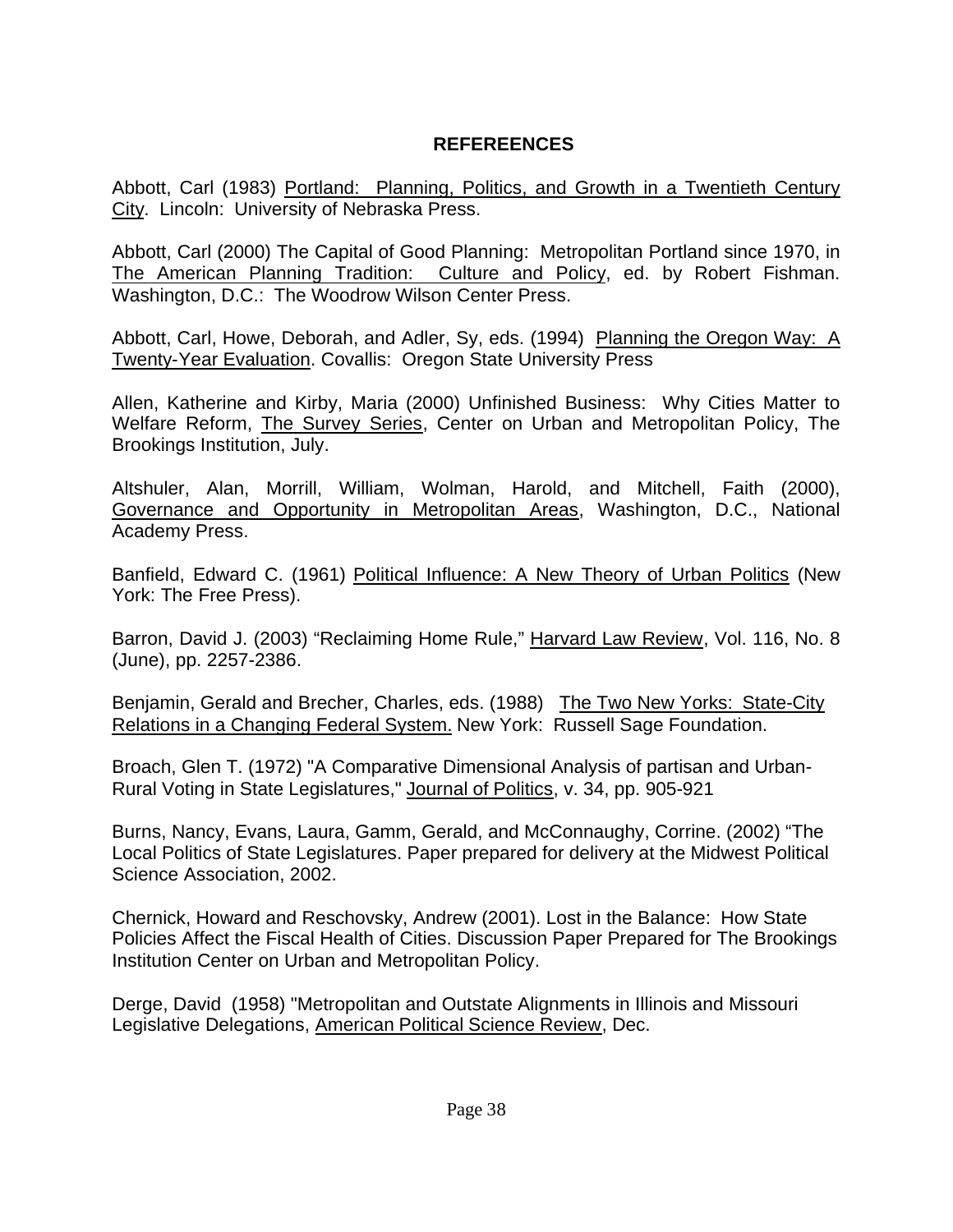Doubek, Madeleine (1997) "Edgar's School Funding Plan Looks Like a 'Rip-off in the Suburbs," Illinois Issues (April).

Dunbar, John and Rush, Meleah ( 2002). The Fourth Branch. Washington, D.C.: Center for Public Integrity, May 1.

Edsall, Thomas Byrne and Edsall, Mary D. (1991). Chain Reaction: The Impact of Race, Rights, and Taxes on American Politics (New York: W. W. Norton).

Fiscal Policy Institute (1994) The Right Choice for New York. Albany: Fiscal Policy Institute.

Forgette, Richard and Pagano, Michael A. (2001) Fiscal Structures and Metropolitan Tax Base Sharing. Paper presented at the Annual Meeting of the American Political Science Association, September 1.

Fossett, James W. and J. Fred Giertz,(1989) "Money, Politics and Regionalism: Allocating State Funds In Illinois," pp.222-46 in Nardulli, Peter F. (ed.) (1989) Diversity, Conflict, and State Politics: Regionalism in Illinois (Urbana and Chicago: University of Illinois Press).

Frug, Gerald E. (1980) The City as a Legal Concept. Harvard Law Review, 93 (6 April), 1058-1154.

Frug, Gerald E. (1999) Citymaking: Building Communities Without Building Walls. Princeton, New Jersey: Princeton University Press.

Fuchs, Ester R. (1992). Mayors and Money: Fiscal Policy in New York and Chicago. Chicago: University of Chicago Press.

Gainsborough, Juliet F. (2001) Fenced Off: The Suburbanization of American Politics. Washington, D.C.: Georgetown University Press.

Gove, Samuel, (1982) "State Impact; The Daley Legacy," pp.203-216 in (eds.) Samuel K. Gove and Louis H. Masotti After Daley: Chicago Politics in Transition, (Urbana: University of Illinois Press).

Haberman, Clyde (2000). "The Gift That Keeps Hurting." New York Times. July 26.

Hamilton, David (2002) "Regimes and Regional Governance: The Case of Chicago**,"**  Journal of Urban Affairs 24 (4): 403-423.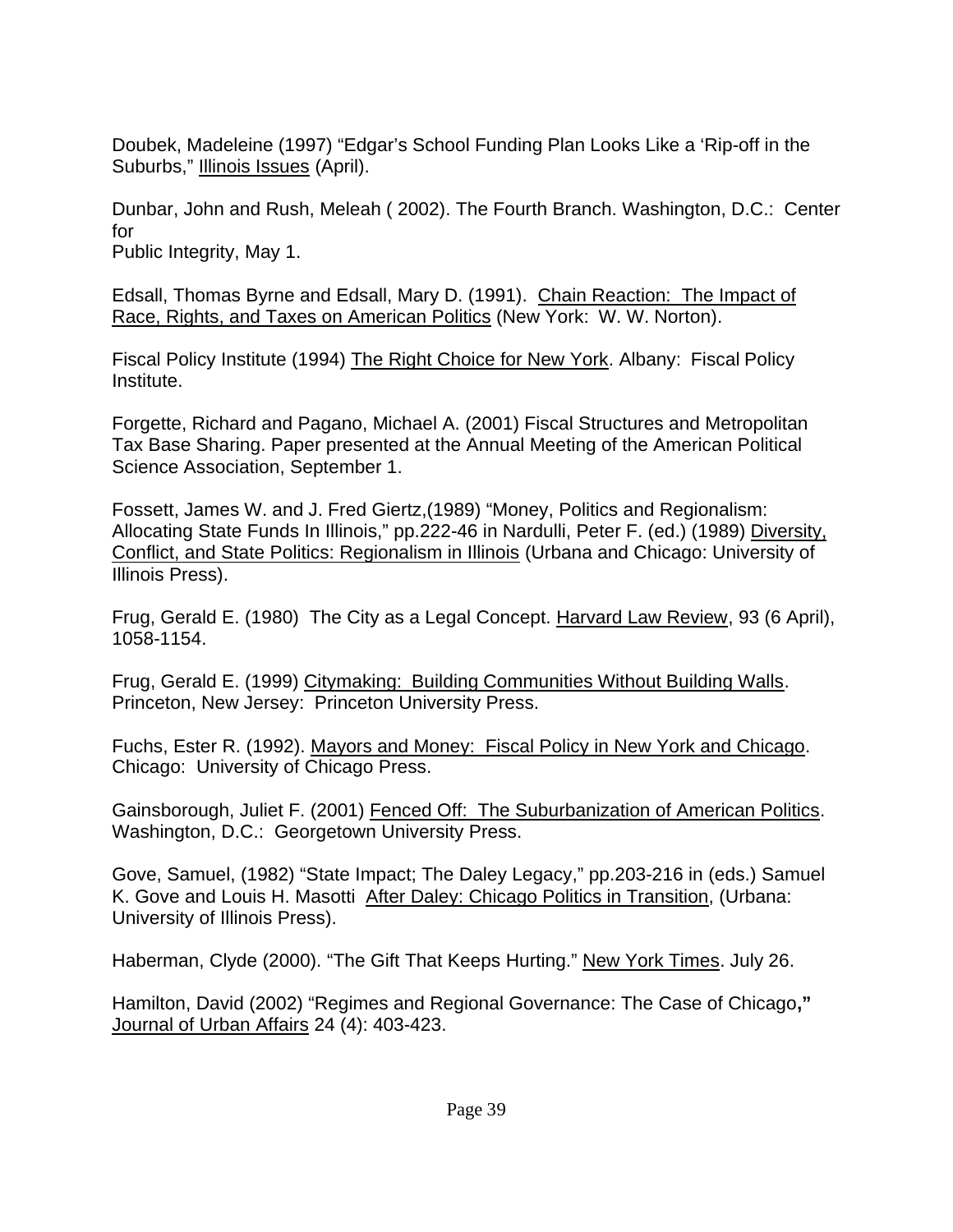Hamm, Keith E. and Squire, Peverill (2001). "A 'Tools of the Trade' Look at Comparing Congress with State Legislatures," Paper Delivered at the Annual Meeting of the American Political Science Association, San Francisco, California, August 29- September 2.

Joens, David A. (2000) Almanac of Illinois Politics (Springfield, IL: Institute for Public Affairs).

Johnson, Elmer W. (1999) Chicago Metropolis 2020 (Chicago: The Commercial Club of Chicago).

Judd, Dennis R. and Swanstrom, Todd. (2004) City Politics: Private Power and Public Policy. New York: Longman.

Key, V. O. (1956) American State Politics: An Introduction. New York: Alfred A. Knopf.

Kincaid, John (1998). The Devolution Tortise and the Centralization Hare. New England Economic Review. May-June.

Krane, Dale and Rigos, Platon N. (2000) Municipal Power and Choice: An Examination of Frug's 'Powerlessness' Thesis, Paper prepared for delivery at the 2000 Annual Meeting of the American Political Science Association.

Ladd, Helen F. and Yinger, John (1989) America's Ailing Cities: Fiscal Health and the Design of Urban Policy. Baltimore: Johns Hopkins University Press.

Leo, Christopher (1998) Regional Growth Management Regime: The Case of Portland, Oregon, Journal of Urban Affairs 20, No. 4, 363-394.

McDermott, Kevin and Lesley Rogers (1997) "Gov. Edgar Bitter over Legislative Losses," St. Louis Post-Dispatch June 2.

Murphy, William (1999). Pols & Politics/ Silver: \$400 M Is a 'Pittance.' Newsday. October 1.

Nardulli, Peter F. (ed.) (1989) Diversity, Conflict, and State Politics: Regionalism in Illinois (Urbana and Chicago: University of Illinois Press).

Nelson, Arthur C. (1996) Portland: The Metropolitan Umbrella in Regional Politics: America in a Post-City Age, ed. by H. V. Savitch and Ronald K. Vogel, Thousand Oaks, California: Sage Publications.

Newsday (2000). Editorial. April 7.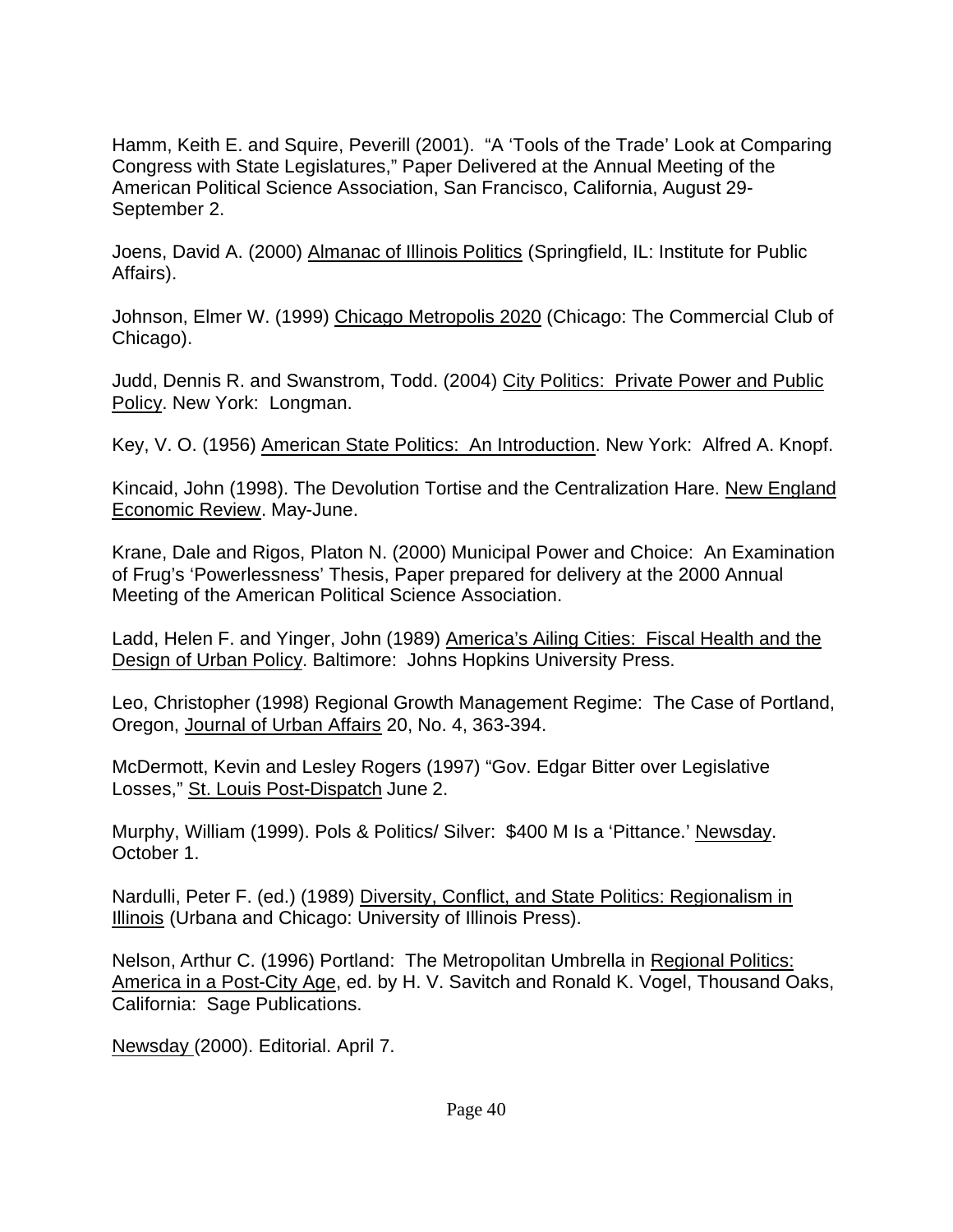Orfield, Myron (1997) Metropolitics: A Regional Agenda for Community and Stability, Washington, D.C.: Brookings Institution Press.

Orfield, Myron (2002) American Metropolitics: The New Suburban Reality. Washington, D.C.: Brookings Institution Press.

Pearson, Rick, (1997) "What is Mike Madigan Up To?" Illinois Issues (April).

Perez-Pena (2002). "Legislating the New York Way, In a Chronic Case of Gridlock," New York Times. October 20.

Reichley, A. James (1970) The Political Containment of Cities in The States and the Urban Crisis ed. by Alan K. Campbell. Englewood Cliffs, New Jersey: Prentice Hall.

Roy, Yancey (2001). Influence Business Booming. Albany Times Union. April 29.

Rusk, David (1999) Inside Game/Outside Game: Winning Strategies for Saving Urban America. Washington, D.C.: Brookings Institution Press.

Shefter, Martin (1985). Political Crisis/Fiscal Crisis: The Collapse and Revival of New York City. New York: Basic Books.

Steinacker, Annette (2001) "Metropolitan Governance as a State Legislative Issue," paper presented at the American Political Science Association Convention, San Francisco, August 30-Sept. 4.

Stonecash, Jeffrey (1998). Political Parties and Conflict. In Sarah Liebschutz, ed., New York Politics and Government: Competition and Compassion. Lincoln: University of Nebraska Press.

Taft, Governor Bob, (2000) Ohio Urban Revitalization: Policy Agenda and Task Force Report (State of Ohio).

U. S. Bureau of the Census (1982 and 1992). Census of Governments, Vol. 4, City Government Finances. Washington, D.C.: Government Printing Office.

Weir, Margaret (1996) "Central Cities' Loss of Power in State Politics," vol 2, no.2 Cityscape (May), pp. 1123-40

Weir, Margaret (2000) Coalition Building for Regionalism, in Reflections on Regionalism, ed. by Bruce Katz, Washington, D.C.: Brookings Institution Press.

Wolman, Harold. and Marckini, Lisa (1998) "Changes in Central City Representation and Influence in Congress Since the 1960s," Urban Affairs Review, Nov., pp. 291-312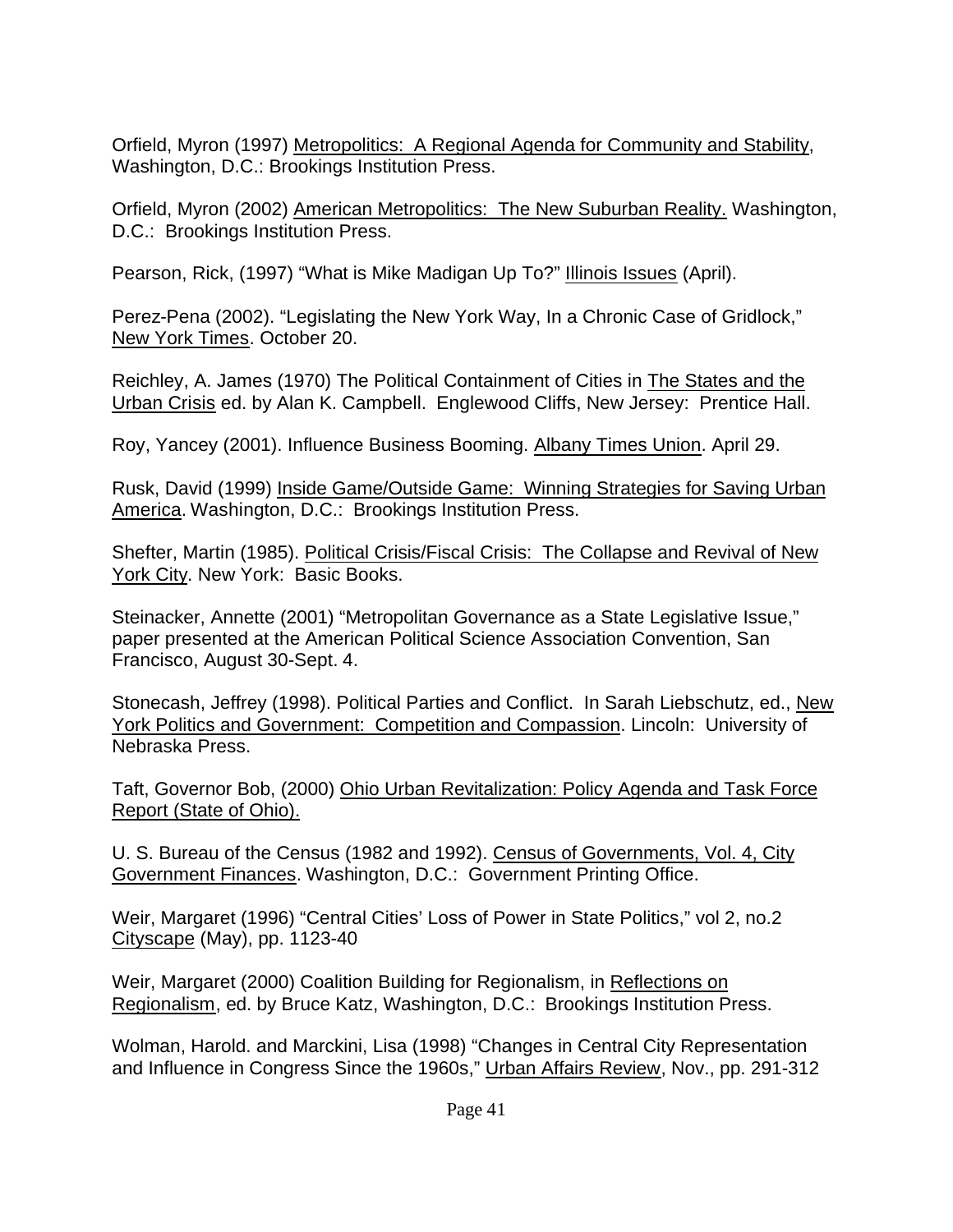Wolman, Harold and Marckini, Lisa, (2000) "The Effect of Place on Legislative Roll Call Voting: The Case of Central City Representatives in the U.S. House," Social Science Quarterly, vol. 81 (3) (Sept.), pp. 763-781.

.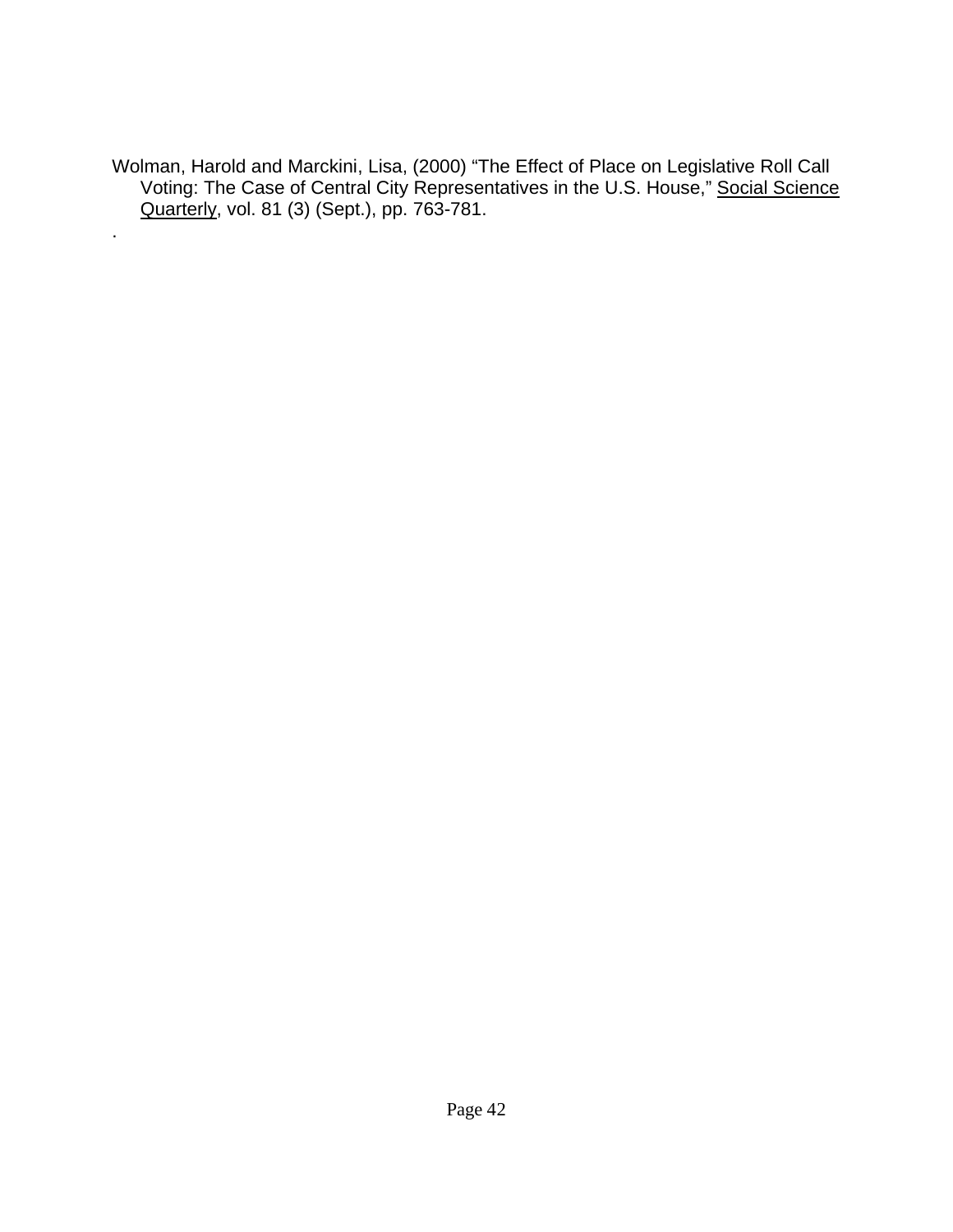# **Appendix A INTERVIEWS**

### **NEW YORK**

Anthony Piscitelli, Chief Lobbyist, Mayor's Office of State Legislative Affairs

Abraham Lackman, Special Adviser to the Senate Majority Leader, Joseph Bruno

Richard Perez-Pena, *New York Times* Bureau Chief in Albany

Roman Hedges, Deputy Secretary, New York State Assembly Ways and Means **Committee** 

Frank Mauro, Executive Director, Fiscal Policy Institute, Albany

Gerald Benjamin, Dean, SUNY-New Paltz and author of numerous books and articles on the New York Legislature

Diana Fortuna, President, Citizens Budget Commission, New York City

Steve Gorelick, Assistant to the President of CUNY

Cheryl Parsons Reul, Lobbyist with the firm of Nixon and Peabody

William Johnson, Mayor, City of Rochester

#### **OHIO**

Kevin O'Brien, Cleveland State University, Urban Center

Pat Sweeney, former Chair, House Finance Committee

John Magill, Ohio Department of Development

Fannie Nicholes, Deputy City Manager and Legislative Liaison, City of Cincinnati

Mary Anne Sharkey, Director of Communications, Office of Governor Taft

Sandy Theis, Statehouse Bureau Chief, Cleveland Plain Dealer (8/14/01)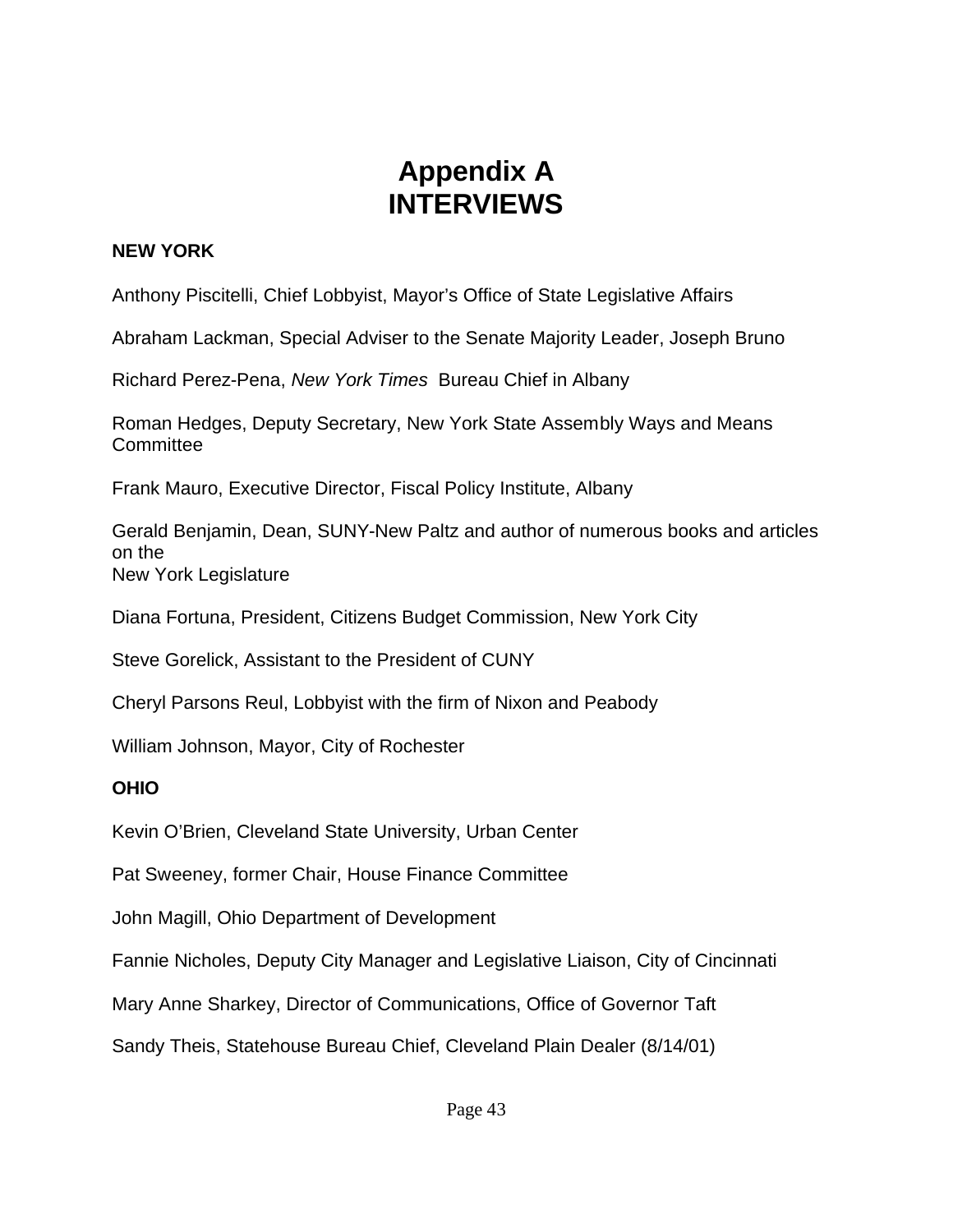Julia Carr Smyth, Reporter, Cleveland Plain Dealer (8/14/01)

Greg Browning, President, Capital Partners (former Budget Director for Gov. Voinovich)

Kevin Futryk, State Street Consultants and contract lobbyist for City of Cincinnati

Lee Leonard, Statehouse Reporter, Columbus Dispatch (8/15/01)

Chan Cochran, Cochran Public Relations, former Press Secretary, Governor James Rhoads (8/15/01)

Paoli DiMaria, Policy Director, Gov. Taft (8/15/01)

Dennis Keating, College of Urban Affairs, Cleveland State University (8/6/01)

Jay Westbrook, Cleveland City Council (former President of Council) (8/7/01)

Ken Montlac, Cleveland Heights City Council, Leader of First Suburbs Consortium (8/6/01)

Cheryl Davis, Greater Cleveland Growth Association, Legislative Liaison for the City of Cleveland, 1990-1995 (8/13/01)

Greg Lashutka, former Mayor, Columbus, Ohio (8/15/2001)

Mike Reese, lobbyist, city of Columbus, Ohio, (8/15/01)

George J. Arnold, H.R. Gray Associates (former Director of Development, City of Columbus and Chief of Staff for Mayor Lashutka) (8/15/01)

Tom Suddes, former reporter Cleveland Plain Dealer, Columbus Ohio (8/15/01)

Priscella Mead, State Senator (R. Columbus) (8/16/01)

Bill Habig, Director, Mid-Ohio Regional Planning Council, (8/16/01)

## **MICHIGAN**

Paul Hillegonds, Director, Detroit Renaissance (former Republican Speaker of the House),

Nettie Seabrooks, Chief of Staff to Mayor Dennis Archer, Detroit

Chris Christoph and Dawson Bell, Detroit Free Press reporters, Lansing Bureau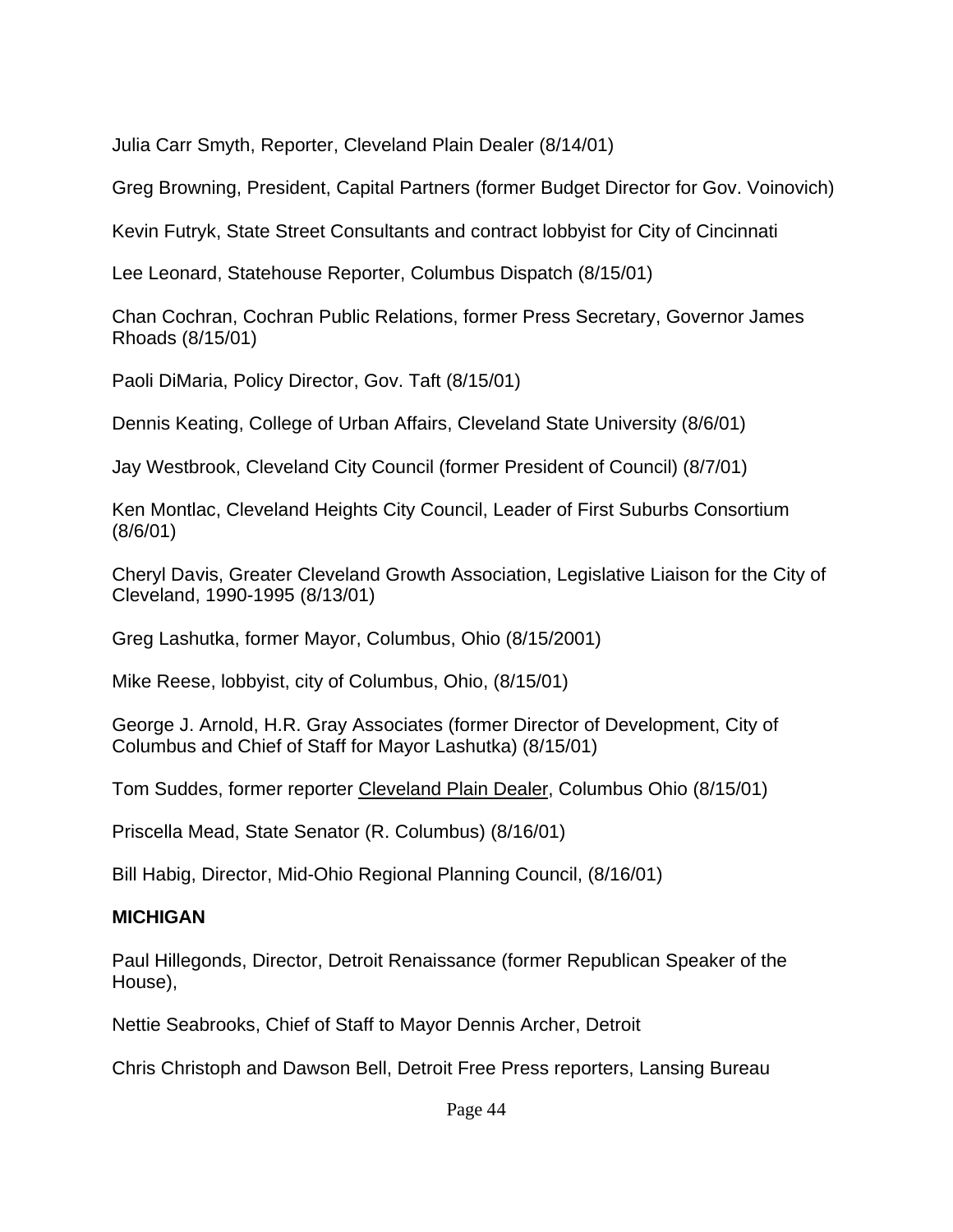Sen. Bob Emerson (D, Flint), Senate Minority Leader

Bill Ballinger, Editor, Inside Michigan Politics,

Mark Murray, State Treasurer (formerly Director, Office of Budget)

Rep. Buzz Thomas (D, Detroit), co-chair legislative Urban Caucus

Marge Malarney and Pat Laughlin, lobbyists, City of Detroit

Virgil Smith (by telephone) former Democratic floor leader (until 2000), Michigan Senate

## **Illinois**

Mary Sue Barrett, President, Metropolitan Planning Council, Chicago, Ill. (4/19/01)

Sean Heffernan and William Luking, lobbyists for the city of Chicago, Springfield, Ill. (5/18/01)

Steve Rauschenberger, State Senator (R. Elgin), Elgin, Ill., 7/25/01

Rita Athas, Director of Regional Programs, City of Chicago, Chicago (7/25/01)

James Durkin, State Representative (R. Westchester) Chicago, 7/26/01

Barbara Flynn Currie, House Majority Leader (D. Chicago) (7/26/01)

Julie Hamos, State Senator, (D. Evanston), Evanston (7/27/01)

Barak Obama, State Senator, (D. Chicago) Chicago (7/30/01)

Miguel del Valle, State Senator, (D. Chicago) Chicago (7/30/01)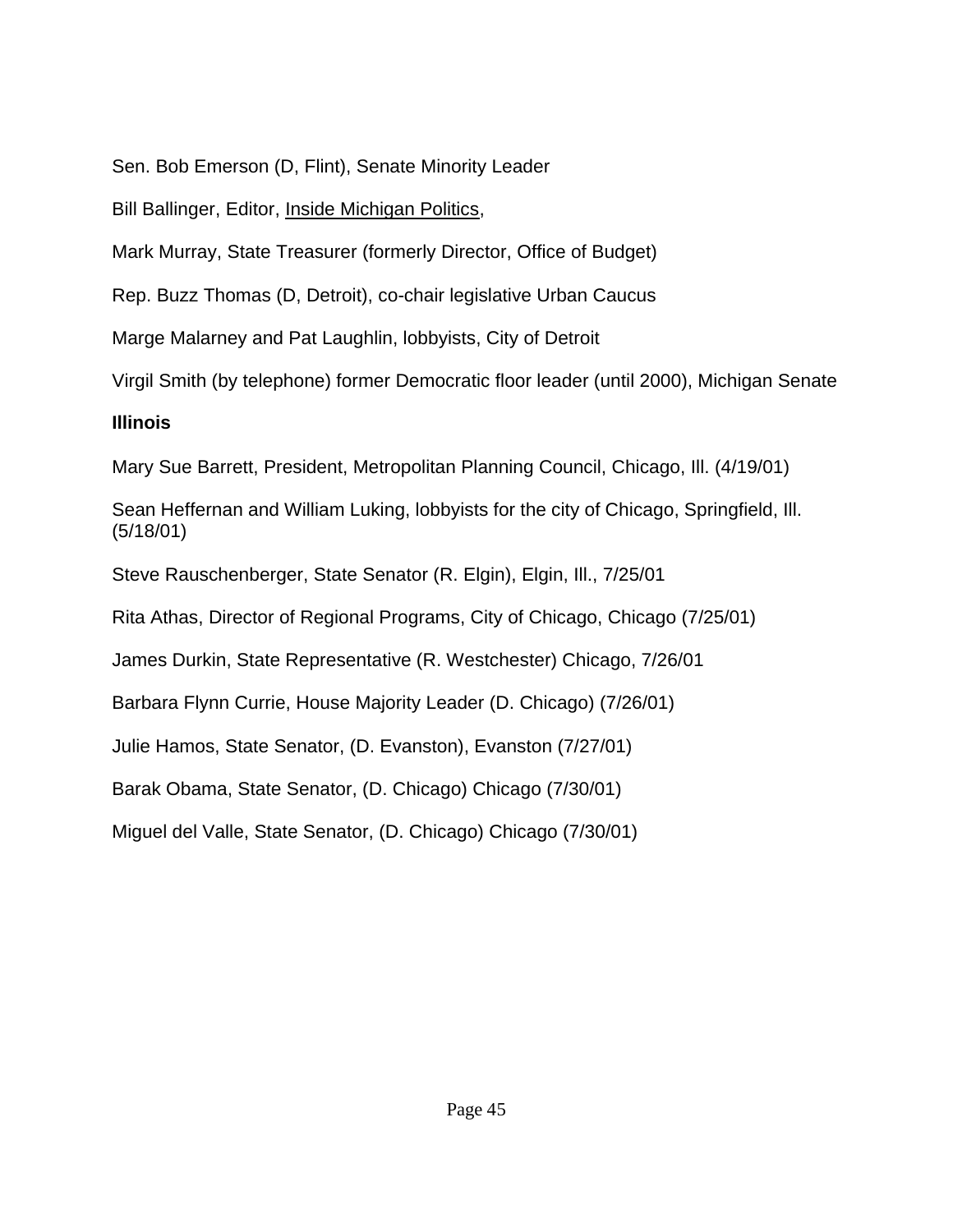# APPENDIX B CITY PRIORITIES

**DETROIT**: Based on interviews with both the Mayor's Chief of Staff and the Mayor's two lobbyists

- Brownfields legislation making it easier for cities to clean up brownfields
- Legislation prohibiting the city from requiring its municipal employees to live in the city (an existing requirement).
- Blocking a change in the state revenue-sharing formula that would have reduced the amount for Detroit by eliminating the tax effort part of the distribution formula.
- The proposal that the elected Detroit School Board be abolished and that the Mayor appoint the School Superintendent (several interviewees indicated that Mayor Archer actually favored this proposal but could not publicly endorse it).
- The need to change nearly 30 existing laws that provided all cities over one million (i.e., only Detroit) with special advantages or privileges to all cities over 750,000 since Detroit's population after the 2000 Census is below one million. (Many of these laws were passed at a time when the coalition of interests in the state legislature was much more favorable to Detroit; thus, in some cases, repassage involved important substantive concerns and was not simply pro forma.)
- Legislation prohibiting local governments from enacting living wage legislation but exempting Detroit from the prohibition (some interviewees suggested that the Mayor, in fact, did not want Detroit to be exempted, but could not publicly say so).
- Legislation setting up a regional water board to take over city water authority (Mayor opposes).

**CINCINNATI**: Cincinnati sets its state legislative priorities annually through a systematic review by the city manager and council and publishes them. Cincinnati's top priorities for the 2001 and 2000 legislative sessions included:

- Obtain funding for Cincinnati from the \$400 million recently passed low-interest loan and grant fund for locally approved brownfields and greenfields projects.
- Persuade the state legislature to replace, at least partially, the loss of funds that Cincinnati and other cities will suffer if the state goes ahead with the planned phase out and eventual elimination of the state estate tax, a portion of which is sent back to the local area from which the revenue is raised. Cincinnati has received an average of \$17 million annually from this source over the past three years, about 5% of the city's General Fund budget.
- Persuade the administration and state legislature to pass legislation necessary for the state to keep a major post office facility in Cincinnati after the US Post Office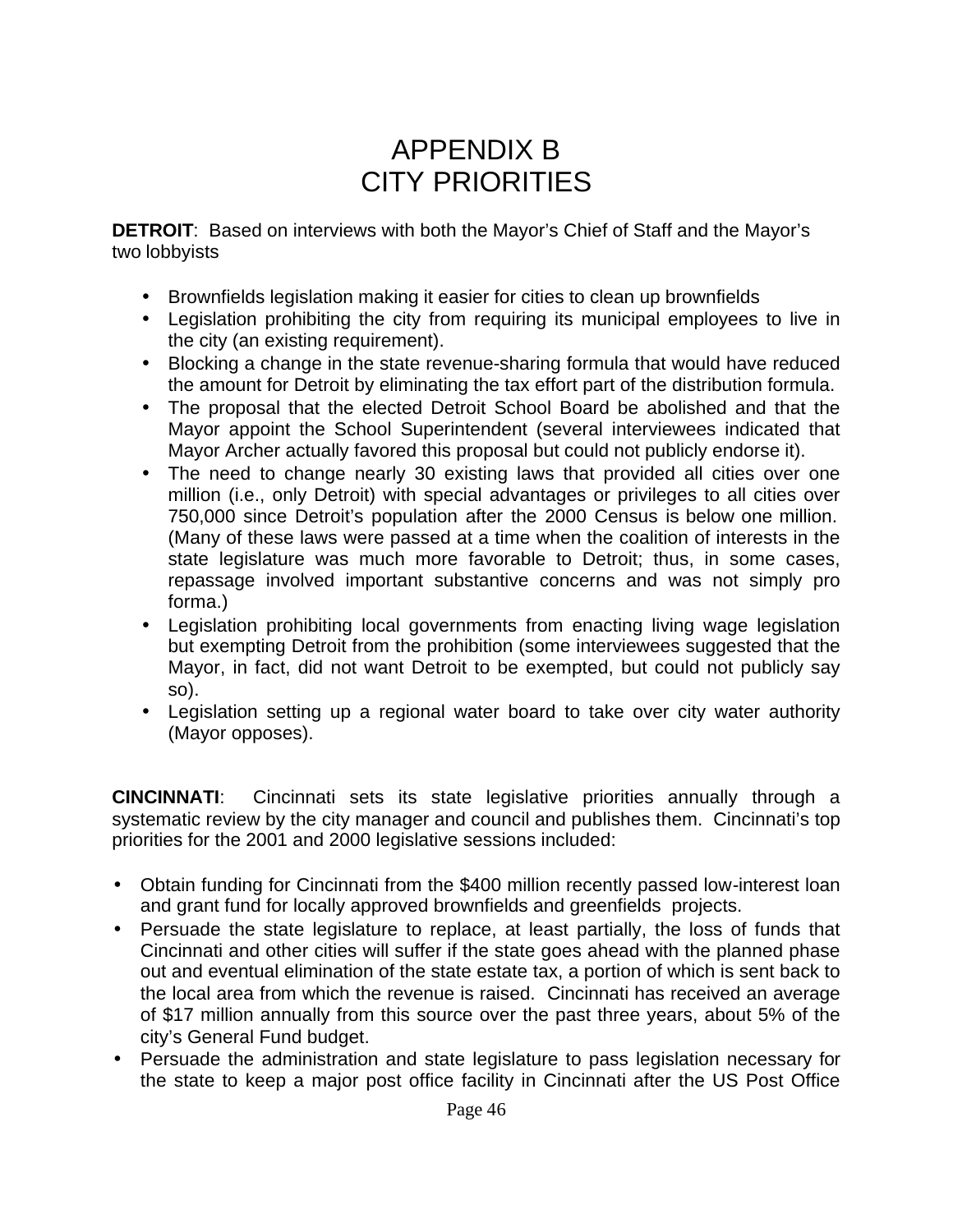announced that an existing facility in Cincinnati was outmoded and would be relocated from its present site.

- Oppose the Governor's proposal to freeze the local government fund from which the city receives about 10% of its general fund budget. The city has come to expect a 3- 4% increase annually in funds from this source.
- Support for funding for a variety of capital projects, including more than \$1 million for the Central Riverside Park and for a variety of transportation projects..
- Opposition to a bill introduced by township interests to prohibit municipal income taxes (Ohio permits municipalities to impose an income tax on those who work in the city as well as residents).
- Opposition to legislation that would prohibit municipal residency requirements.
- Support additional funding for the Underground Railway Museum in Cincinnati.

**NEW YORK**: New York City devises a list of state legislative priorities annually which the Mayor announces to the Joint Legislative Fiscal Committees in Albany each January. On January 22, 2001 Mayor Giuliani stressed the following issues:

- 1. EDUCATION
	- Improved funding (Giuliani testified that the City educated about 38 percent of State's students but received only about 36 percent of State aid.)
	- More funding under Governor Pataki's School Property Tax Relief (STAR) program. Because property taxes are low in the City, NYC did not receive proportionately as much tax relief under Pataki's program to reduce property tax bills by sending state money to school districts in place of property taxes.
	- Abolition of the Board of Education and putting the schools directly under the mayor. (Presently, the mayor appoints two out of seven members of the Board of Education.)
- 2. TAXES
	- Reenactment of the commuter tax (repealed in 1999).
	- Elimination of sales tax on clothing purchases.
	- Reinstatement of Stock Transfer Incentive Aid. (In 1978 the State began to phase out the Stock Transfer Tax, promising to replace it with State aid. Pataki led in the elimination of this aid, costing the City \$114 million.
	- Increase in unrestricted aid to NYC.
- 3. HEALTH CARE
	- Allocation to NYC of funds left over from the federal State Children's Health Insurance Fund (total of \$780 million, according to Giuliani, with NYC getting 10 percent).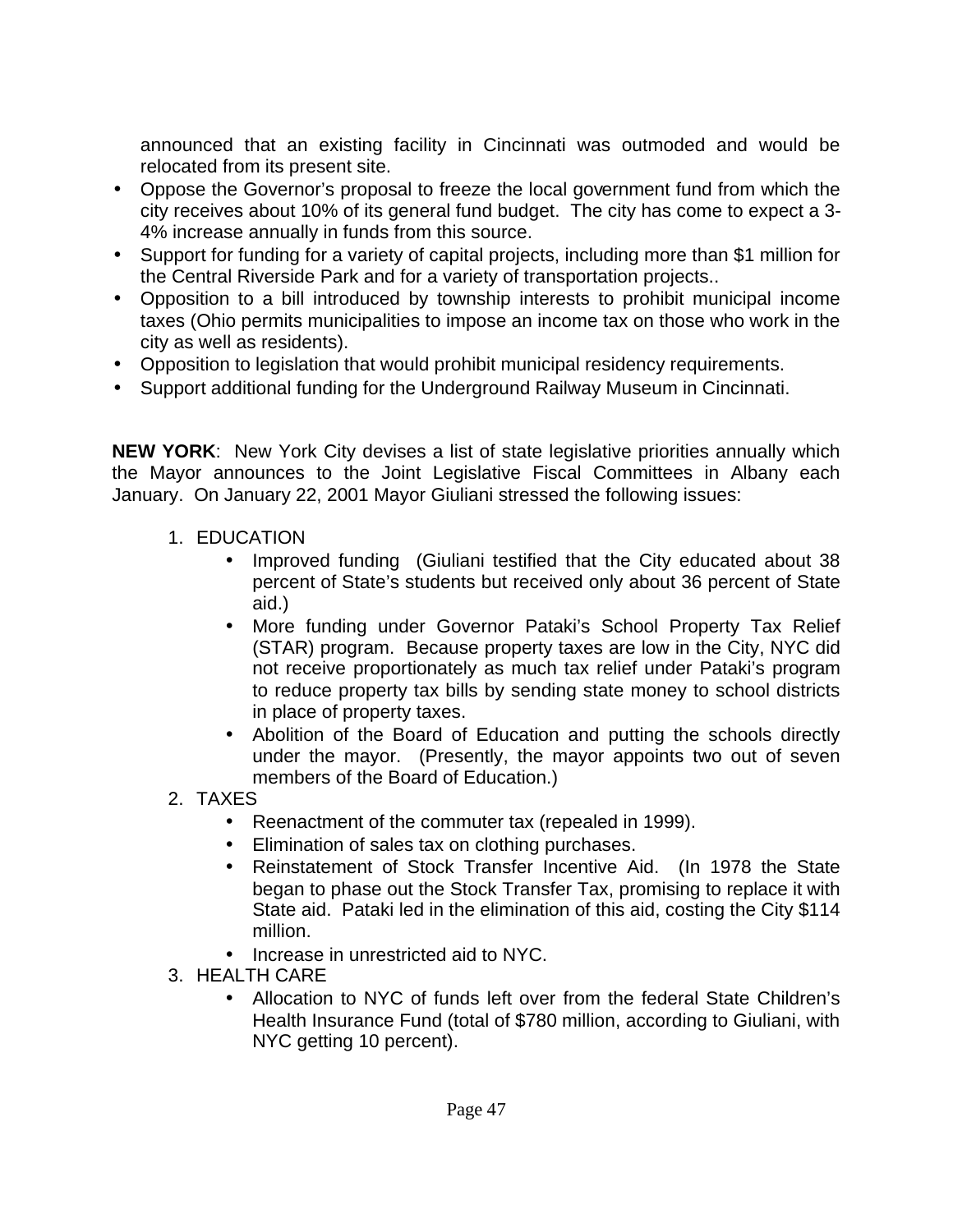- 4. CRIMINAL JUSTICE
	- Expansion of the State DNA data base by taking DNA from anyone convicted of a felony offense.
	- End parole "completely and absolutely."
- 5. CHILD CARE
	- Increase State funding of foster care by \$65 million.
- 6. ENVIRONMENT
	- \$75 million from the Clean Water/Clean Air Bond Act to assist with the capping of the Fresh Kills Landfill.
- 7. STOP EXPENSIVE MANDATES
	- Stop the State-mandated cost-of-living adjustment for city retirees (estimated cost to City of \$234 in first year).
	- Stop \$172 million in state-mandated tax reductions.
	- Stop increases in State-mandated City contributions for administering Rent Regulation and Income Tax collection (Giuliani's estimated cost \$31 million).
- 8. TORT REFORM
	- Reduction in exposure of the city for personal injury actions that cost NYC \$400 million a year.

**CHICAGO**: The mayor of Chicago draws up the priorities of the city in the legislature, often in consultation with the heads of boards and agencies whose interests are concerned. There is no formal announcement of the city's priorities as in New York. Interviews with the Chicago lobbyists in the Illinois legislature revealed that among the most important issues for Chicago in every session are those related to preserving its autonomy, infrastructure and education spending. Other issues appear with less regularity.

- Preserve home rule. The 1970 Illinois constitution gave Chicago very strong home rule powers and a central and ongoing priority for the city is to preserve this home rule autonomy.
- Defeat state-mandated expenditures. Closely related to the preservation of home rule is the city's ongoing desire to fend off state legislation that results in increased costs to the city. This issue arises in state decisions over public employee pensions, mandates in the state's Occupational Health and Safety Administration, and health care mandates that increase local government costs for public employee health care.
- Increase the level of state funding for public education and school capital infrastructure.
- Increase state spending on transportation, including mass transit, roads, and bridges. In 1999, the city was a central force in passing a major infrastructure initiative called Illinois First.